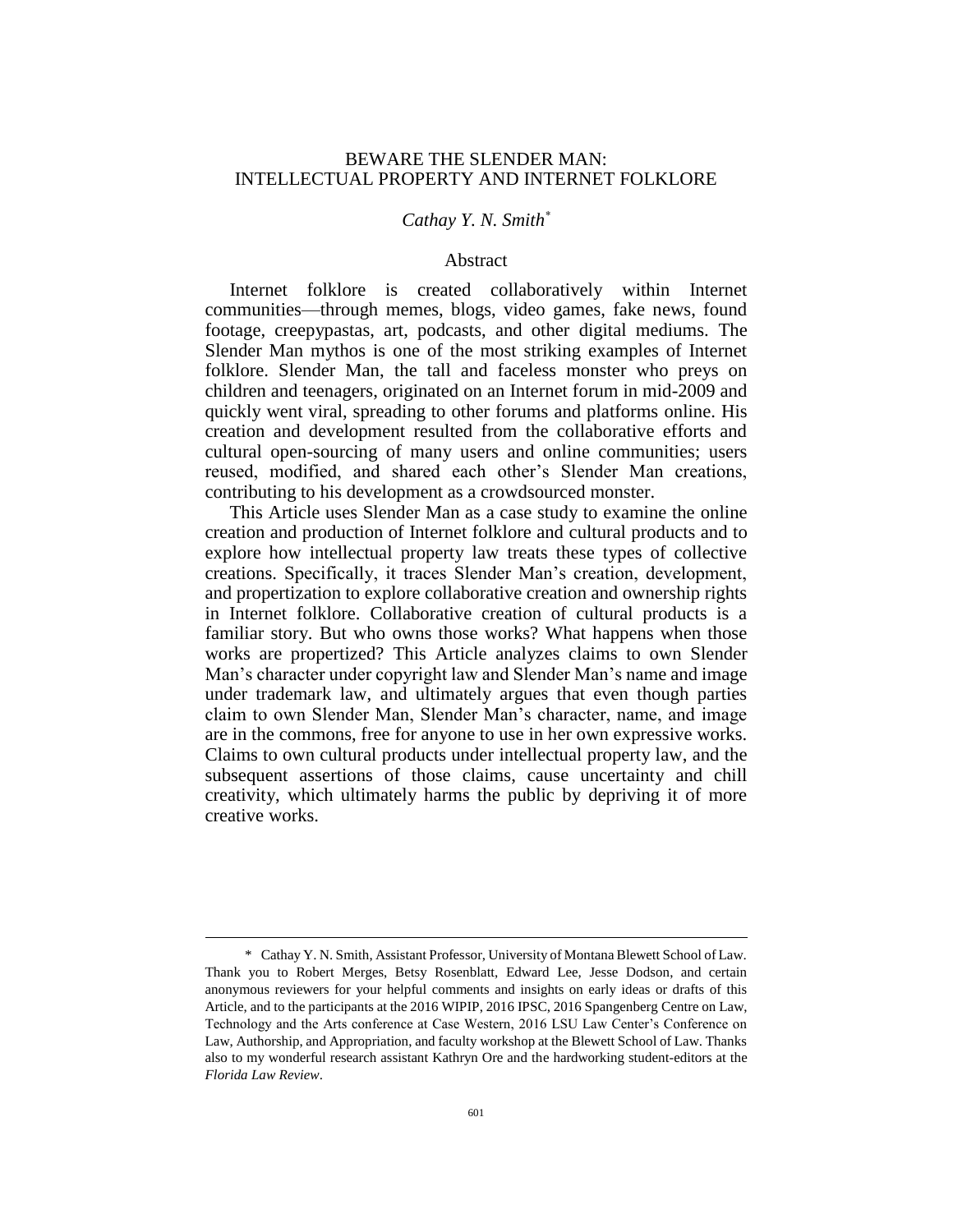| 602 | <b>FLORIDA LAW REVIEW</b> | <b>IVol. 70</b> |
|-----|---------------------------|-----------------|

| $\mathbf{I}$ . |                                                                                                                                                                                                                                                             |
|----------------|-------------------------------------------------------------------------------------------------------------------------------------------------------------------------------------------------------------------------------------------------------------|
| II.            | $A_{\cdot}$<br>Slender Man Is Reused, Modified, and Shared  613<br>В.<br>Community Sharing Ethos and Cultural<br>C.<br>Propertization of Slender Man and Its<br>D.                                                                                          |
| III.           | INTELLECTUAL PROPERTY AND FOLKLORE  623                                                                                                                                                                                                                     |
| IV.            | Who Owns Slender Man's Character<br>$A_{\cdot}$<br>1.<br>2.<br>Slender Man Is Not a Protectable<br>3.<br>Slender Man Is a Community<br>Who Owns Slender Man's Name and<br><b>B.</b>                                                                         |
|                | Slender Man's Name Cannot Be a<br>1.<br>Trademark for Entertainment Services  636<br>Slender Man's Image Cannot Be a<br>2.<br>Trademark for Entertainment Services  637<br>Trademark Defenses to "Infringing"<br>3.<br>Uses of Slender Man's Name and Image |
| V.             |                                                                                                                                                                                                                                                             |
|                |                                                                                                                                                                                                                                                             |

#### **INTRODUCTION**

I'm loving the Slenderman. . . . You posted an image and a tiny backstory. Planting a small seed of an idea into the internet, without even knowing (or planning) for others to run with it, and make it grow. Then, people saw your idea, and started expanding on it. The Slenderman went from an isolated incident to a full mythos, with woodcuttings, incident reports, coverups [sic] and multiple killings to it's [sic] name in just a few pages of collaborative effort . . . I am continualy [sic] amazed with how a single idea on the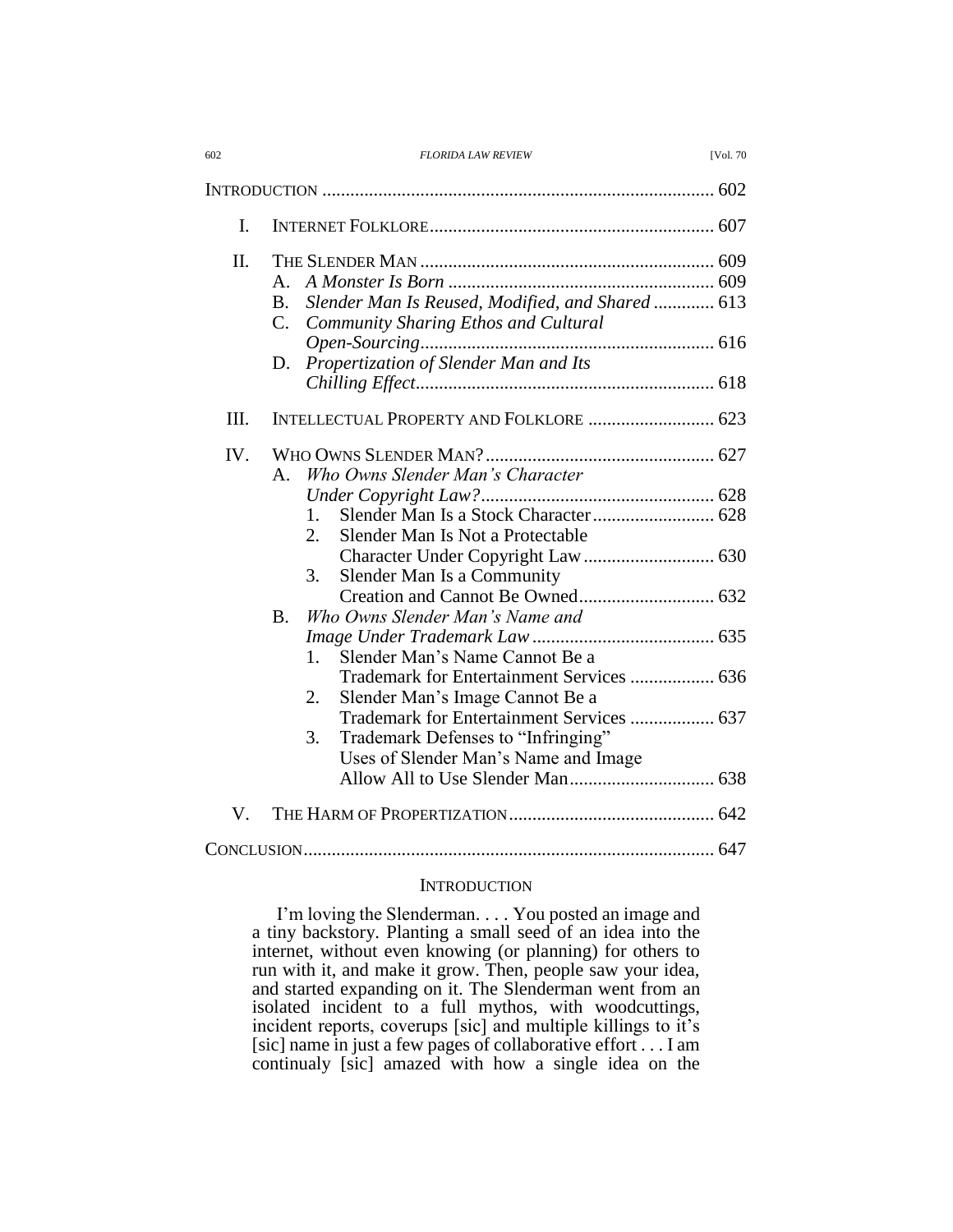<span id="page-2-2"></span>

internet can sprout and grow into something more incredible than you ever expected, simply through a small amount of creative effort on the part of many individuals. –Moto42, *Something Awful*, June 16, 2009<sup>1</sup>

Internet folklore is created collaboratively online within Internet communities—through memes,<sup>2</sup> blogs, video games, fake news, found footage,<sup>3</sup> creepypastas,<sup>4</sup> art, podcasts, and other digital mediums. According to Slender Man folklore, Slender Man has a roughly humanoid form; he is faceless, very thin, and unusually tall. He wears a white dress shirt and black suit, he has tentacles extending outward from his back, 5 and he lives in dark forests but can appear anywhere.<sup>6</sup> An encounter with Slender Man can result in uncontrollable coughing, nose-bleeds, memory loss, time gaps, insanity, desire to commit murder, death, and technology failure. He typically targets children and teenagers, and has been described by the media as "[t]he first great myth of the web,"<sup>7</sup> a "crowdsourced monster,"<sup>8</sup> a "Net Demon,"<sup>9</sup> and an "Internet-born horror" villain<sup>"10</sup>

<span id="page-2-1"></span><span id="page-2-0"></span><sup>1.</sup> Moto42, *Create Paranormal Images*, SOMETHING AWFUL (June 16, 2009, 6:38 AM), https://forums.somethingawful.com/showthread.php?threadid=3150591&userid=0&perpage=40 &pagenumber=9.

<sup>2.</sup> Memes are social ideas or images that are copied and shared virally online. The most prevalent memes are captioned images that give the image meaning. *See generally* James Gleick, *What Defines a Meme?*, SMITHSONIAN MAG.: ASKSMITHSONIAN (May 2011), https://www.smithsonianmag.com/arts-culture/what-defines-a-meme-1904778/.

<sup>3.</sup> Found footage is a film genre that presents a fictional story as if it were lost and then discovered film. *See generally* Rory Walsh, *Visual Trends: A History of the Found Footage Genre*, VIDEOMAKER.COM (June 26, 2012, 7:39 AM), https://www.videomaker.com/videonews/ 2012/06/visual-trends-a-history-of-the-found-footage-genre.

<sup>4.</sup> Creepypastas are bite-sized copy and pasted horror legends or images that are usergenerated and shared online. Austin Considine, *Bored at Work? Try Creepypasta, or Web Scares*, N.Y. TIMES (Nov. 12, 2010), http://www.nytimes.com/2010/11/14/fashion/14noticed.html?\_r=0.

<sup>5.</sup> *See generally* Caitlin Dewey, *The Complete History of 'Slender Man,' the Meme That Compelled Two Girls to Stab a Friend*, WASH. POST (July 27, 2016), https://www.washingtonpost.com/news/the-intersect/wp/2014/06/03/the-complete-terrifyinghistory-of-slender-man-the-internet-meme-that-compelled-two-12-year-olds-to-stab-their-friend/ (detailing the story behind Slender Man).

<sup>6.</sup> *Id.*

<sup>7.</sup> *Tales, The Digital Human*, BBC RADIO (Oct. 29, 2012), http://www.bbc.co.uk/programmes/b01nl671.

<sup>8.</sup> Andrew Peck, *Tall Dark, and Loathsome: The Emergence of a Legend Cycle in the Digital Age*, 128 J. AM. FOLKLORE 333, 334 (2015).

<sup>9.</sup> Phillip Sherwell, *Net Demon Drove Girls (12) to Stab Pal*, IRISH INDEP. (June 4, 2014), http://independent.ie/world-news/americas/net-demon-drove-girls-12-to-stab-pal-30327203.html.

<sup>10.</sup> Shira Chess, *Open-Sourcing Horror: The Slender Man, Marble Hornets, and Genre Negotiations*, 15 INFO. COMMC'N & SOC'Y, 374, 376 (2012).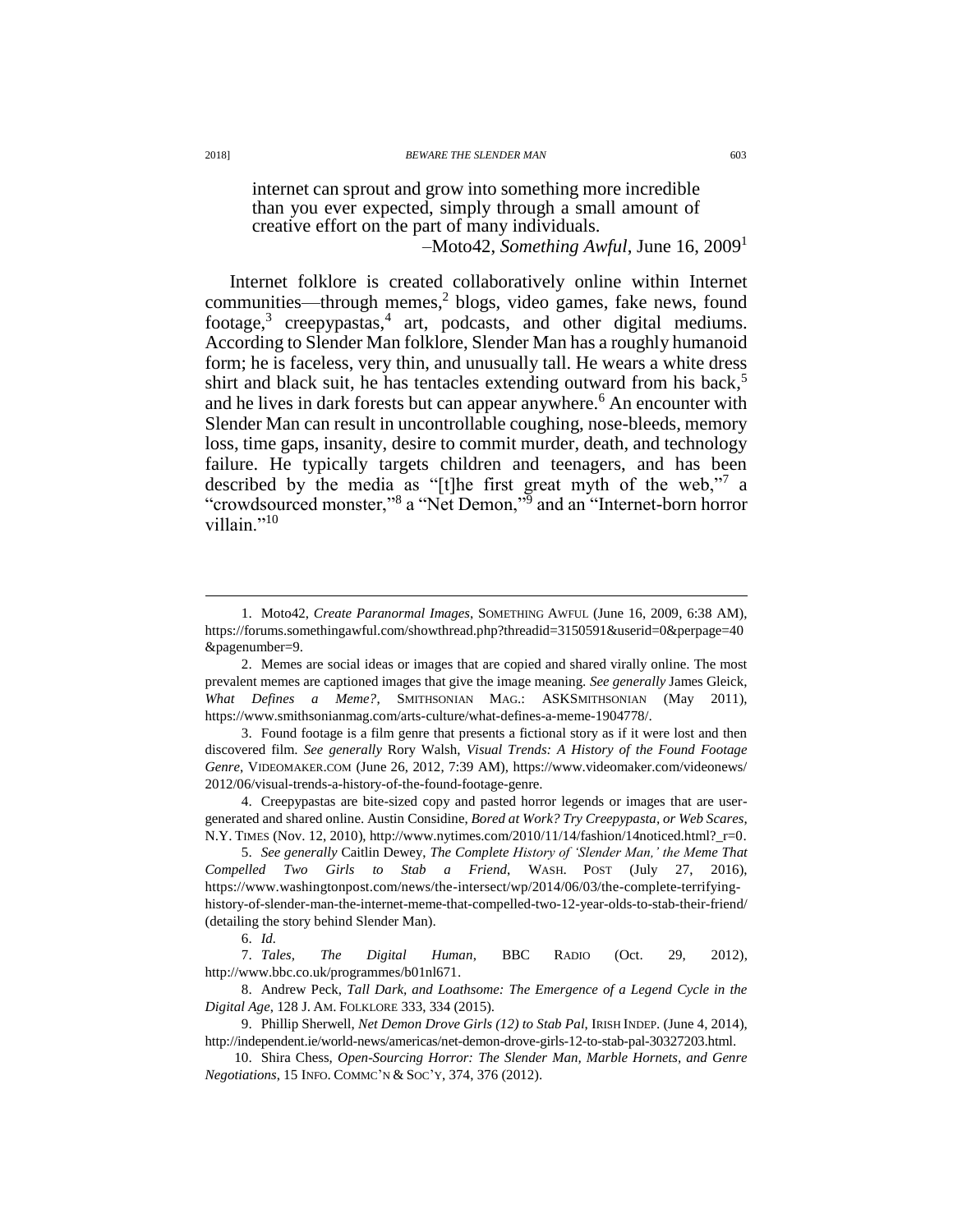<span id="page-3-0"></span>Most people had not heard of Slender Man until he made nationwide headlines in May of 2014, when the media reported that two 12-year-old girls in Wisconsin stabbed their friend in the woods. <sup>11</sup> When the police asked the girls why they stabbed their friend, they answered that they tried to kill her to prove themselves worthy of Slender Man.<sup>12</sup> News headlines blamed the crime on Slender Man, calling him "[t]he Internet meme that compelled two 12-year-olds to stab friend" and "[t]he fictional online creature that drove 2 young girls to stab their friend."<sup>13</sup> Shortly after news of the stabbing, the media began to report other violent crimes linked to Slender Man.<sup>14</sup> This resulted in moral panic and hysteria, with the media dubbing the online community that created Slender Man "an Internet horror-cult that almost caused a killing" and "a[n Internet] school for murder—spawning a deadly cult that's molding vulnerable teens into potential killers."<sup>15</sup> HBO's recent documentary on the Wisconsin crime, *Beware The Slenderman*, gave Slender Man even more notoriety, <sup>16</sup> and Sony Pictures Entertainment's *Slender Man* movie, scheduled for nationwide release in August of 2018, will solidify Slender Man as a household name. $17$ 

<span id="page-3-2"></span><span id="page-3-1"></span>Most of the media and legal attention given Slender Man has focused on the moral and legal liability of Slender Man's creators with regard to violent crimes, the decision to criminally prosecute the two twelve-yearold Wisconsin girls as adults, and the Internet's powerful influence over

14. *Id.*

<sup>11.</sup> Abigail Jones, *The Girls Who Tried to Kill for Slender Man*, NEWSWEEK (Aug. 13, 2014), http://www.newsweek.com/2014/08/22/girls-who-tried-kill-slender-man-264218.html.

<sup>12.</sup> Ellen Gabler, *Charges Detail Waukesha Pre-teens' Attempt to Kill Classmate*, MILWAUKEE J. SENTINEL (June 2, 2014), http://archive.jsonline.com/news/crime/waukeshapolice-2-12-year-old-girls-plotted-for-months-to-kill-friend-b99282655z1-261534171.html.

<sup>13.</sup> SHIRA CHESS & ERIC NEWSOM, FOLKLORE, HORROR STORIES AND THE SLENDER MAN 3 (2015).

<sup>15.</sup> *Id.* The attempted murder in Wisconsin was followed by similar stories in Ohio, where a mother claimed her daughter stabbed her for Slender Man; in Las Vegas, where a mass murderer purportedly liked to dress as Slender Man; and in Florida, where a teenage a fan of Slender Man attempted to burn down her house with her family inside. Shira Chess, *The Two Slender Mans*, CULTURE DIGITALLY (Sept. 10, 2014), http://culturedigitally.org/2014/09/the-two-slender-mans/.

<sup>16.</sup> *See, e.g.*, Bryn Lovitt, *HBO's '*Beware the Slenderman*' Doc: 6 Things We Learned*, ROLLING STONE (Jan. 24, 2017), http://www.rollingstone.com/culture/lists/hbos-beware-theslenderman-doc-6-things-we-learned-w462396; *Beware the Slenderman* (HBO documentary broadcast Jan. 23, 2017), http://www.hbo.com/documentaries/beware-the-slenderman [hereinafter HBO, *Beware the Slenderman*].

<sup>17.</sup> Charles Bramesco, *Sony Developing '*Slender Man*' Movie, Pretty Much Asking for It*, VANITY FAIR (May 7, 2016), http://www.vanityfair.com/hollywood/2016/05/sony-slender-manmovie; Katie Rogers, *'Slender Man,' a Horror Meme, Gets Ready to Step Out of the Shadows*, N.Y. TIMES (May 6, 2016), https://www.nytimes.com/2016/05/07/movies/slender-man-a-horrormeme-gets-ready-to-step-out-of-the-shadows.html?\_r=0.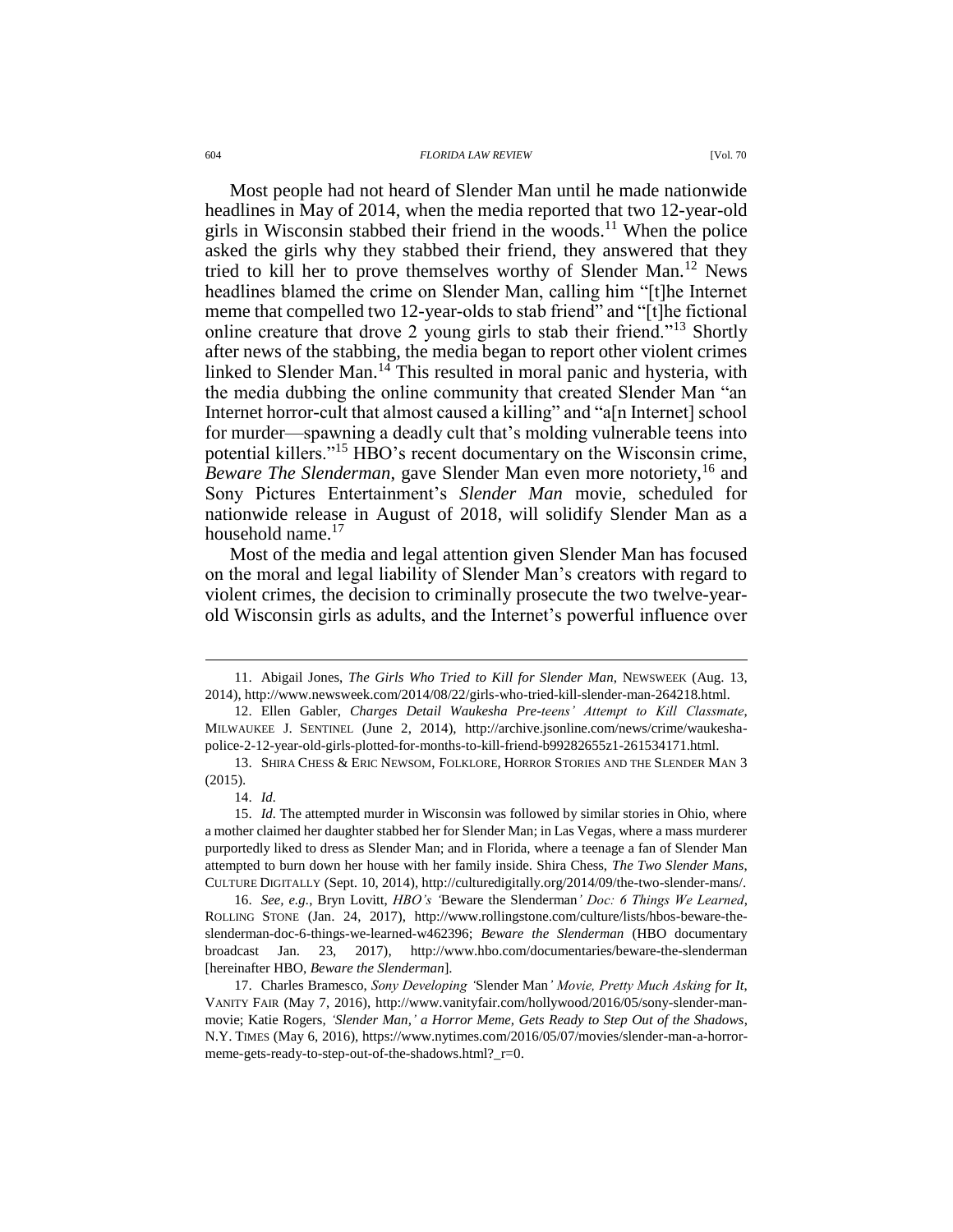children and teenagers.<sup>18</sup> Much less attention has focused on the creative process that gave birth to Slender Man and the creation of online communities, and the collaborative efforts within those communities, that created Slender Man and his lore. Those who have examined Slender Man's creation have compared it to traditional folklore, noting that at various times, multiple people within the community collaborated and collectively contributed to Slender Man's mythos. <sup>19</sup> Others have compared Slender Man's creation to open-source software, describing it as involving the "reuse, modification, sharing of source code, an openness (and transparency) of infrastructure, and the negotiation and collaboration of many individuals."<sup>20</sup> Indeed, Slender Man's popularity and appeal derive from his being a hybrid of both traditional folklore and modern open-source peer-production; he represents a bridge between traditional forms of creation through collective storytelling, and innovative modern forms of creation through collaborative online peerproduction.

This Article uses Slender Man as a case study to examine the creation and production of Internet folklore and explores how intellectual property treats that folklore. It traces Slender Man's creation, development, propertization, and commercialization in order to explore collaborative creation and ownership rights in Internet folklore, and, more broadly, intellectual property ownership in collaboratively created cultural products. At the same time, this Article revisits current issues in intellectual property law, including community production of cultural products, collaborative creation and the role of norms in digital communities, protection of folklore under intellectual property law, copyright protection of characters, and trademark protection of character names and images in expressive works.

Collaborative creation of cultural products is a familiar story. From traditional folklore (e.g., indigenous creation stories, the *Iliad*, the

<sup>18.</sup> *See, e.g.*, Frances E. Chapman & Lauren Tarasuk, *Slender Man on Trial: Has Media Taken the Minds of the Young?*, 52 CRIM. L. BULL. (2016); Candace Plattor, *12-Year-Olds Are Stabbing 12-Year-Olds: Are We Paying Attention Yet?*, HUFFINGTON POST CAN. (June 4, 2014), http://www.huffingtonpost.ca/candace-plattor/slender-man-killing\_b\_5447611.html.

<sup>19.</sup> *See, e.g.*, CHESS & NEWSOM, *supra* note [13,](#page-3-0) at 77; Tina Boyer, *The Anatomy of a Monster: The Case of Slender Man*, 2 PRETERNATURE 240 (2013); Peck, *supra* note [8,](#page-2-0) at 344; Jeffrey Tolbert, *The Sort of Story That Has You Covering Your Mirrors: The Case of Slender Man*, SEMIOTIC REV., no. 2, Nov. 2013; Jesse Singal, *Why Kids Love Slender Man*, N.Y. MAG.: THE CUT (June 6, 2014, 8:53 AM), http://nymag.com/scienceofus/2014/06/why-kids-loveslender-man.html?wpsrc=nymag (interviewing folklorist Trevor Blank).

<sup>20.</sup> Chess, *supra* not[e 10,](#page-2-1) at 383.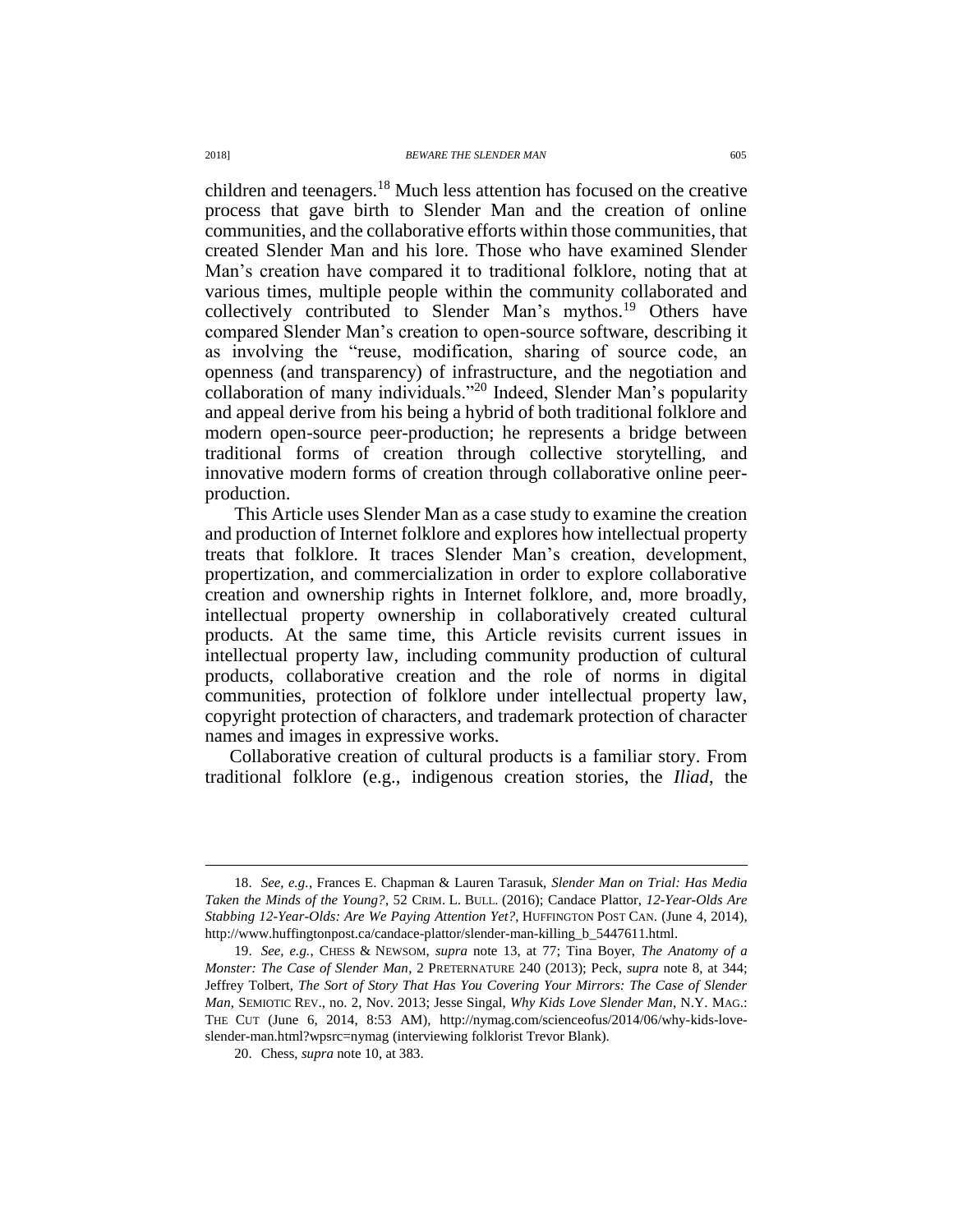<span id="page-5-3"></span><span id="page-5-2"></span><span id="page-5-1"></span><span id="page-5-0"></span>*Odyssey*, <sup>21</sup> *Cinderella*, <sup>22</sup> and *Dick Whittington*<sup>23</sup>), to new forms of digital creation (e.g., open-source software<sup>24</sup> and Wikipedia<sup>25</sup>), communities collaborate, reuse, and modify creative works to generate intangible cultural products.<sup>26</sup> But who owns those works? And what happens when those works are propertized or commercialized? This Article explores those questions by looking at the case study of Slender Man, and ultimately concludes that as a community creation, Slender Man's character, name, and image are in the commons, free for anyone to use in her own expressive works. However, certain parties are attempting to claim copyright ownership of Slender Man's character and trademark ownership of Slender Man's name and image. These parties assert that they have the exclusive right to use Slender Man in all expressive works, sometimes even against members of the original creative community. These claims and overassertions of rights harm the public and create uncertainty within the original creative community. This not only chills creativity, but also harms the creative community that helped to popularize Slender Man in the first place

This Article proceeds as follows: Part I defines Internet folklore and compares it to traditional folklore and other collaboratively created cultural products. Part II traces Slender Man's creation and evolution, including the community norms and ethos that encouraged his creation, and the propertization and commercialization of Slender Man and its chilling effect on creativity. Part III reviews the literature on intellectual property protection of traditional folklore and examines how the characteristics that make traditional folklore generally unprotectable under intellectual property law may differ from those characteristics of Internet folklore. Part IV analyzes Slender Man as a copyrightable

<sup>21.</sup> Giancarlo F. Frosio, *Rediscovering Cumulative Creativity from the Oral Formulaic Tradition to Digital Remix: Can I Get a Witness*, 13 J. MARSHALL REV. INTELL. PROP. L. 341, 376 (2014) (tracing the creation of the *Illiad* and the *Odyssey* to support the opinion that "[t]he largest part of culture has been produced under a paradigm where . . . social and collaborative authorship were constitutional elements of the creative moment").

<sup>22.</sup> *See generally* Michael Jon Andersen, *Claiming the Glass Slipper: The Protection of Folklore as Traditional Knowledge*, 1 CASE W. RES. J.L. TECH. & INTERNET 148, 149 (2010) (noting the folklore origins of Cinderella).

<sup>23.</sup> *See generally* Susanna Frederick Fischer, *Dick Whittington and Creativity: From Trade to Folklore, from Folklore to Trade*, 12 TEX. WESLEYAN L. REV. 5, 6 (2005) (explaining the folklore of a medieval English merchant who made a fortune trading luxury clothes).

<sup>24.</sup> *See generally* CHRISTOPHER M. KELTY, TWO BITS: THE CULTURAL SIGNIFICANCE OF FREE SOFTWARE (2008); Michael J. Madison et al., *Constructing Commons in the Cultural Environment*, 95 CORNELL L. REV. 657, 661 (2010).

<sup>25.</sup> *See* Yochai Benkler & Helen Nissenbaum, *Commons-Based Production and Virtue*, 14 J. POL. PHIL. 394, 397–98 (2006); Madison et al., *supra* note [24,](#page-5-0) at 662.

<sup>26.</sup> For more examples of what they have termed "constructed cultural commons," both in the cultural as well as scientific arenas, see Madison et al., *supra* note [24,](#page-5-0) at 660–63.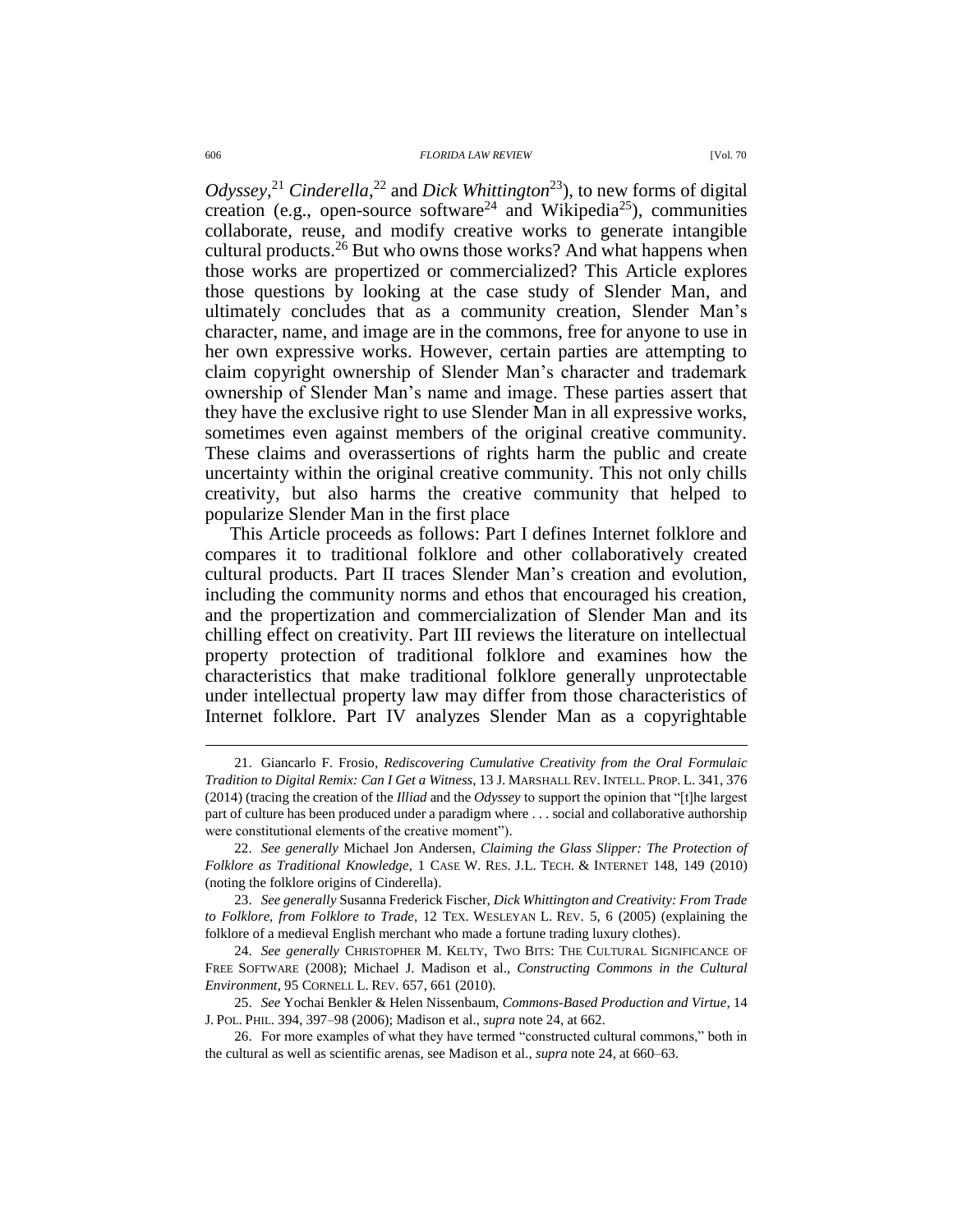character and Slender Man's name and image as trademarks, and ultimately concludes that under current intellectual property regimes, Slender Man's character, name, and image are not subject to protection from use by third parties. Finally, Part V explains the harm the propertization of Slender Man and similar collectively created cultural products causes to the original creative community and the public.

## I. INTERNET FOLKLORE

Internet folklore is folklore created online. Scholars studying digital collaboration often credit the Internet with the emergence of peerproduction and collaborative creation of cultural products.<sup>27</sup> They claim that the Internet has enabled creative collaboration between individuals without reliance on central management, market incentives, or other external financial rewards.<sup>28</sup> This is certainly true in modern forms of digital creative communities, such as open-source software and Wikipedia. These digital communities rely on the Internet to collaborate across geographical and cultural boundaries and produce socially valuable cultural products. However, it would be incorrect to attribute collaborative creation solely to the Internet. For centuries, communities have collaborated to create cultural products in the form of folklore, which is embodied in those communities' stories, songs, arts, crafts, and legends.<sup>29</sup>

<span id="page-6-0"></span>Folklore represents "traditional art, literature, knowledge, and practice that is disseminated largely through oral communication and behavioral example."<sup>30</sup> The term *folk* in folklore refers to "any group of people whatsoever who share at least one common factor. It does not matter what the linking factor is . . . but what is important is that a group formed for whatever reason will have some traditions which it calls its own."<sup>31</sup> Traditionally, the common factor that communities shared in traditional folklore was a common ethnicity, geographic location, religion, occupation, language, society, or culture. Members of the community did not necessarily know each other personally, but they were aware of the "common core of traditions belonging to the group, traditions which help[ed] the group have a sense of group identity."<sup>32</sup> This folklore included songs, art, and crafts, as well as stories and legends, such as the

 $\overline{a}$ 

32. *Id.*

<sup>27.</sup> Benkler & Nissenbaum, *supra* not[e 25,](#page-5-1) at 394–95.

<sup>28.</sup> *Id.*

<sup>29.</sup> *See, e.g*., Frosio, *supra* note [21,](#page-5-2) at 376 ("At any step of our cultural history, we are presented with overwhelming evidences that creativity has strived through cumulative evolution, borrowing, appropriation, and imitation.").

<sup>30.</sup> *What Is Folklore?*, AM. FOLKLORE SOC'Y, http://www.afsnet.org/?page=WhatIsFolklore (last visited Feb. 10, 2017).

<sup>31.</sup> ALAN DUNDES, THE STUDY OF FOLKLORE 2 (1965).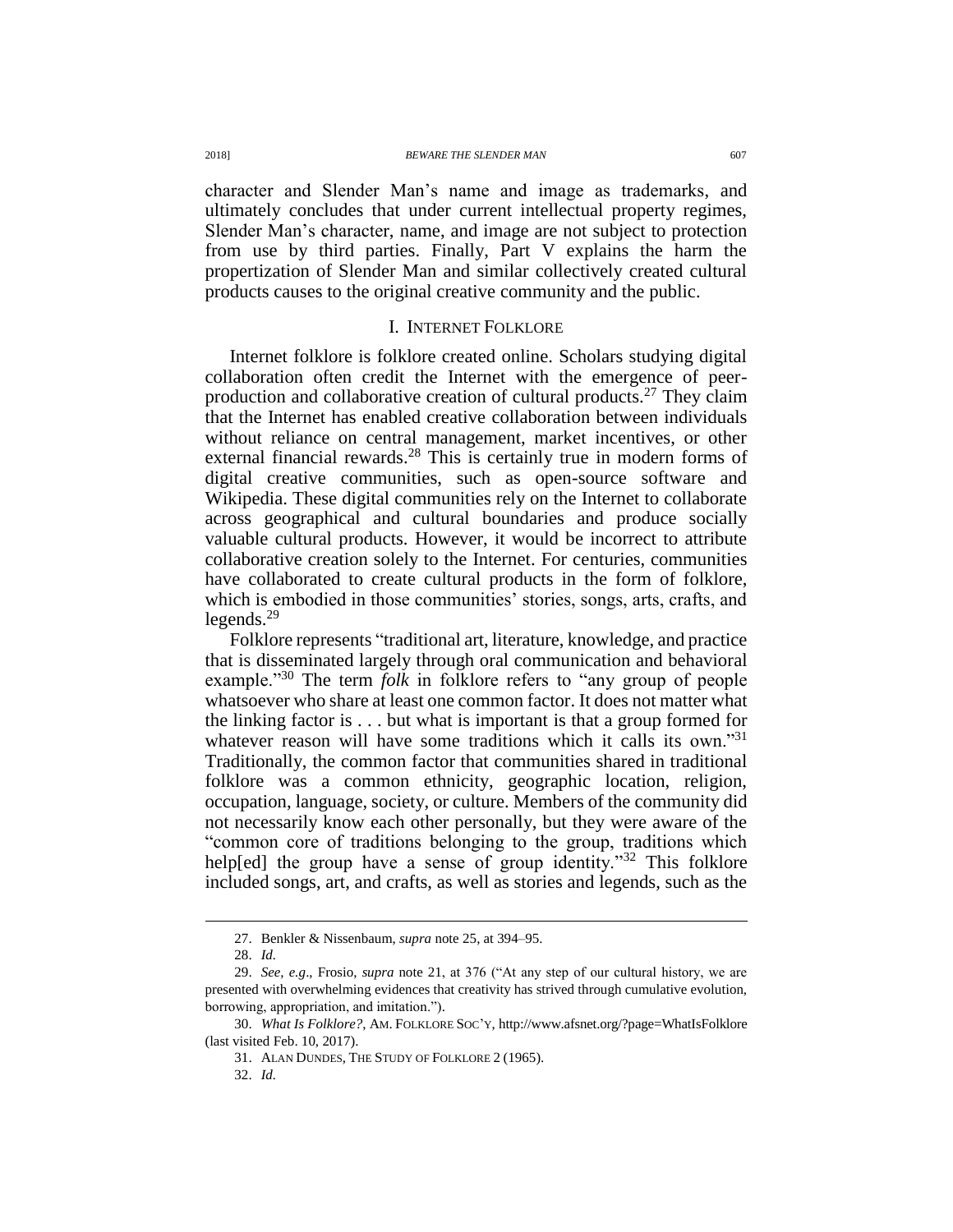Pied Piper, Wahungwe Creation Myth, Igorot, Rainbow Serpent, Loch Ness Monster, El Cucuy, La Llorona, the Krampus, and Dybbuk, to name a few.

<span id="page-7-0"></span>The Internet's ability to connect people has provided a new platform for community formation and a new means for those communities to collaborate and create online. The Internet has changed the established notions of identity: Instead of communities forming only around a common religion, ethnicity, geographic location, or language, communities can form online regardless of social and geographic restrictions.<sup>33</sup> These online communities, or "geek enclaves and hubs," form around commonalities such as interests and accessibility to digital technology and the Internet, and the folklore they create is called *Internet* or *digital* folklore.<sup>34</sup> Unlike traditional folklore, which is disseminated through behavior and oral communication, Internet folklore is created digitally—manifested through various online mediums, such as memes, blogs, video games, fake news, found footage, creepypastas, art, and podcasts—and disseminated over the Internet. Like creators of traditional folklore, members of these online communities may not know each other personally, but they are aware of the common core of traditions, norms, and ethos of the online community, which allows the community to share a sense of group identity and belonging.

Folklorists have identified three attributes shared by all folklore: collectivity, variability, and performance.<sup>35</sup> Folklore is *collective* because multiple people in a community or communities, at various times, contribute to the folklore's creation. It is *variable* because a storyteller may revise, embellish, and personalize the lore depending on the context and who is telling the story. Finally, folklore is *performed* when storytellers change their stories or adjust iterations depending on audience participation and responses the storytellers receive.<sup>36</sup> The creative process of online legends, such as that of Slender Man, share folklore's same three attributes and have therefore been labeled *Internet* folklore.<sup>37</sup> In Internet folklore, users regularly embellish other usercreated stories, images, memes, or video games, thereby collectively contributing to the folklore's creation. Internet folklore is variable in that

<sup>33.</sup> Trevor J. Blank, *Introduction: Toward a Conceptual Framework for the Study of Folklore and the Internet*, *in* FOLKLORE AND THE INTERNET: VERNACULAR EXPRESSION IN A DIGITAL WORLD 1, 7 (Trevor J. Blank ed., 2009).

<sup>34.</sup> Emma Louise Backe, *Contemporary Folklore in the Digital Age*, GEEK ANTHROPOLOGIST (Oct. 3, 2014), https://thegeekanthropologist.com/2014/10/03/contemporaryfolklore-in-the-digital-age/.

<sup>35.</sup> Richard Bauman, *Folklore*, *in* FOLKLORE, CULTURAL PERFORMANCES, AND POPULAR ENTERTAINMENTS: A COMMUNICATIONS-CENTERED HANDBOOK 29, 37 (Richard Bauman ed., 1992).

<sup>36.</sup> CHESS & NEWSOM, *supra* note [13,](#page-3-0) at 79.

<sup>37.</sup> *Id.* at 79–92.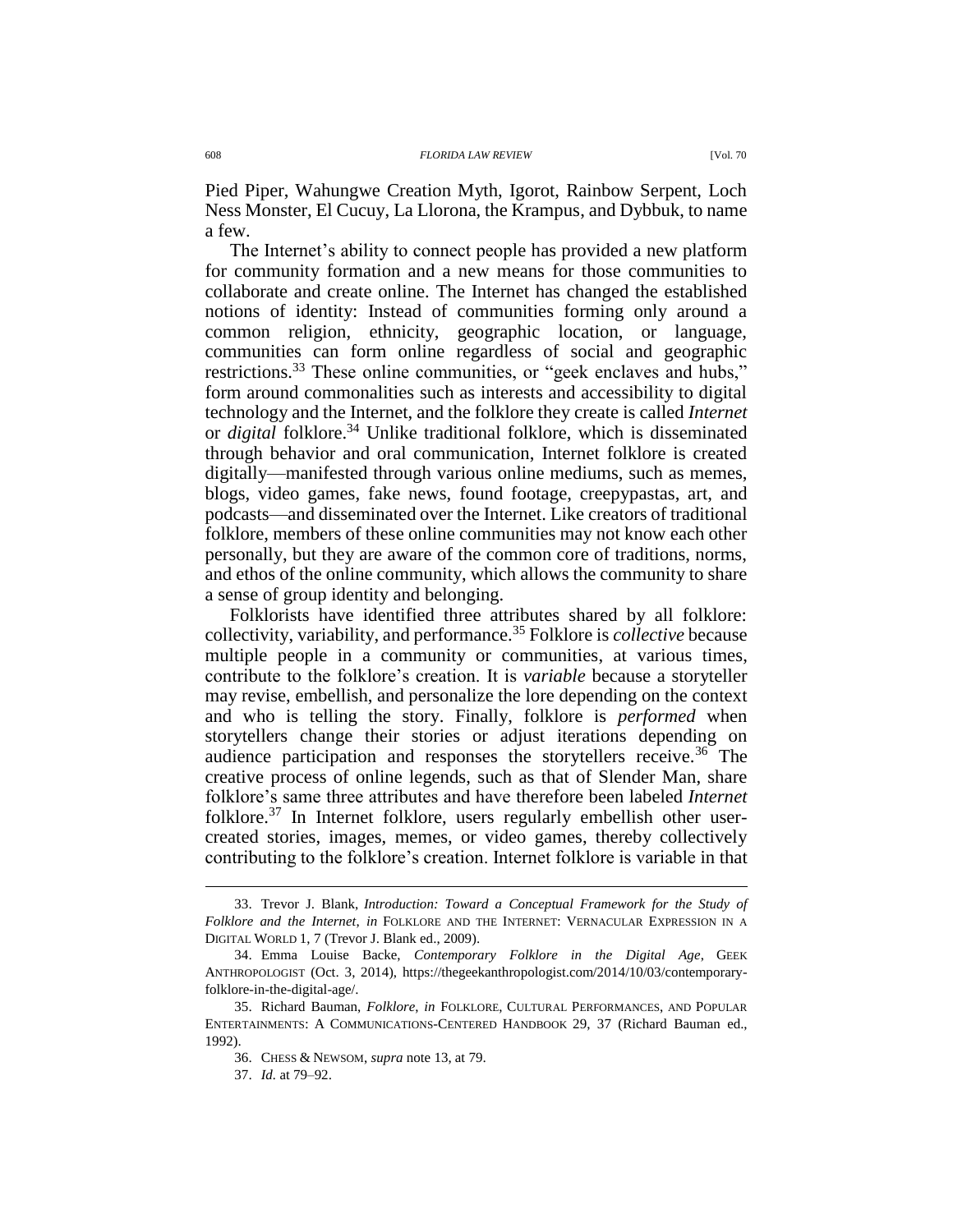it allows myths and characters to evolve online, their powers gained and lost, their traits added or morphed, depending on which user is telling the story. Finally, Internet folklore is performed, where users change their stories or tweak their contributions, based on feedback from other users or commenters, and alter their creations to fit within the community's ideals.

#### II. THE SLENDER MAN

Slender Man and his lore are among the more striking examples of collaborative creation and production of Internet folklore. The process of this creation has been compared to open-source software as well as to traditional folklore. Indeed, Slender Man is a crossover between the old and the new, representing both traditional and modern forms of collaborative creation. As one commentator describes Internet folklore,

"we have really returned here, in spite of the centralization of technology, to the old-fashioned definition of what folk culture used to be . . . [sic] We have these jokes and stories that will never see the printed page that exist only as glowing dots of phosphorous. It's not word-of-mouth folk culture but word-of-modem culture." 38

To begin analyzing intellectual property rights in Internet folklore, it is helpful to understand the collaborative and peer-production process that creates online cultural products like Slender Man. The following is Slender Man's story.

## <span id="page-8-0"></span>A. *A Monster Is Born*

Slender Man originated on *Something Awful*, a website that hosts userinitiated forums, on June 10, 2009.<sup>39</sup> Typically, a user creates a topic for a forum, explains the guidelines for posting on the forum, then seeks contributions and posts from other users. The forums on *Something Awful* can be comedic, random, artistic, political, or relate to current events.

On June 8, 2009, *Something Awful* forum user Gerogerigegege created a new forum challenging users to "create paranormal images."<sup>40</sup> Specifically, Gerogerigegege explained that

[c]reating paranormal images has been a hobby of mine

<sup>38.</sup> Blank, *supra* note [33,](#page-7-0) at 7 (quoting William Grimes, *Computer as a Cultural Tool: Chatter Mounts on Every Topic*, N.Y. TIMES, Dec. 1, 1992, at C13).

<sup>39.</sup> *Slender Man*, KNOW YOUR MEME, http://knowyourmeme.com/memes/slender-man (last visited Feb. 17, 2017).

<sup>40.</sup> Gerogerigegege, *Create Paranormal Images*, SOMETHING AWFUL (June 8, 2009, 11:55 AM), http://forums.somethingawful.com/showthread.php?threadid=3150591.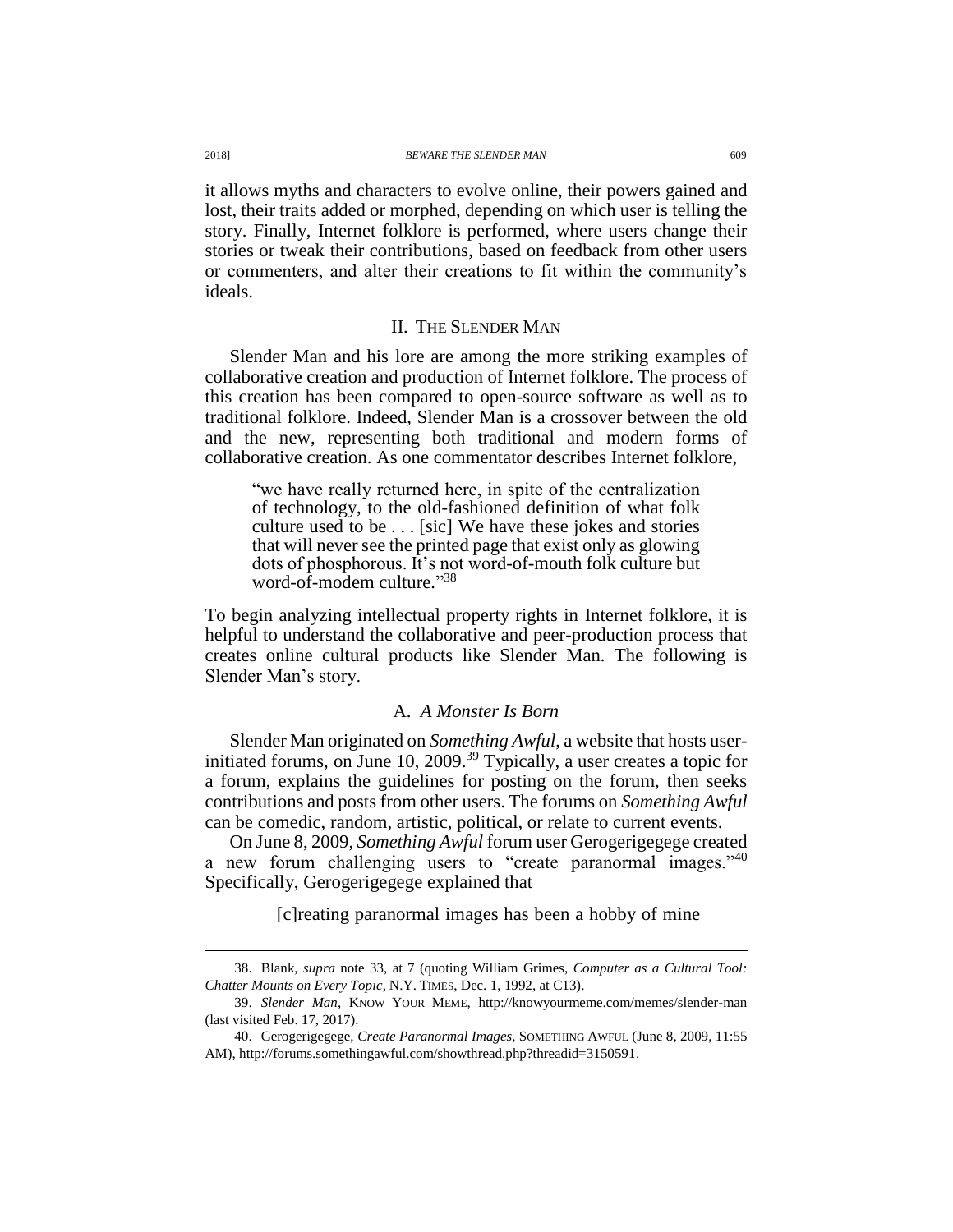for quite some time. Occasionally, I stumble upon odd web sites showcasing strange photos, and I always wondered if it were possible to get one of my own chops in a book, documentary, or web site just by casually leaking it out into the web – whether they'd be supplements to bogus stories or  $not.<sup>41</sup>$ 

Gerogerigegege called for forum users to "make a shitload" of paranormal images, provided a few "pro-tips" on creating convincing paranormal images using Photoshop, and explained that users did not have to post their original source images unless they wanted to.<sup>42</sup> In response, users started to create and post Photoshopped paranormal images on the newly created forum.<sup>43</sup> That afternoon, instead of posting an image, user Lord Dangleberry wrote a "back story" to accompany a Photoshopped image of a ghost at a campground that was created by another user. The story involved a camping trip and a crying ghost child.<sup>44</sup>

<span id="page-9-0"></span>Two days later, at 1:07 PM on June 10, 2009, user Victor Surge (real name Eric Knudsen) posted two black and white images on the forum. One was a black-and-white photo featuring a group of teenagers walking briskly toward the camera with looks of fear or anger in their eyes. Lurking in the background of the photo, Victor Surge inserted a blackand-white image of an unusually tall, very thin, faceless man.<sup>45</sup>

<sup>41.</sup> *Id.*

<sup>42.</sup> *Id.*

<sup>43.</sup> *See generally Create Paranormal Images*, SOMETHING AWFUL, http://forums.somethingawful.com/showthread.php?threadid=3150591 (last visited Feb. 17, 2017).

<sup>44.</sup> Dangleberry, *Create Paranormal Images*, SOMETHING AWFUL (June 8, 2009, 2:33 PM), http://forums.somethingawful.com/showthread.php?threadid=3150591.

<sup>45.</sup> Victor Surge, *Create Paranormal Images*, SOMETHING AWFUL (June 10, 2009, 1:07 PM), http://forums.somethingawful.com/showthread.php?threadid=3150591; KNOW YOUR MEME, *supra* not[e 39](#page-8-0) (source containing the image).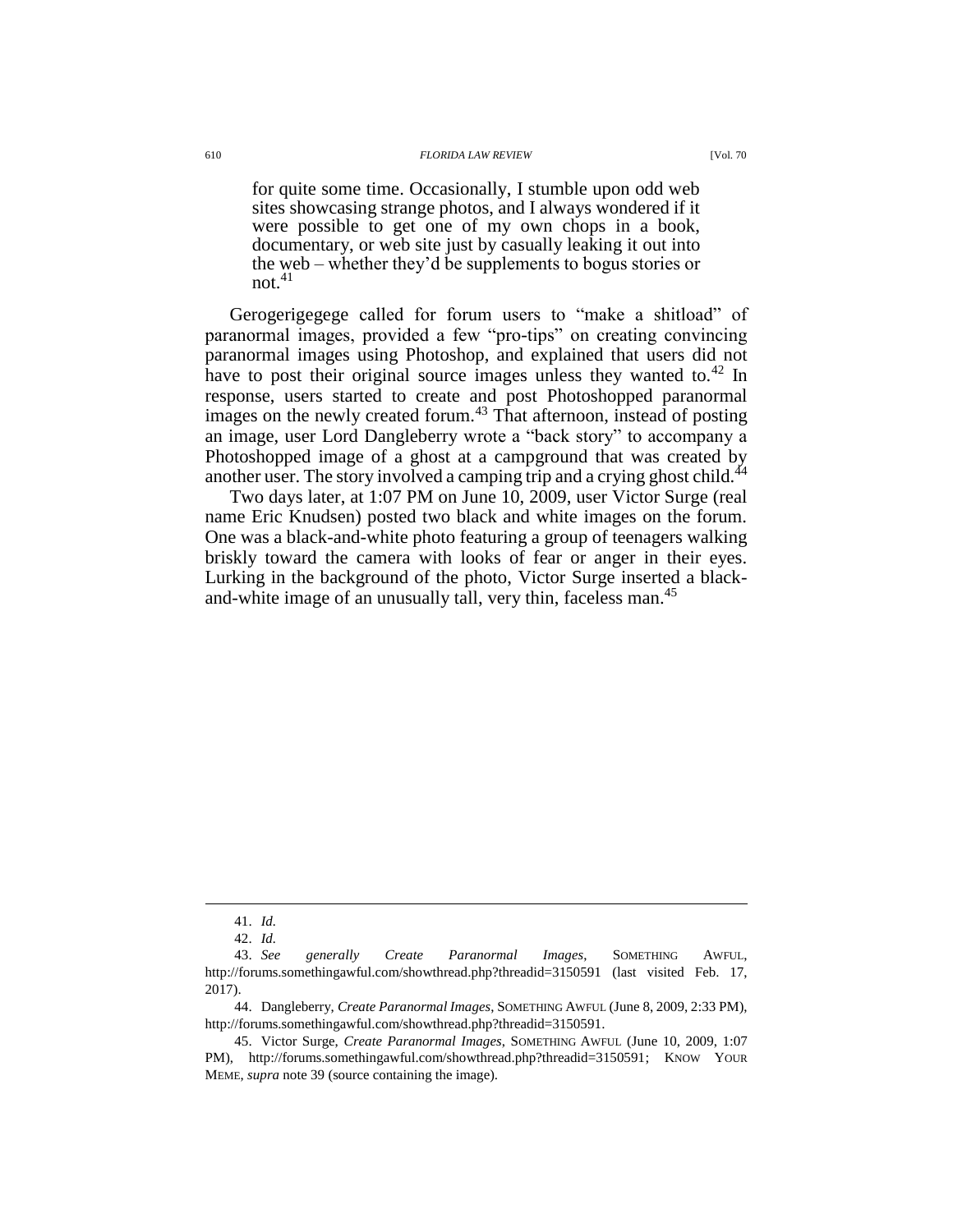

The following caption accompanied the photo: "'[W]e didn't want to go, we didn't want to kill them, but its persistent silence and outstretched arms horrified and comforted us at the same time…' 1983, photographer unknown, presumed dead." 46

The second photo Surge posted depicted children on a playground.<sup>47</sup> In the background of that photo, Surge inserted the shadow of an unusually tall and thin man with tentacles extending from his body.<sup>48</sup>



Surge included the following caption with the photo:

One of two recovered photographs from the Stirling City

<sup>46.</sup> Victor Surge, *supra* note [45.](#page-9-0)

<sup>47.</sup> *Id.*

<sup>48.</sup> *Id.*; KNOW YOUR MEME, *supra* note [39.](#page-8-0)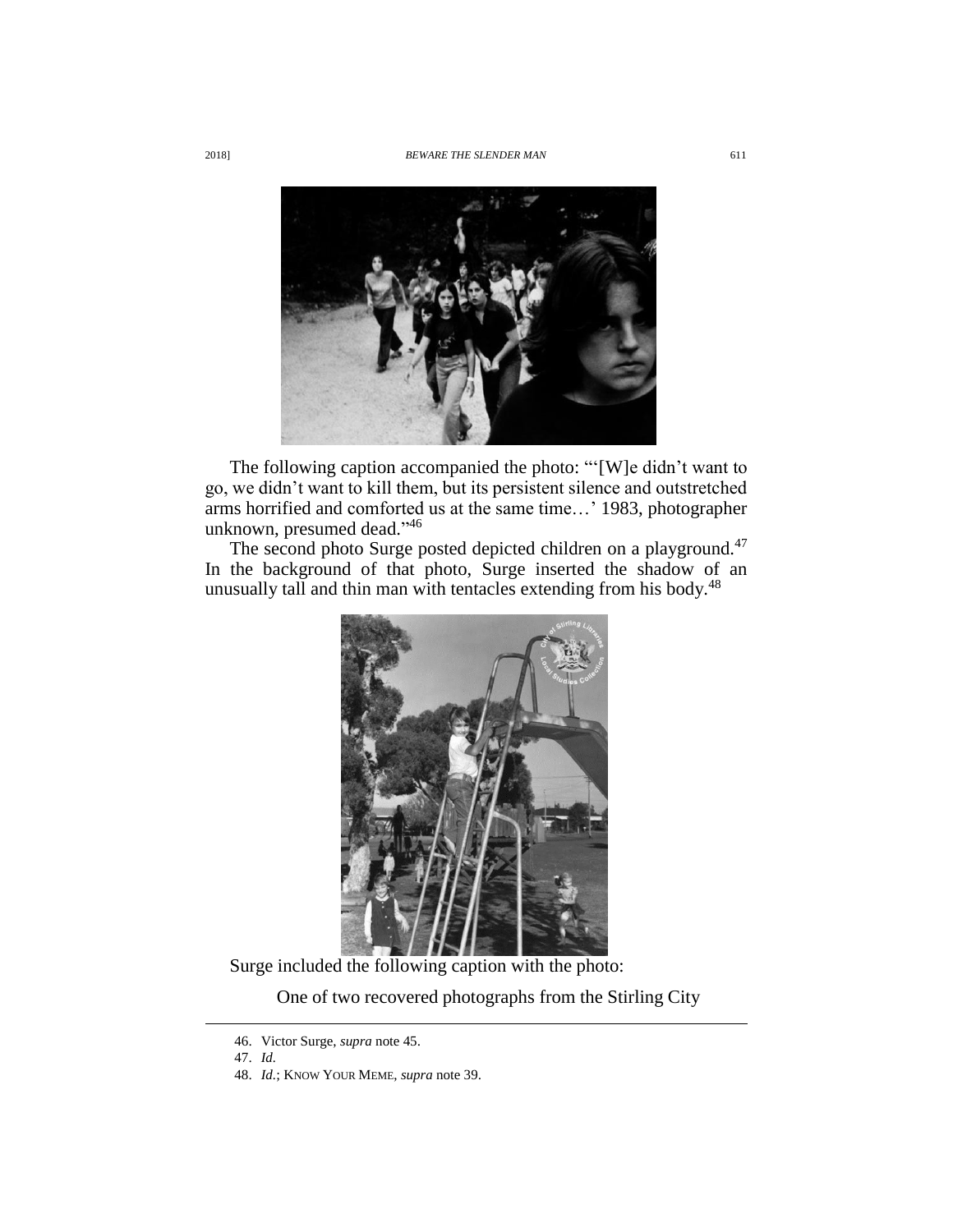Library Blaze. Notable for being taken the day which fourteen children vanished and for what is referred to as "The Slender Man". Deformities cited as film defects by officials. Fire at library occurred one week later. Actual photograph confiscated as evidence.

1986, photographer: Mary Thomas, missing since June 13th,  $1986.<sup>49</sup>$ 

With those two posts, Slender Man was born. *Something Awful* forum users praised Surge's memes on the forum: User Leyendecker exclaimed, "when I finally saw the guy in the background [I] lost it this is going to give me nightmares"; Beerdeer added, "[a]s an amateur paranormal investigator, you'd be surprised how much the Slender Man appeared in pictures in times of disaster during that historical period. (AKA I'd like to see more of those)."<sup>50</sup> In response to these posts, Surge replied, "[m]aybe I'll do some more research. I've heard there may be a couple more legit 'Slender Man' photographs out there. I'll post them if I find them<sup>"51</sup>

The next morning, Surge added another photo and a fictionalized account by a doctor at the fictional Woodview Mental Hospital and Psychological Rehabilitation Clinic from the  $1990s$ .<sup>52</sup> The entries were purportedly written by the doctor and described horrific occurrences at the mental institute, referring to the disappearance of thirty-three patients and staff, a "mass of blood and human tissue," and photos of an "anomalous tall and slender subject. Facial blur caused by possible contamination . . . may have no eyes . . . [a]nomalies . . . thought to be appendages."<sup>53</sup> Surge's posts received more praise: ZombieScholar posted, "You are an amazing and terrible bastard, sir. Well played. Now to look over my shoulder every couple seconds for the rest of my day"; Dissappointed Owl asked Surge to "[p]lease do more. These are haunting."<sup>54</sup>

<sup>49.</sup> Victor Surge, *supra* note [45.](#page-9-0)

<sup>50.</sup> Comments by users Leyendecker & Beerdeer, *Create Paranormal Images*, SOMETHING AWFUL (June 10, 2009, 8:49–8:52 PM), http://forums.somethingawful.com/showthread.php? threadid=3150591&userid=0&perpage=40&pagenumber=3.

<sup>51.</sup> Victor Surge, *Create Paranormal Images*, SOMETHING AWFUL (June 10, 2009, 11:51 PM), http://forums.somethingawful.com/showthread.php?threadid=3150591&userid=0&per page=40&pagenumber=3.

<sup>52.</sup> Victor Surge, *Create Paranormal Images*, SOMETHING AWFUL (June 11, 2009, 10:24 AM), https://forums.somethingawful.com/showthread.php?threadid=3150591&userid=0&per page=40&pagenumber=4.

<sup>53.</sup> *Id.*

<sup>54.</sup> Comments by users ZombieScholar & Dissapointed Owl, *Create Paranormal Images*, SOMETHING AWFUL (June 11, 2009, 5:19–5:42 PM), https://forums.somethingawful. com/showthread.php?threadid=3150591&userid=0&perpage=40&pagenumber=4.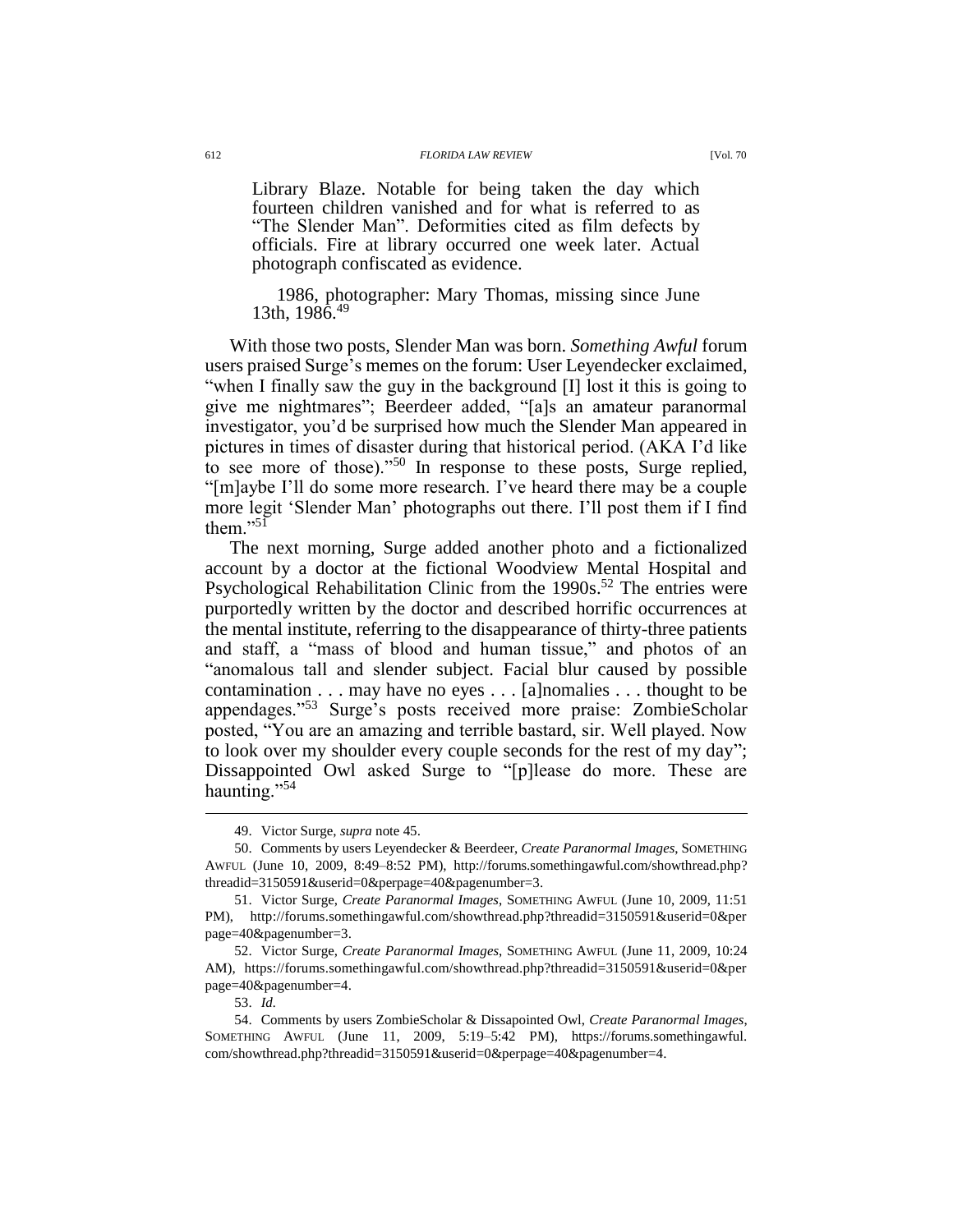#### B. *Slender Man Is Reused, Modified, and Shared*

Less than twenty-four hours after Slender Man first appeared on *Something Awful*, other users on the forum began to create and contribute their own Slender Man images, stories, and fake sightings. For instance, on June 12, 2009, LeechCode5 posted: "I've been seriously debating sharing these, but after *Victor Surge*'s posts I feel I have to."<sup>55</sup> LeechCode5 posted two photos on the forum: The first was accompanied by a story about an investigation involving the disappearance of nine teenagers from a campsite, and the second $56$  showed a burning school house, with Slender Man (represented as an unusually tall and thin shadow) standing in the heavy smoke on the roof. LeechCode5 added the following text to explain the second photo:

[A]n elementary school fire in 1978. No official cause was ever found. Seven students and a teacher became trapped and died before firefighters could respond. Many of the students and teachers from the time have a history of anxiety disorders and panic attacks, even those who weren't at the school on that day. At least one has since committed suicide, and several others legally changed their names once they reached adulthood and have disappeared.<sup>57</sup>

LeechCode5's contribution added new dimensions to the Slender Man character and his mythos, portraying Slender Man as more "actively malicious . . . associated with arson and long-term mental health issues."<sup>58</sup> Other forum users contributed their own creations, further adding dimension to Slender Man and expanding his personality and character traits. For instance, users created and posted fake news articles about Slender Man at the scene of horrific events; Photoshopped images of Slender Man in the background of historic photos, including a photo of infamous cult leader Jim Jones; created faux German woodcuts from the 16th century with the image of a slender man;<sup>59</sup> rewrote popular children's fairytales to include Slender Man; and recreated excerpts from

<sup>55.</sup> LeechCode5, *Create Paranormal Images*, SOMETHING AWFUL (June 12, 2009, 6:53 AM), https://forums.somethingawful.com/showthread.php?threadid=3150591&userid=0&per page=40&pagenumber=4.

<sup>56.</sup> *Id.*

<sup>57.</sup> *Id.*

<sup>58.</sup> Peck, *supra* note [8,](#page-2-0) at 340–41.

<sup>59.</sup> GyverMac, *Create Paranormal Images*, SOMETHING AWFUL (June 15, 2009, 9:38 PM), http://forums.somethingawful.com/showthread.php?threadid=3150591&userid=0&perpage=40  $\&$ pagenumber=8 ("A german woodcut from the 1540s... The character to the right bears little semblance to a human being, with skeletal physique and long limbs at odd angles.").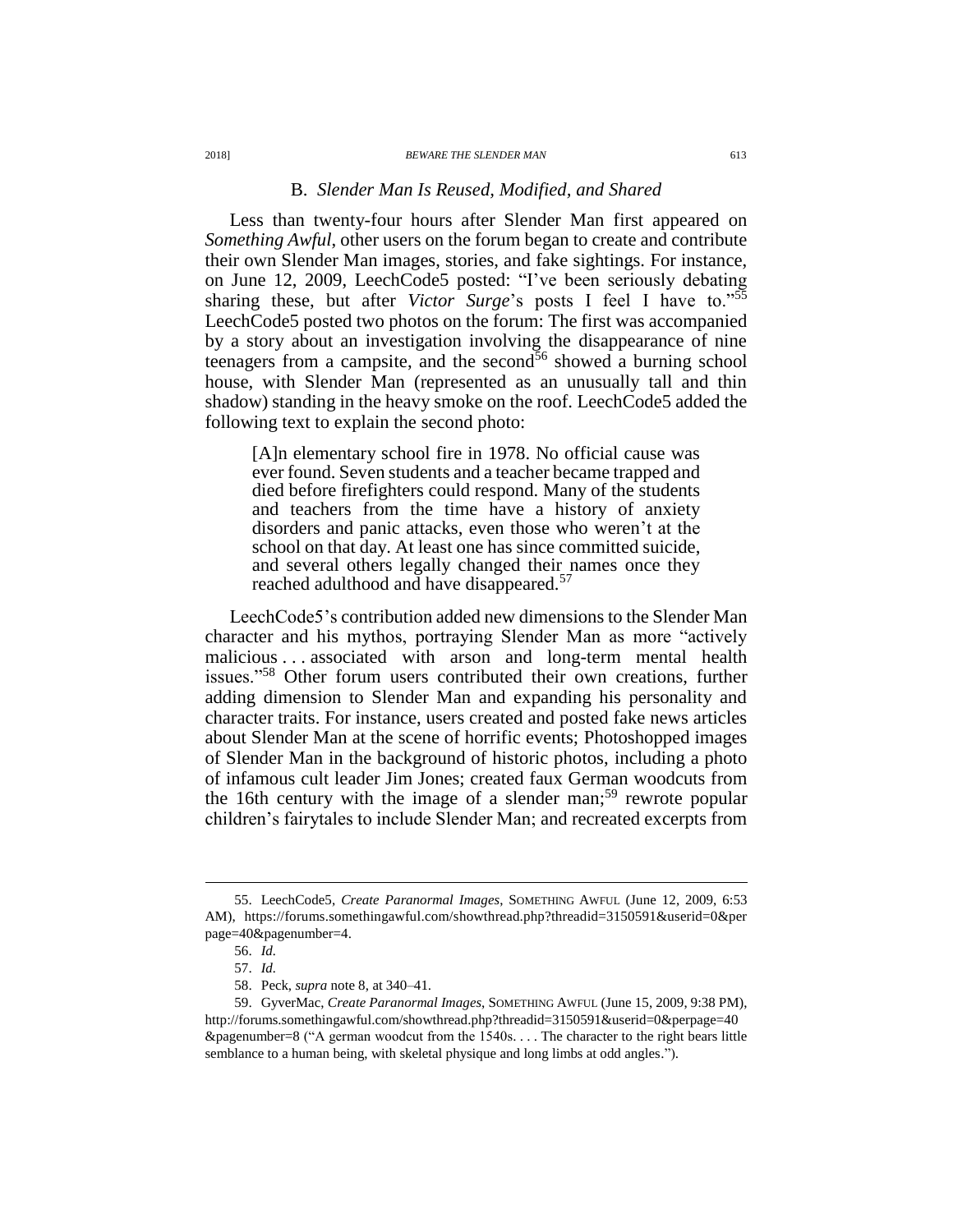historic archaeological books by inserting Slender Man.<sup>60</sup> As one scholar observed: "Even in these early days, Slender Man was freely developed as a communal property. . . . Those who followed . . . never bothered to ask permission to stretch the boundaries of the character or the stories [Victor Surge] had created."<sup>61</sup> These users' contributions were not merely stories *about* Slender Man: many of them added new personality traits and characteristics, helping to shape Slender Man's character more concretely.<sup>62</sup>

Slender Man quickly spilled over from the *Something Awful* forum to other online forums and websites, and users began contributing to the Slender Man mythos through new mediums, including short films, video games, and original art. For instance, by June 16, 2009, less than a week after his birth, Slender Man had spread to /x/ (paranormal) 4chan board, <sup>63</sup> and quickly spread to other boards such as *Tumblr*, *Unfiction Forums*, *Fangoria*, *Bungie*, *Facepunch*, *Wikibin*, */x/enopedia*, *TVTropes*, *Kongregate*, *DeviantArt*, *SlenderNation*, and *Mythical Creatures*  Guide.<sup>64</sup> Internet users on *DeviantART*, an online artist community, began creating original Slender Man art.<sup>65</sup> Short films featuring Slender Man began showing up in all languages on YouTube, often in found-footage format.<sup>66</sup> One of the more popular Slender Man film series was YouTube's *Marble Hornets* video blogs (vlogs). On June 20, 2009, Joseph DeLage and Troy Wagner created the *Marble Hornets* channel on YouTube and began creating and posting Slender Man videos. These videos, in found-footage format, were posted by "Jay."<sup>67</sup> The first episode, "Introduction," explains that Jay received the video footage from his college friend, Alex Kralie, who mysteriously disappeared.<sup>68</sup> Each "raw footage excerpt," filmed by the missing Alex, is between two and fifteen minutes long, and narrated by Jay using title cards. $69$ 

- 62. Peck, *supra* note [8,](#page-2-0) at 340.
- 63. Moto42, *supra* not[e 1.](#page-2-2)
- 64. KNOW YOUR MEME, *supra* not[e 39.](#page-8-0)

<sup>60.</sup> Bimston, *Create Paranormal Images*, SOMETHING AWFUL (June 15, 2009, 8:04 PM), https://forums.somethingawful.com/showthread.php?threadid=3150591&userid=0&perpage=40 &pagenumber=8 ("Mississipian mound near Crab Orchard Lake in Illinois. . . . Plates 17-19 illustrate artifacts typically displayed on photographs of earthworks . . . . The detail insets show the artifacts to be slender figures much taller than a human with multiple long curving limbs . . . . It is these artifacts that may have lead [sic] to the recurring 'Slender Man' scares in the midwest in the mid-20th century."); *see* Peck, *supra* note [8,](#page-2-0) at 341.

<sup>61.</sup> CHESS & NEWSOM, *supra* note [13,](#page-3-0) at 28.

<sup>65.</sup> *Id.*

<sup>66.</sup> HBO, *Beware the Slenderman*, *supra* not[e 16.](#page-3-1)

<sup>67.</sup> Marble Hornets, YOUTUBE, https://www.youtube.com/user/MarbleHornets (last visited Nov. 5, 2017).

<sup>68.</sup> *Id.*

<sup>69.</sup> *Id.*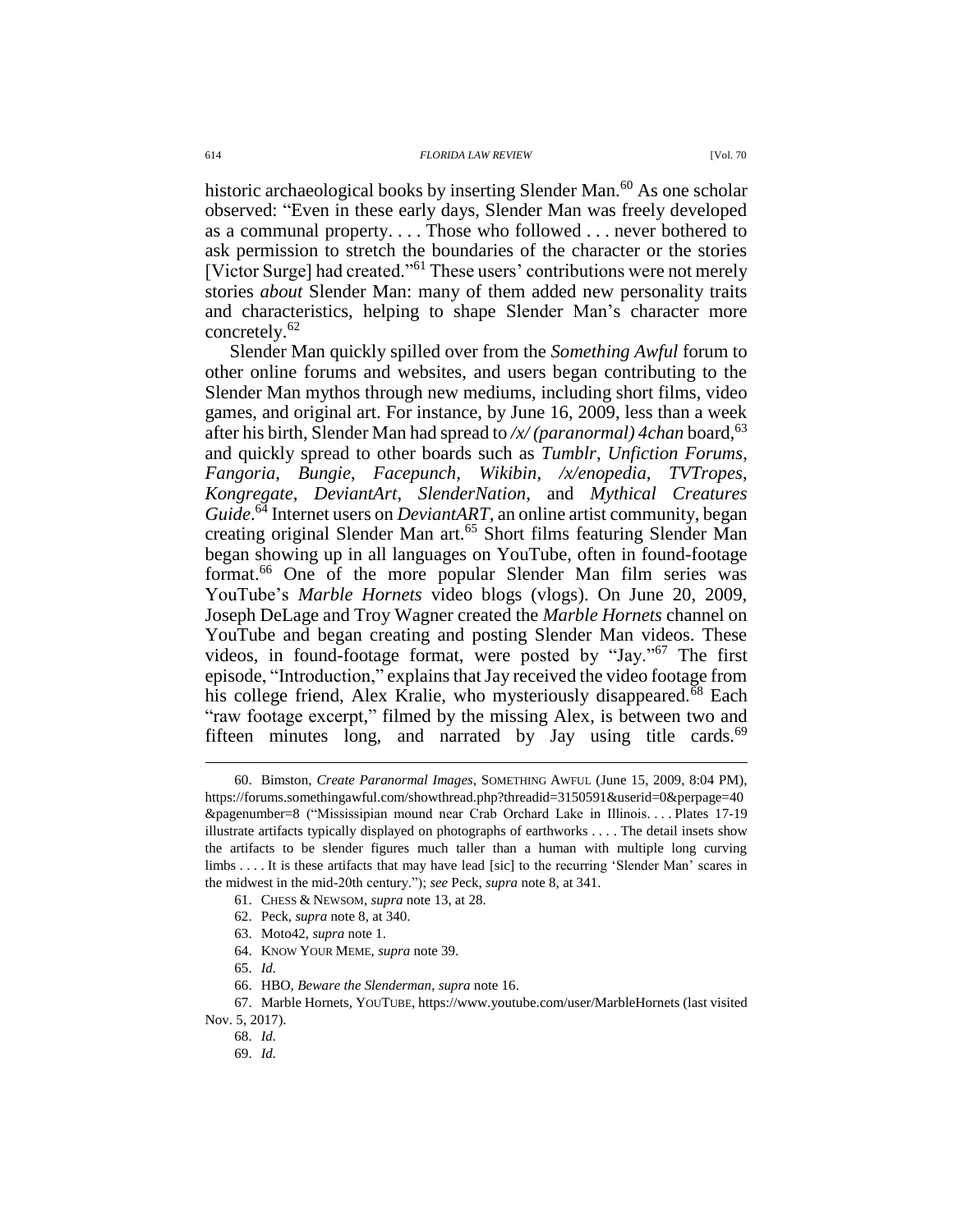"Introduction" has over 4.4 million views, and as of July 7, 2017, the *Marble Hornets* YouTube channel had almost 455,000 subscribers. <sup>70</sup> The *Marble Hornets* series introduced the "Slender Sickness"—the uncontrollable coughing and nose bleeds suffered by persons who encounter Slender Man—which became a defining ability of Slender Man.<sup>71</sup> The *Marble Hornets* vlog generated its own fan base, prompting users to create supplemental videos, a detailed *Marble Hornets* Wikipage, and even fake Twitter accounts for the characters.<sup>72</sup>

*Marble Hornets* was not the only vlog series based on Slender Man. Internet users created additional vlogs starring Slender Man, including *Everyman HYBRID* and *TribeTwelve*. <sup>73</sup> Slender Man starred in full length movies, including *The Slender Man* (a.k.a. *He's Always Watching*), *Proxy*, and *The Slender Man*. <sup>74</sup> Users even created computer games and apps, like *Slender: The Eight Pages*, <sup>75</sup> *Slender: The Arrival*, <sup>76</sup> *Slender Man Must Die*, <sup>77</sup> *Slender Rising Free*, <sup>78</sup> and *Slender Man Blocks*. <sup>79</sup> There are also full-length novels on Slender Man, such as Willow Rose's Emma Frost Mystery *Slenderman*, <sup>80</sup> Bruan Alaspa's *Strange Fruit and the*  Slender Man: A Terrifying Novella,<sup>81</sup> and even Slender Man erotica, such

 $\overline{a}$ 

74. *See, e.g.*, *Slender Man Films/Movies*, FANDOM, http://theslenderman.wikia.com/wiki/ Category:Slender\_Man\_Films/Movies (last visited Nov. 5, 2017).

75. *Slender: The Eight Pages*, Game Wiki, GIANT BOMB, http://www.giantbomb.com/slender-the-eight-pages/3030-39028/ (last visited Nov. 5, 2017).

76. *Slender: The Arrival*, http://www.slenderarrival.com/ (last visited Nov. 5, 2017).

77. *Slenderman Must Die: Chapter 1*, AMAZON, https://www.amazon.com/Slenderman-Must-Die-Chapter-1/dp/B00IZBF8BW/ref=sr\_1\_2?ie=UTF8&qid=1483556734&sr=8-2& keywords=slenderman+must+die (last visited Nov. 7, 2017).

78. *Slender Rising Free*, AMAZON, https://www.amazon.com/Teotl-Studios-Slender-Rising-Free/dp/B00OQP7Y8Q/ref=sr\_1\_1?ie=UTF8&qid=1483556770&sr=8-1&keywords= slender+rising+free (last visited Nov. 5, 2017).

79. *Slender Blocks*, AMAZON, https://www.amazon.com/App-Heaven-Slender-Blocks/dp/B00FM5333O/ref=sr\_1\_1?ie=UTF8&qid=1483556797&sr=8-1&keywords=slender +man+blocks (last visited Nov. 7, 2017).

80. *Slenderman (Emma Frost Book 9)*, AMAZON, https://www.amazon.com/Slenderman-Emma-Frost-Book-9-ebook/dp/B00Q6ZBAVQ/ref=sr\_1\_1?s=books&ie=UTF8&qid=14835562 85&sr=1-1&keywords=slenderman (last visited Nov. 7, 2017).

81. *Strange Fruit and the Slender Man*, AMAZON, https://www.amazon.com/Strange-Fruit-Slender-Bryan-Alaspa-ebook/dp/B00G8P64TC/ref=redir\_mobile\_desktop?ie=UTF8&\*Version \*=1&\*entries\*=0 (last visited Nov. 7, 2017).

<sup>70.</sup> *Id.*

<sup>71.</sup> CHESS & NEWSOM, *supra* note [13,](#page-3-0) at 66.

<sup>72.</sup> *Id.*

<sup>73.</sup> Bryn Lovitt, *Slender Man: From Horror Meme to Inspiration for Murder*, ROLLING STONE (Aug. 3, 2016), https://www.rollingstone.com/culture/slender-man-from-horror-meme-toinspiration-for-murder-w432163.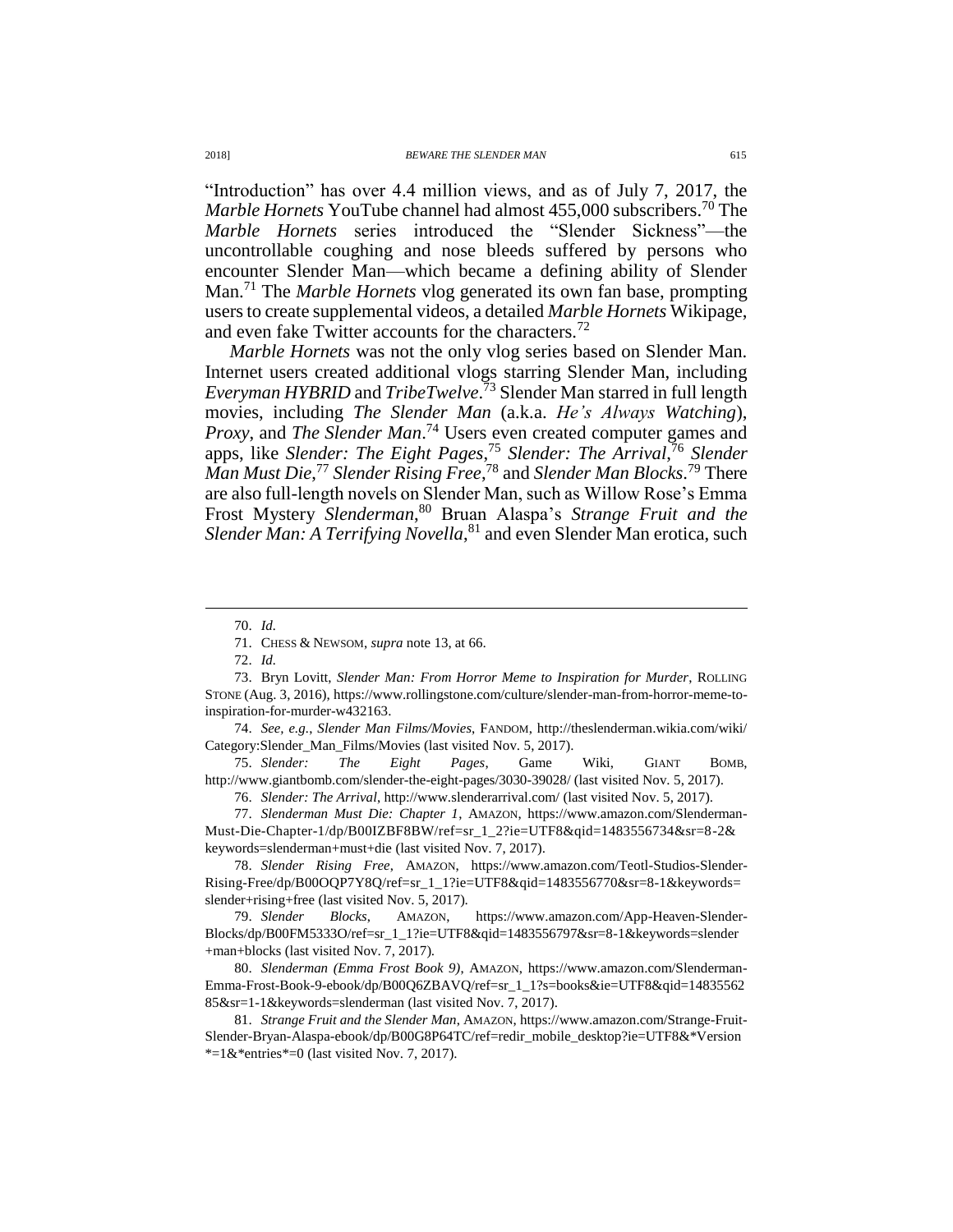as Emma Steele's *I Slept with Slender Man*<sup>82</sup> and Wren Winter's *Entangled (Paranormal Slenderman Erotica)*. <sup>83</sup> Slender Man continues to inspire creative works in different mediums both online and off.

#### C. *Community Sharing Ethos and Cultural Open-Sourcing*

From the beginning of Slender Man's creation, collaboration and sharing was explicitly encouraged.<sup>84</sup> It was common for one user to create a Photoshopped image and share it with other users, sometimes explicitly asking them to write stories about the image. In one instance, a user created a Photoshopped image of Slender Man in the background of a farmhouse and invited forum users to write a story about the image: "Story tellers, you're more than welcome to write a backstory for this one."<sup>85</sup> A few hours later, another user created and posted an interview transcript between the imaginary farmer from the farmhouse in the photo and the farmer's psychiatrist at a mental hospital.<sup>86</sup> Later that day, a third user created a podcast of the psychiatrist and the farmer voicing the interview transcript and posted it on the forum.<sup>87</sup> This type of collaborative process is apparent throughout the creation of Slender Man and his lore, and was explicitly encouraged by creators and Victor Surge himself.

Indeed, it was not uncommon for forum users to expressly seek assistance with an aspect of their contribution.<sup>88</sup> For example, user Deep Thoreau confessed to being "no good with photoshop, so I'd [sic] thought I'd add some text. If anyone is good making some images and wants to collaborate, send me a [private message]!" Mr. 47 admitted to being "useless with Photoshop," and instead put together a backstory for photos and invited others to "put some subtle touches on a couple of" photos.<sup>89</sup> Nurse Fanny encouraged another user to write her own backstory "and

<sup>82.</sup> *I Slept with Slender Man*, GOODREADS, http://www.goodreads.com/book/show/ 18143726-i-slept-with-slender-man (last visited Nov. 7, 2017).

<sup>83.</sup> *Entangled 2 (Paranormal Slenderman Erotica)*, FREE E-BOOKS, http://andreabocellidallas.com/entangled-2-paranormal-slenderman.pdf (last visited Nov. 7, 2017).

<sup>84.</sup> Peck, *supra* note [8,](#page-2-0) at 341.

<sup>85.</sup> *Id.*

<sup>86.</sup> *Id.*

<sup>87.</sup> *Id.*

<sup>88.</sup> *Id.*

<sup>89.</sup> Comments by users Deep Thoreau & Mr. 47, *Create Paranormal Images*, SOMETHING AWFUL (June 15, 2009, 7:13 PM), https://forums.somethingawful.com/showthread.php? threadid=3150591&userid=0&perpage=40&pagenumber=7.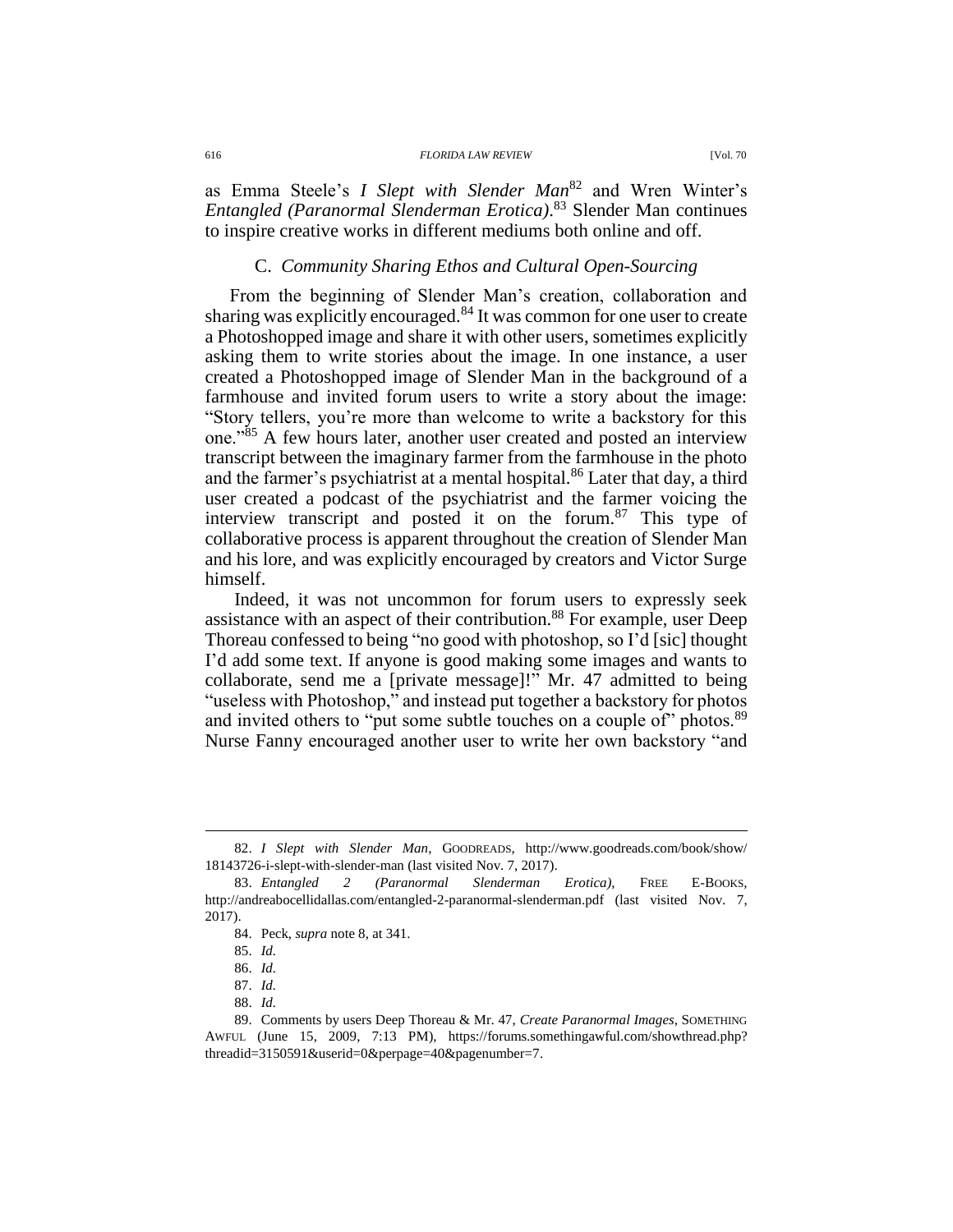try to get somebody to do a picture based off of the story."<sup>90</sup> In response to the multiple creations by the community, Victor Surge encouraged the community to continue creating: "All of this stuff is amazing, keep it up." $91$ 

Similarly, users began to police each other's creations and helped mold Slender Man's development by commenting on, discussing, praising, reviewing, and sometimes even ignoring certain users whose Slender Man creations did not live up to the community's ideals.<sup>92</sup> These comments, criticisms, and rejections formed part of the collaborative process in Slender Man's creation.<sup>93</sup> For instance, it was common for users to criticize Slender Man stories or images that seemed fake, and to comment on what elements made them more or less effective.<sup>94</sup> User 21st Century posted a comment on another user's Photoshopped image, "I don't like it, it seems way too obvious . . . the Slender man [sic] just doesn't blend well enough in the background, he's too obvious. He doesn't like being seen, you shouldn't see him like that."<sup>95</sup> Other comments attempted to shape the way Slender Man's tentacles should be portrayed. For instance, user Thoreau-Up commented on a photoshopped image that "Slender Man's tentacles need to be a little less obvious. It seems a lot less freakier [sic] if you can see them so clearly."<sup>96</sup> Another user Woodrow Skillson agreed, "it's better when you don't notice them at first, and only later you realize just how alien the Slender Man is."<sup>97</sup> A similar exchange occurred when user Archwhore posted the following comment: "Not meant to be criticism, . . . [b]ut I don't like that Slender Man has turned into a regular-sized man that walks with the aid of giant tentacles . . . . It's scarier when he's normal looking enough to blend in

<sup>90.</sup> Nurse Fanny, *Create Paranormal Images*, SOMETHING AWFUL (June 14, 2009, 11:12 PM), https://forums.somethingawful.com/showthread.php?threadid=3150591&userid=0& perpage=40&pagenumber=6.

<sup>91.</sup> Victor Surge, *Create Paranormal Images*, SOMETHING AWFUL (June 15, 2009, 11:00 PM), http://forums.somethingawful.com/showthread.php?threadid=3150591&userid=0&per page=40&pagenumber=8.

<sup>92.</sup> Chess, *supra* note [10,](#page-2-1) at 386.

<sup>93.</sup> *Id.*

<sup>94.</sup> Peck, *supra* note [8,](#page-2-0) at 334.

<sup>95.</sup> 21st Century, *Create Paranormal Images*, SOMETHING AWFUL (June 16, 2009, 12:39 AM), http://forums.somethingawful.com/showthread.php?threadid=3150591&userid=0&per page=40&pagenumber=8.

<sup>96.</sup> Thoreau-Up, *Create Paranormal Images*, SOMETHING AWFUL (June 13, 2009, 7:35 PM), https://forums.somethingawful.com/showthread.php?threadid=3150591&userid=0&per page=40&pagenumber=5.

<sup>97.</sup> Woodrow Skillson, *Create Paranormal Images*, SOMETHING AWFUL (June 13, 2009, 9:49 PM), https://forums.somethingawful.com/showthread.php?threadid=3150591&userid=0& perpage=40&pagenumber=5.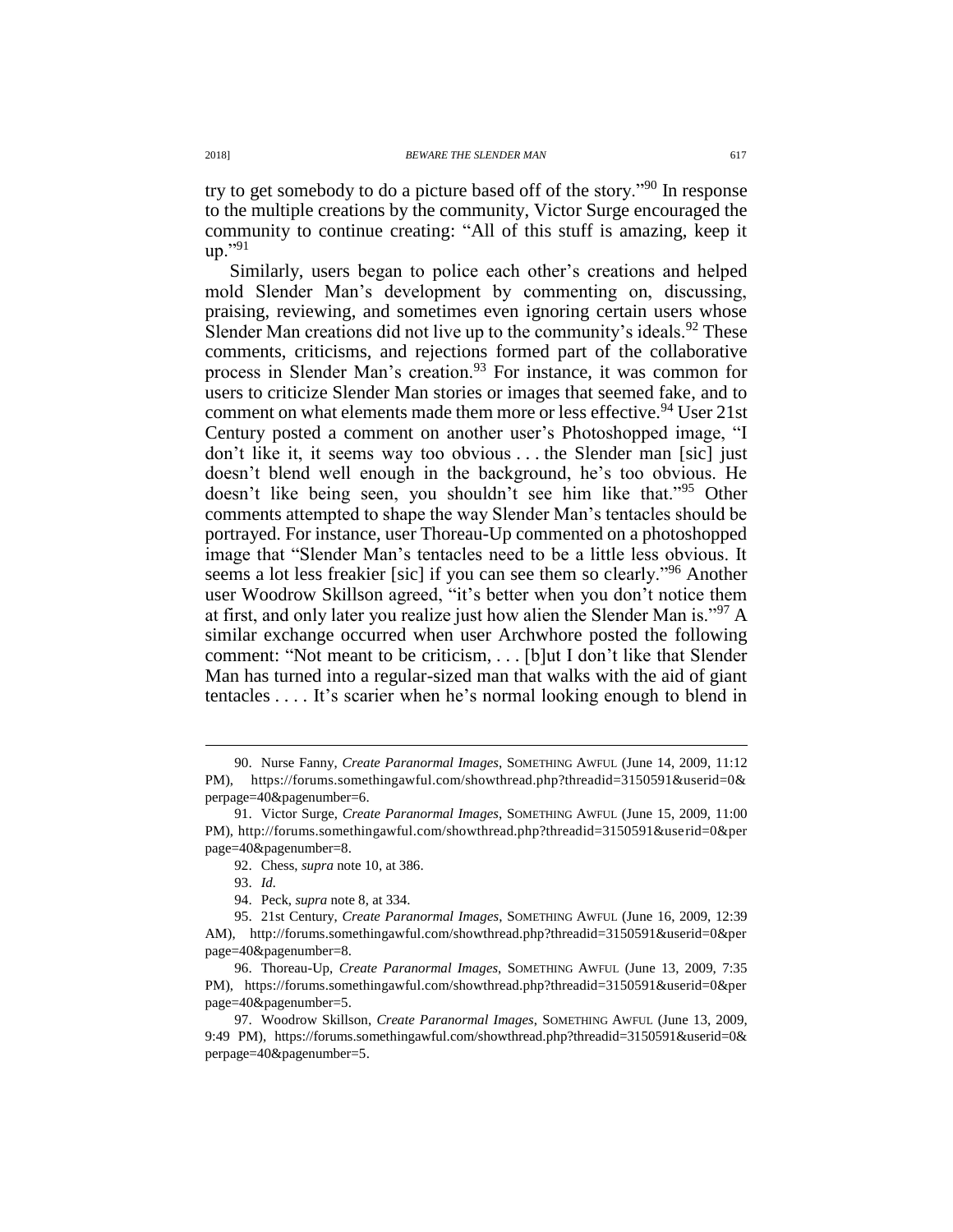with everyday people if he wanted to . . . ."<sup>98</sup> User Mr. Fowl responded, "[y]es, but the Walker look gives it a much greater alien feel."<sup>99</sup> Another user, Food Court Bailiff, agreed that "it's great that we have given him multiple forms."<sup>100</sup> User An Observer came up with the proposal that, "[h]ow about, the more people there are around, the more likely he is to be just with branchy hands instead of the ones out of his back?"<sup>101</sup> Some users' comments focused on the background of the Slender Man photos: "Slender Man should appear in seemingly innocent pictures (bright colors, happy people, etc somewhere in the background for realism."<sup>102</sup> Other users focused their criticisms on the format of the creations, demanding "[l]ess words, more Photoshop."<sup>103</sup> Through this type of cultural open-sourcing and community debugging, users collaborated in constructing the "details, motifs, and shared expectations of the Slender Man legend cycle," making his development an "entirely collaborative, iterative, and involved community debugging."<sup>104</sup>

## D. *Propertization of Slender Man and Its Chilling Effect*

As Slender Man became popular, sophisticated parties capitalized on his virality and began to assert ownership over Slender Man and his lore. These efforts included parties filing for federal trademark and copyright registrations, issuing take-down notices under the Digital Millennium Copyright Act (DMCA), and sending cease-and-desist letters to creators of online Slender Man works.

A search on the U.S. Copyright Office's website reveals multiple copyright registrations involving Slender Man. Victor Surge (under his real name, Eric Knudsen) registered his original memes and the Slender Man character in 2010.<sup>105</sup> There are copyright registrations for dramatic

<sup>98.</sup> Archwhore, *Create Paranormal Images*, SOMETHING AWFUL (June 17, 2009, 3:12 AM), https://forums.somethingawful.com/showthread.php?threadid=3150591&userid=0&perpage=40 &pagenumber=11.

<sup>99.</sup> Mr. Fowl, *Create Paranormal Images*, SOMETHING AWFUL (June 17, 2009, 3:28 AM), https://forums.somethingawful.com/showthread.php?threadid=3150591&userid=0&perpage=40 &pagenumber=11.

<sup>100.</sup> Food Court Bailiff, *Create Paranormal Images*, SOMETHING AWFUL (June 17, 2009, 3:29 AM), https://forums.somethingawful.com/showthread.php?threadid=3150591&userid=0& perpage=40&pagenumber=11.

<sup>101.</sup> An Observer, *Create Paranormal Images*, SOMETHING AWFUL (June 17, 2009, 3:31 AM), https://forums.somethingawful.com/showthread.php?threadid=3150591&userid=0&per page=40&pagenumber=11.

<sup>102.</sup> Chess, *supra* note [10,](#page-2-1) at 387.

<sup>103.</sup> *Id.*

<sup>104.</sup> Peck, *supra* note [8,](#page-2-0) at 334; Chess, *supra* note [10,](#page-2-1) at 386.

<sup>105.</sup> U.S. Copyright Office Reg. No. TXu001664954 (Jan. 11, 2010).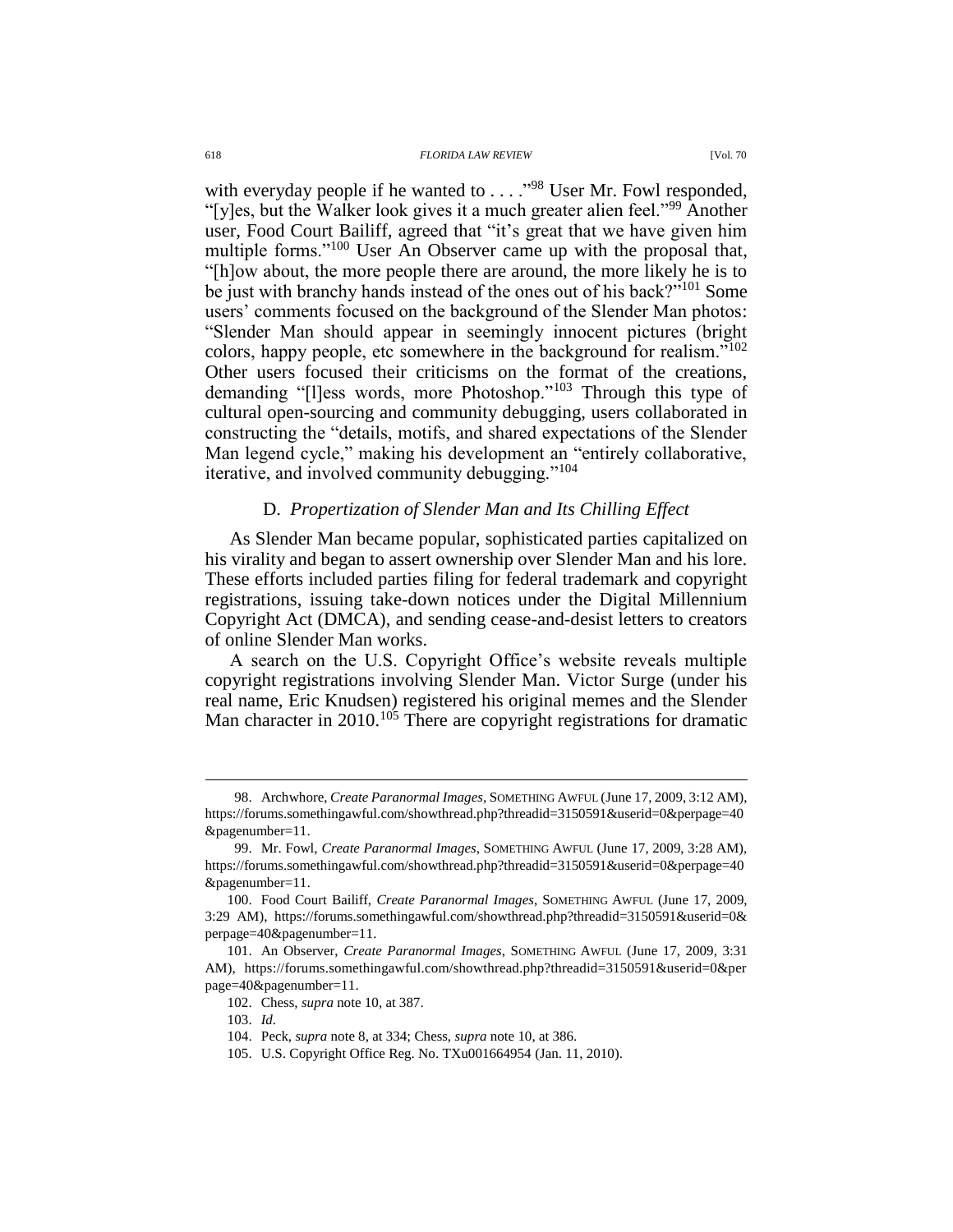works, screenplays, scripts, <sup>106</sup> songs, and lullabies about Slender Man.<sup>107</sup> There are also copyright registrations for Slender Man videos, including Fox Broadcasting Company's music video Sympathy for Slender Man,<sup>108</sup> Fine Brothers Properties' Teens React to Slender Man,<sup>109</sup> and HBO's *Beware the Slender Man*. 110

In addition to copyright registrations, there are a number of word and design mark applications, both live and dead, in the Trademark Office for "Slender Man" and variations of Slender Man. These include design marks featuring "a thin, abnormally tall human-like figure with no facial features, elongated limbs and hands, in a dark suit with a white shirt and a thin, dark tie, and dark shoes . . . [with tentacles e]manating from the back of the upper body of the figure." <sup>111</sup> These trademark applications cover a variety of goods and services, including: clothing and costumes; $^{112}$  videos, DVDs, and software games; $^{113}$  action figures, toys, cards, and board games;<sup>114</sup> and entertainment services, including television programs, motion pictures, online computer games, websites game software,<sup>115</sup> comic books, graphic novels, action figures, toys, tshirts, software, and costumes.<sup>116</sup> Four entities filed most of these trademark applications: It Is No Dream Entertainment, LLC; Mythology Entertainment, LLC; DC Visionaries, LLC; and AFG Media, Ltd.

Most significantly, creators of Slender Man works began to receive cease-and-desist letters and take-down notices due to purported intellectual property violations involving Slender Man. For instance, after

<sup>106.</sup> U.S. Copyright Office Reg. No. Pau003711201 (Jan. 13, 2014); U.S. Copyright Office Reg. No. Pau003589216 (Nov. 30, 2011).

<sup>107.</sup> U.S. Copyright Office Reg. No. SR0000760658 (Feb. 27, 2015); U.S. Copyright Office Reg. No. PA0001803086 (Apr. 20, 2012).

<sup>108.</sup> U.S. Copyright Office Reg. No. PA0001839145 (Apr. 2, 2013).

<sup>109.</sup> U.S. Copyright Office Reg. No. PA0001978381 (Nov. 18, 2015).

<sup>110.</sup> U.S. Copyright Office Reg. No. PA0001993570 (May 20, 2016).

<sup>111.</sup> *See, e.g*., U.S. Trademark Application Serial No. 86264688 (filed Apr. 25, 2014).

<sup>112.</sup> U.S. Trademark Application Serial No. 87042367 (filed May 18, 2016); U.S. Trademark Application Serial No. 87042360 (filed May 18, 2016).

<sup>113.</sup> U.S. Trademark Application Serial No. 87042354 (filed May 18, 2016); U.S. Trademark Application Serial No. 87042345 (filed May 18, 2016); U.S. Trademark Application Serial No. 86262292 (filed Apr. 25, 2014); U.S. Trademark Application Serial No. 86250411 (filed Apr. 11, 2014).

<sup>114.</sup> U.S. Trademark Application Serial No. 86264688 (filed Apr. 29, 2014); U.S. Trademark Application Serial No. 86250510 (filed Apr. 12, 2014).

<sup>115.</sup> U.S. Trademark Application Serial No. 87042354 (filed May 18, 2016); U.S. Trademark Application Serial No. 87042345 (filed May 18, 2016); U.S. Trademark Application Serial No. 86262302 (filed Apr. 25, 2014); U.S. Trademark Application Serial No. 86250506 (filed Apr. 12, 2014).

<sup>116.</sup> U.S. Trademark Application Serial No. 86015025 (filed July 19, 2013); U.S. Trademark Application Serial No. 85715555 (filed Aug. 29, 2012).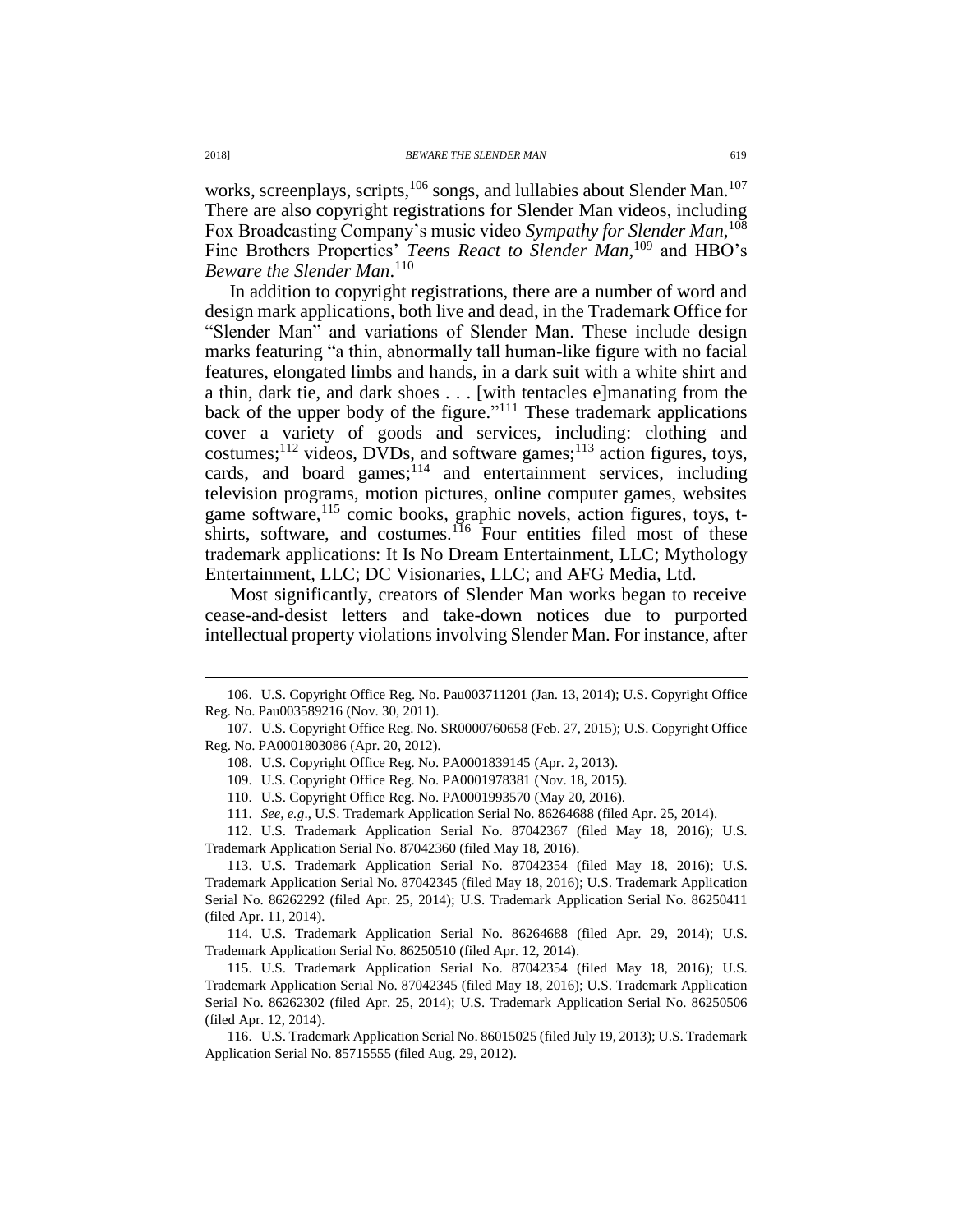raising \$10,000 on Kickstarter.com, an online funding platform for creative projects, filmmaker A.J. Meadows produced *The Slender Man*, a 2013 film about a "tall, thin, human-like creature (appearing to wear a suit) who snatches up children and in some cases adults as well."<sup>117</sup> Mythology Entertainment issued a DMCA take-down notice to Kickstarter, where Mythology Entertainment claimed to:

<span id="page-19-0"></span>[Own] the copyright in and to the "Slender Man" character, which was originally created by Eric Knudsen in 2009. The character usually appears as a man with dramatically elongated limbs and no face, wearing a black suit and tie. . . . The film advertised herein, including the trailer . . . , incorporates and exploit's [sic] Mythology's copyrighted "Slender Man" character without authorization.<sup>118</sup>

In response to the DMCA take-down notice, Kickstarter removed the movie from its website. All copies of the movie, including every YouTube upload, were subsequently removed from the Internet.<sup>119</sup> A similar fate befell Braeden Orr's short film, *The Slender Man*, which featured "[f]ive college students [who] go out into the nearby woods to have one last fling before graduation. Plans change when they start to find strange notes and are stalked by a mysterious faceless man."<sup>120</sup> Orr's twelve-minute film quickly became "unavailable" everywhere.<sup>121</sup> Due to "copyright concerns," Justin Ross's popular online video game, *Faceless*, was also blocked on Steam Greenlight, Valve Corp.'s experimental crowdsourcing service for games.<sup>122</sup> *Faceless* featured Slender Man, who stalked children and teenagers in the game.<sup>123</sup> According to Internet rumors, even though Victor Surge gave Ross permission to use Slender Man in his video game, "a third party owns the option rights to Slender

<span id="page-19-1"></span><sup>117.</sup> Miles Klee, *How the Internet's Creepiest Meme Mutated from Thought Experiment to Hollywood Blockbuster*, DAILY DOT (Aug. 21, 2013, 6:00 AM), http://www.dailydot.com/upstream/slender-man-meme-marble-hornets-movie-origins/.

<sup>118.</sup> *DMCA Claim by Mythology Entertainment for "Slender" The Movie (Canceled)*, LUMEN, https://lumendatabase.org/notices/11107269# (last visited Feb. 15, 2017).

<sup>119.</sup> *See* Klee, *supra* note [117.](#page-19-0)

<sup>120.</sup> *Id.*

<sup>121.</sup> *Id.*

<sup>122.</sup> Samit Sarkar, *Copyright Concerns Prevent Slender Man Game* Faceless *from Launching Through Steam Greenlight*, POLYGON (Nov. 14, 2012, 2:00 PM), http://www.polygon.com/2012/11/14/3645438/slender-man-game-faceless-steam-greenlightcopyright-concerns.

<sup>123.</sup> Jessica Conditt, *Faceless: Slender Man Stalks, Blocks Greenlight's Top Game from Steam*, ENGADGET (Nov. 14, 2012), https://www.engadget.com/2012/11/14/faceless-slenderman-stalks-blocks-greenlights-top-game-from/.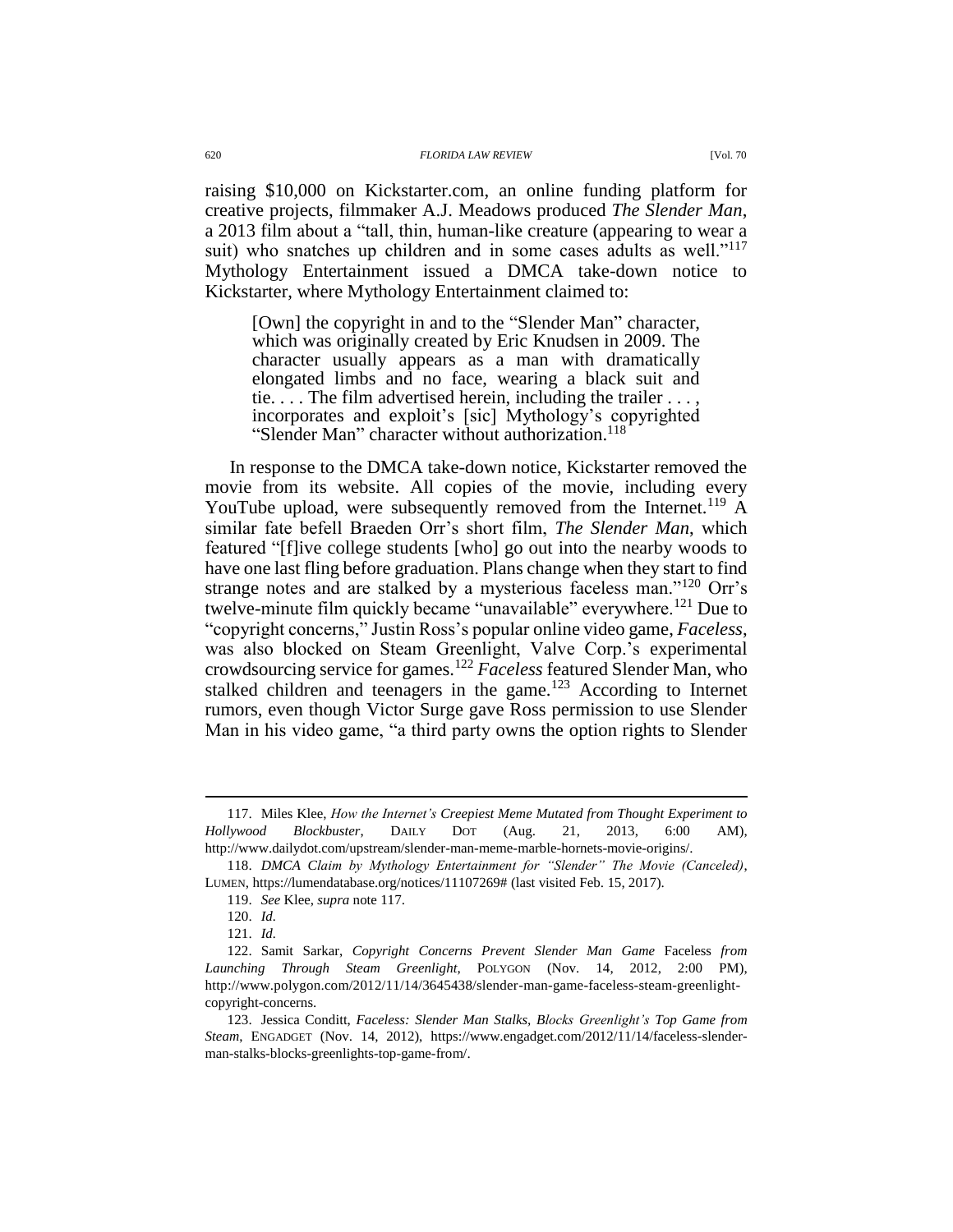Man<sup>"124</sup> and has the right to determine Slender Man's "appearance in film, TV, video games, and other for-profit entertainment."<sup>125</sup>

News of these take-downs began to spread in online forums and chat rooms, and rumors spread that a mysterious third party was enforcing its exclusive right to use the Slender Man name and character, and to create any works related to Slender Man.<sup>126</sup> The Internet is abuzz with questions, rumors, and opinions about who, if anyone, owns Slender Man, and whether users may use the Slender Man name or character in their expressive works. Many online users seem to believe that Surge, as Slender Man's "creator," owns the Slender Man character. Others fan the rumor that an unspecified third party owns the exclusive "option rights" to Slender Man. Finally, there are those who firmly believe that no one owns Slender Man because Slender Man is merely an idea or because he is a creation of the commons.

<span id="page-20-0"></span>This uncertainty results in a cloud over Slender Man and creates a chilling effect on Slender Man creations.<sup>127</sup> A quick search on Google.com for "Is Slenderman copyrighted?" produces numerous forums where creators, wanting to use Slender Man in future works (such as films or novels) have to question whether they can use Slender Man in those creative endeavors. For instance, user MAUIquiorra started a thread on Wikia.com: "Is Slenderman copyrighted?"<sup>128</sup> MAUIquiorra wanted to write a novel involving Slender Man and wanted to "contact the people who own the copyright before continuing with this venture.<sup> $5129$ </sup> MAUIquiorra's question generated several responses. Some users responded that "Slender IS owned. Slender Man's copyright is in fact owned under a standard copyright license. That's [why] games that call their antagonist Slender Man and attempt to have commercial releases are killed. This is why movies using Slender Man keep getting brought down on Copyright charges."<sup>130</sup> Another user asked on Quora.com, "Is Slender Man copyrighted? I recently read about him and I want to use him for my story."<sup>131</sup> That question received a number of contradictory responses, including that the "idea" of Slender Man is not protected, that there are

<sup>124.</sup> Sarkar, *supra* not[e 122.](#page-19-1)

<sup>125.</sup> Klee, *supra* note [117.](#page-19-0)

<sup>126.</sup> *Id.*

<sup>127.</sup> *See* Betsy Rosenblatt, *The Adventure of the Shrinking Public Domain*, 86 COLO. L. REV. 561, 608–13 (2015) (discussing risk aversion's effect on the public domain).

<sup>128.</sup> MAUIquiorra, *Is Slender Man Copyrighted?*, WIKIA (July 3, 2014, 7:57 AM), http://theslenderman.wikia.com/wiki/Thread:70556.

<sup>129.</sup> *Id.*

<sup>130.</sup> *Id.*

<sup>131.</sup> *Is Slender Man Copyrighted? I Recently Read About Him and I Want to Use Him for My Story*, QUORA, https://www.quora.com/Is-Slender-Man-copyrighted-I-recently-read-abouthim-and-I-want-to-use-him-for-my-story (last visited Feb. 17, 2017).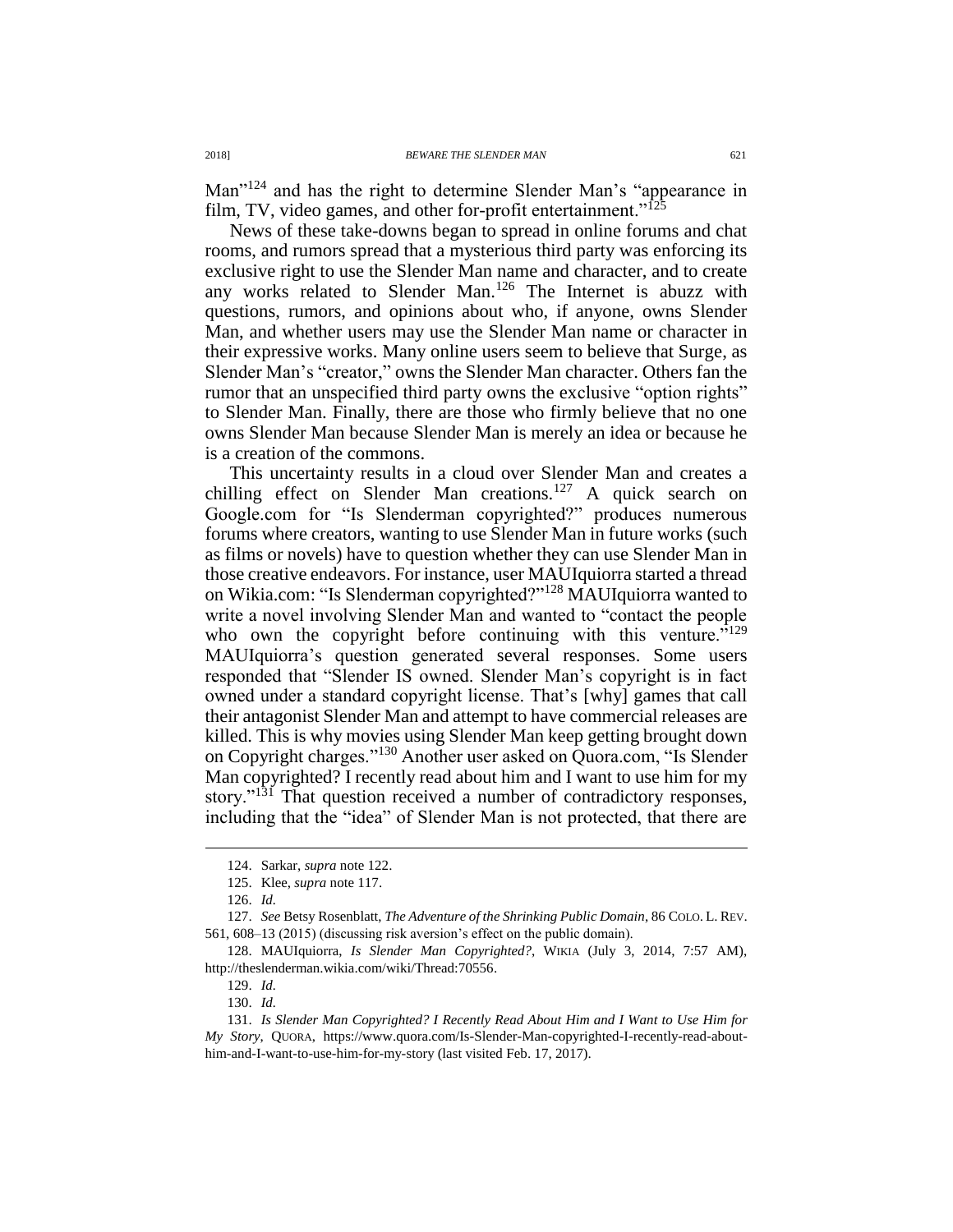"so many representations now the original creator would probably find it impossible [to enforce] . . . [p]robably no one exists with a claim to authorship anyway," or that "Slender Man is copyrighted by the original creator. A quick Internet search will tell you that it has also been enforced."<sup>132</sup>

Similarly, Wikiagirl posted the question, "is Slenderman . . . logo copyright protected? . . . Can I draw my own Slenderman image and sell it on stuff? [O]r am I violating anything? Who owns the rights to this stuff?"<sup>133</sup> A user confusingly responded to Wikiagirl: "You  $can't...$  [F]inancial gain with him is illegal since someone DOES own the copyright. . . . Basically you can do whatever you want with Slenderman as long as you don't . . . [c]all him Slenderman . . . .  $^{134}$ Another user started a thread on Reddit.com titled, "Who, if anyone, owns the rights to 'The Slender Man,'" and queried: "If I wanted to make a movie involving elements of The Slender Man mythos—would I be liable to be sued?"<sup>135</sup> Another user asked on Yahoo! Answers, "Is Slender Man a copyrighted character?" because the user was writing a fantasy novel and wanted to add a new monster to the novel.<sup>136</sup> Many such inquiries end up with answers that are confusing, contradictory, or incorrect. Some responses even advise the user to abandon proposed uses of Slender Man, even if those uses would be legal under copyright and trademark law. The flurry of questions shows that there is significant uncertainty surrounding ownership, exclusivity, and use of Slender Man as a character or as a name, which is suppressing lawful uses of the Slender Man character and name and discouraging creativity.

In May 2016, the *New York Times* reported that Sony Pictures Entertainment's horror division, Screen Gems Studios, will produce a Slender Man movie for the big screen.<sup>137</sup> Screen Gems Studios is a producer of popular blockbuster horror movies including *The Mothman Prophecies*, *Boogeyman*, *The Exorcism of Emily Rose*, *Hostel*, *Resident* 

<span id="page-21-0"></span><sup>132.</sup> *Id.*

<sup>133.</sup> Wikiagirl, *Is Slenderman or the Operator Logo Copyright Protected?*, FANDOM (Nov. 11, 2013, 4:54 PM), http://theslenderman.wikia.com/wiki/Thread:51470.

<sup>134.</sup> Fobarimperius, Posts to *Is Slenderman or the Operator Logo Copyright Protected?*, FANDOM (Nov. 12, 2013, 2:51, 10:22 PM), http://theslenderman.wikia.com/wiki/Thread:51470.

<sup>135.</sup> *Who, If Anyone, Owns the Rights to "the Slender Man"?*, REDDIT (Sept. 3, 2014), https://www.reddit.com/r/NoStupidQuestions/comments/2fdw8v/who\_if\_anyone\_owns\_the\_rig hts\_to\_the\_slender\_man/ (user profile deleted).

<sup>136.</sup> *Is Slender Man a Copyrighted Character?*, YAHOO! ANSWERS, https://answers.yahoo.com/question/index?qid=20120912114408AALODEN (last visited Feb. 17, 2017).

<sup>137.</sup> Rogers, *supra* not[e 17;](#page-3-2) Comicbook Staff, *Exclusive: Screen Gems Developing Slender Man Film*, COMICBOOK (May 3, 2016), http://comicbook.com/2016/05/03/exclusive-screengems-developing-slender-man-film/.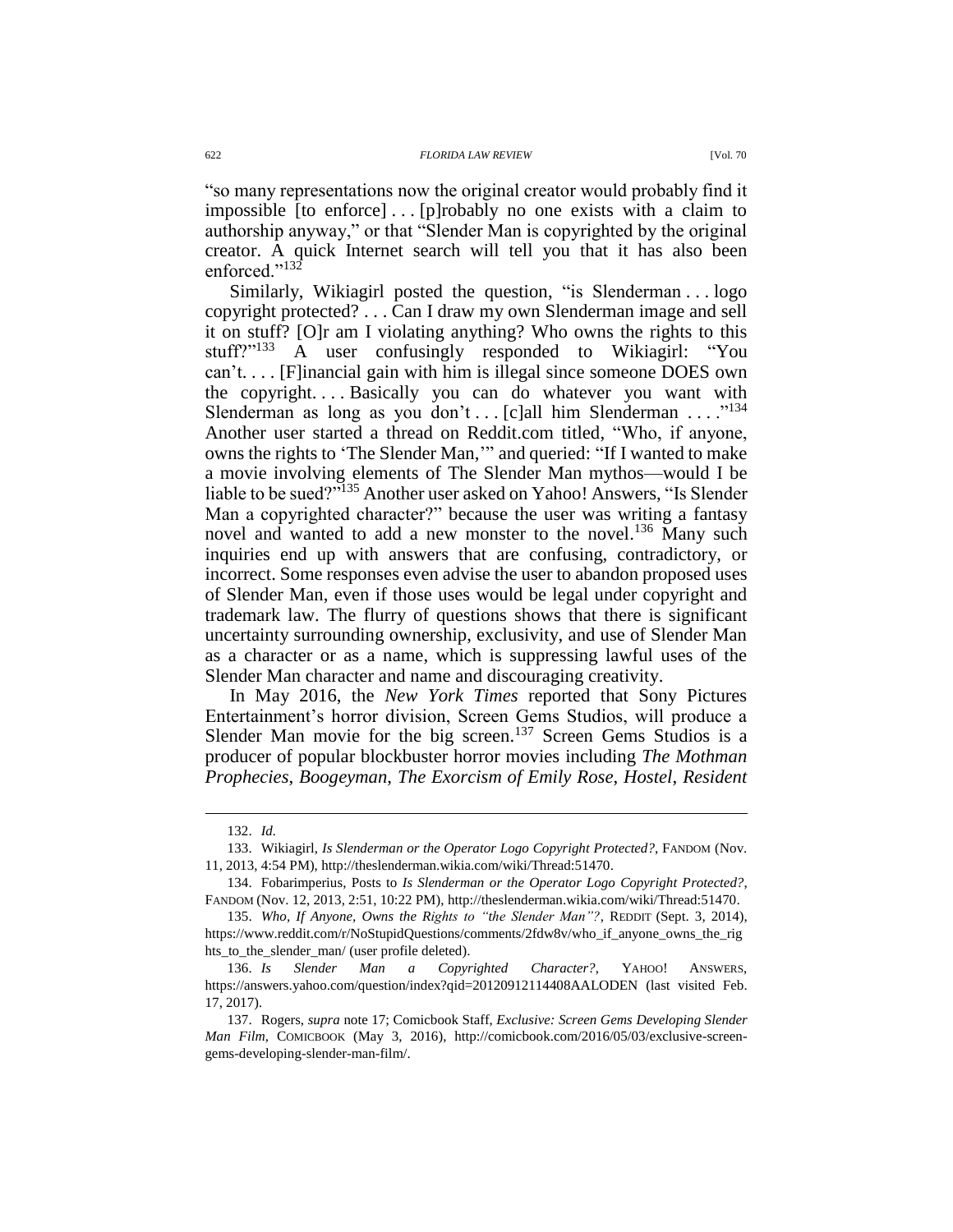<span id="page-22-0"></span>*Evil*, and *Underworld*. <sup>138</sup> The studio hired experienced screenwriter David Birke and director Sylvain White to take on the Slender Man movie, which it plans to release on August 24, 2018.<sup>139</sup> According to online news articles, Screen Gems Studios is partnering with Mythology Entertainment, Madhouse Entertainment, and No Dream Entertainment to produce the Slender Man movie.<sup>140</sup> Mythology Entertainment—the same entity that filed the DMCA notice to take-down A.J. Meadows's *The Slender Man* movie from Kickstarter.com—purportedly secured an assignment of the Slender Man character copyright from Victor Surge, and is further exploring television shows and video game possibilities with other studios.<sup>141</sup> Mythology Entertainment and No Dream Entertainment have applied for a number of trademark registrations in the Trademark Office seeking exclusive rights to use word and design marks incorporating "Slender Man" for goods and services, covering entertainment services, movies, computer games, costumes, toys, and much more. In anticipation of the movie and further capitalizing on the Slender Man lore, these entities are attempting to clear the way to exclusively own and use Slender Man.

#### <span id="page-22-1"></span>III. INTELLECTUAL PROPERTY AND FOLKLORE

Scholars have long debated the use of intellectual property laws to protect community cultural products, such as traditional folklore, from appropriation and exploitation. Most scholars recognize the limits of intellectual property law and understand that traditional folklore simply does not fit within the ambit of protected works. 142

Most scholarship in this area involves copyright law. Copyright law protects original works of authorship, including literary and artistic works, from being copied and distributed without the author's consent. 143 It also grants the copyright holder the exclusive right to make derivatives

<sup>138.</sup> Comicbook Staff, *supra* note [137.](#page-21-0)

<sup>139.</sup> *Id.*; Amanda N'Duka, *Joey King, Julia Goldani-Telles & More Join 'Slender Man' from Director Sylvain White*, DEADLINE (May 22, 2017, 3:42 PM), http://deadline.com/2017/05/joeyking-julia-goldani-telles-slender-man-director-sylvain-white-1202100183/; *Slender Man (2018)*, IMDB, https://www.imdb.com/title/tt5690360/ (last visited Apr. 19, 2018).

<sup>140.</sup> N'Duka, *supra* not[e 139.](#page-22-0)

<sup>141.</sup> Rogers, *supra* note [17.](#page-3-2)

<sup>142.</sup> *See, e.g*., Christine Farley, *Protecting Folklore of Indigenous Peoples: Is Intellectual Property the Answer?*, 30 CONN.L.REV. 1, 18–20 (1997); Shubha Ghosh, *Traditional Knowledge, Patents, and the New Mercantilism (Part II)*, 85 J. PAT. & TRADEMARK OFF. SOC'Y 855, 886 (2003); Angela Riley & Kristen Carpenter, *Owning* Red*: A Theory of Indian (Cultural) Appropriation*, 94 TEX. L. REV. 859, 865–66 (2016); Susan Scafidi, *Intellectual Property and Cultural Products*, 81 B.U. L. REV. 793, 816–17 (2001).

<sup>143.</sup> *See* 17 U.S.C. § 106 (2012).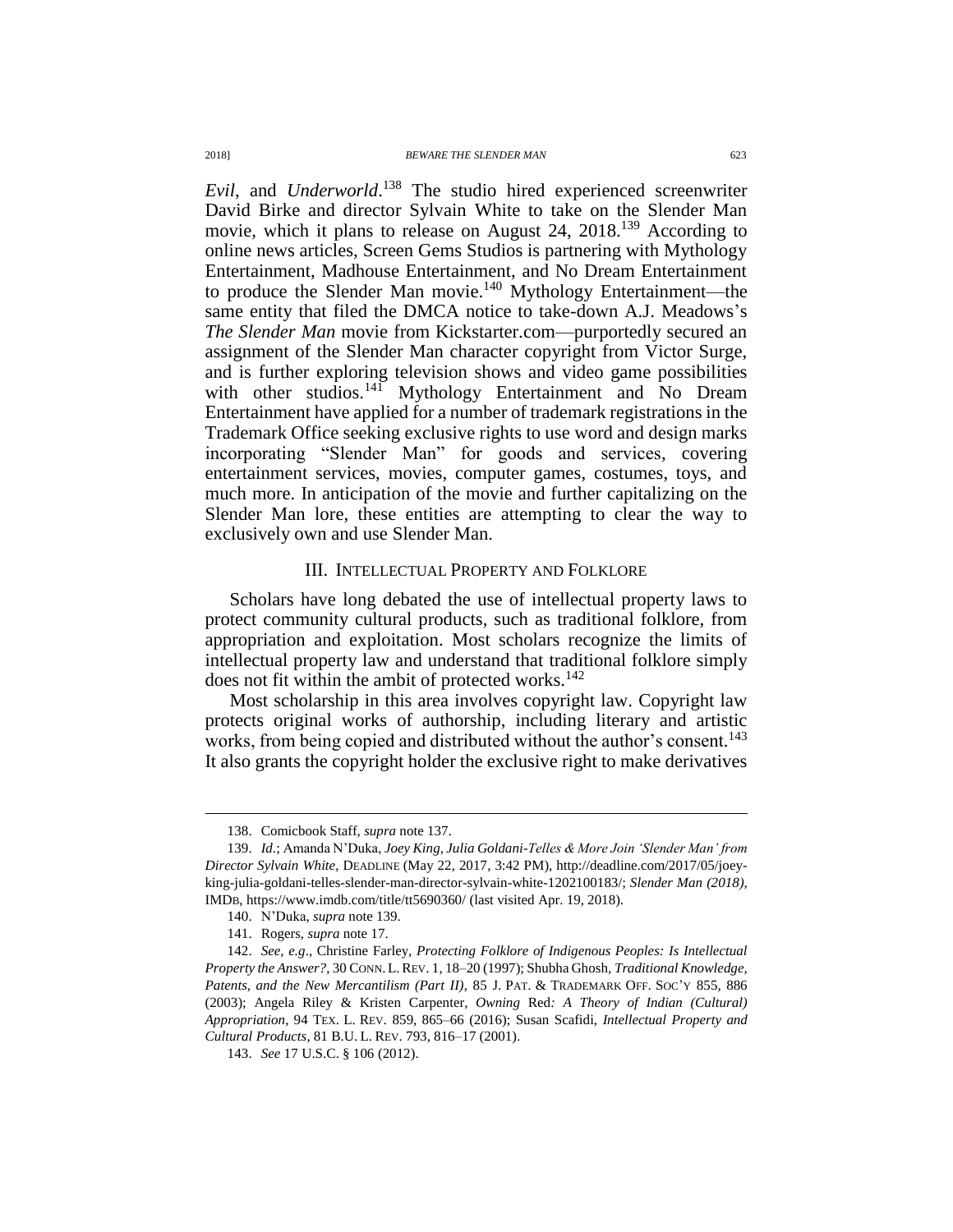#### 624 *FLORIDA LAW REVIEW* [Vol. 70

<span id="page-23-0"></span>of her literary or artistic work.<sup>144</sup> Because folklore involves traditional art, literature, knowledge, and practice, copyright law seems to be the most appropriate legal regime for the protection of folklore. To be eligible for copyright protection, however, a work must meet certain requirements. First, the work must be original, which means it must be independently created and exhibit at least a modicum of creativity.<sup>145</sup> Folklore would likely not meet copyright law's "independently created" requirement under its originality standard because folklore often derives from early preexisting works, which evolve over time, and is also collaboratively and collectively created. <sup>146</sup> Copyright law also requires a work to be "fixed in a tangible medium" to be eligible for protection.<sup>147</sup> This fixation requirement can be a barrier for copyright protection of folklore because, by definition, traditional folklore is disseminated through "oral communication and behavioral example."<sup>148</sup> Folklore may never be written down or fixed for more than a transitory period. Finally, copyright law is premised on rewarding "a single highly centralized creative entity (usually a person or corporation)."<sup>149</sup> Folklore, on the other hand, is typically collectively created by a community, and often lacks an identifiable author or set of authors.<sup>150</sup> In limited circumstances, copyright law may recognize collaborative authorship through the joint authorship doctrine or individual rights in their independent contributions to collective works, but it does not generally recognize community authorship by a group of dispersed creators and community rights to a work. To be eligible for joint authorship, each joint author must contribute independently copyrightable content, and each must have intended to be a joint author.<sup>151</sup> The collective creation of folklore would not typically satisfy either of those requirements.<sup>152</sup> Therefore, copyright law is insufficient to protect folklore.

<span id="page-23-1"></span>Some scholars have called for the protection of folklore under trademark law. Trademark law protects any word, name, symbol, device,

<sup>144.</sup> *Id.*

<sup>145.</sup> *Id.* § 102.

<sup>146.</sup> Farley, *supra* note [142,](#page-22-1) at 18–20; Angela R. Riley, *Recovering Collectivity: Group Rights to Intellectual Property in Indigenous Communities*, 18 CARDOZO ARTS & ENT. L.J. 175, 187–88 (2000).

<sup>147.</sup> 17 U.S.C. § 102.

<sup>148.</sup> AM. FOLKLORE SOC'Y, *supra* not[e 30.](#page-6-0)

<sup>149.</sup> Robert P. Merges, *Locke for the Masses: Property Rights and the Products of Collective Creativity*, 36 HOFSTRA L. REV. 1179, 1180–81 (2007) ("IP law is too attached to an outdated model of creativity, whose centerpiece is the lone creative individual."); Farley, *supra* not[e 142,](#page-22-1) at 29.

<sup>150.</sup> *See* Riley, *supra* note [146,](#page-23-0) at 191.

<sup>151.</sup> *See, e.g*., Childress v. Taylor, 945 F.2d 500, 505 (2d Cir. 1991).

<sup>152.</sup> *See* Riley, *supra* note [146,](#page-23-0) at 193.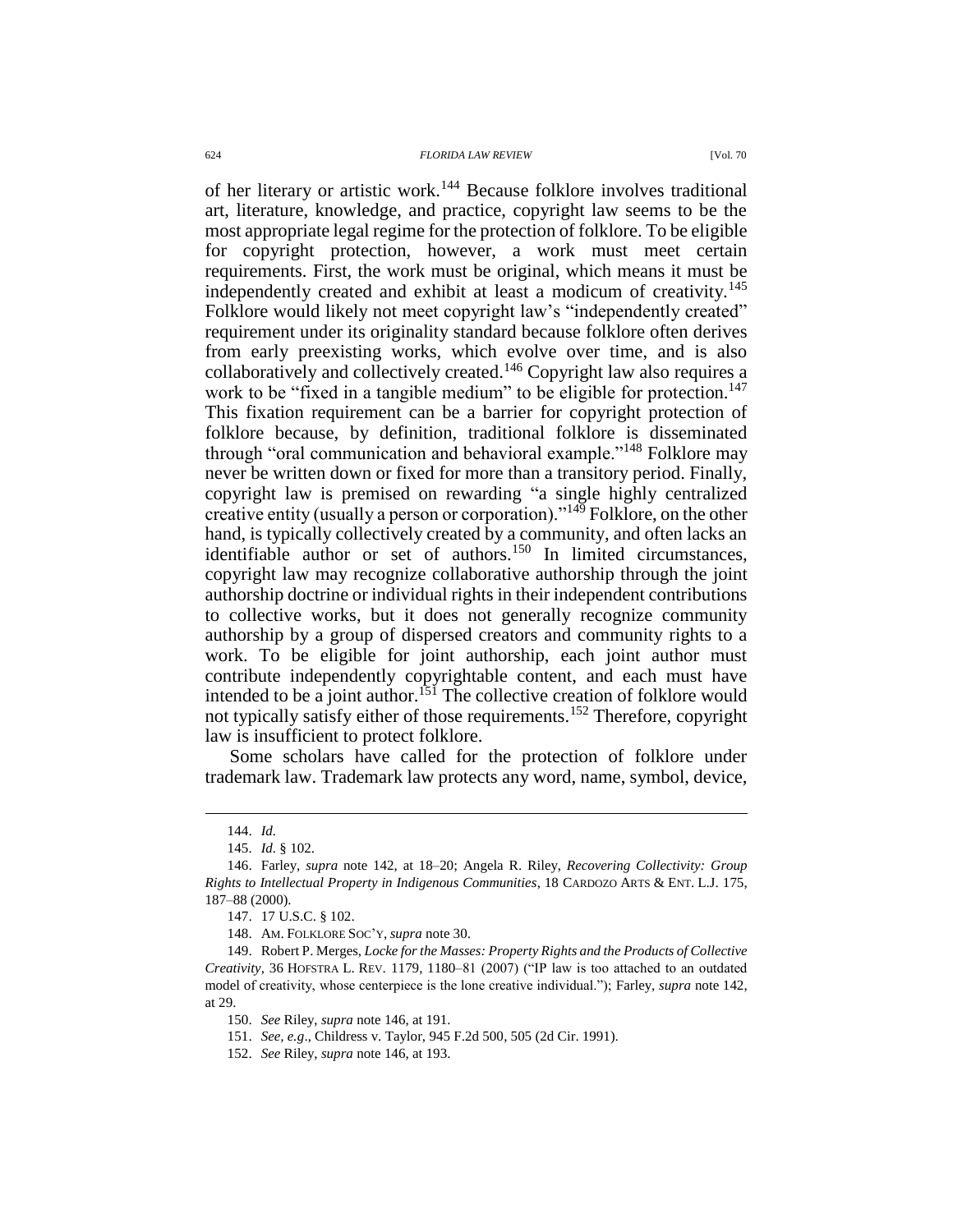or combination thereof used as a source identifier.<sup>153</sup> To be a valid trademark, the mark must be used in commerce, must be distinctive, and must be nonfunctional.<sup>154</sup> Trademark law grants a valid trademark owner the right to prevent other parties from using the mark, or a similar mark, for similar goods or services.<sup>155</sup> Some scholars imagine a system where communities could own collective marks in order to authenticate traditional folklore created by members of the community and to ensure that those cultural products reflect a community's values.<sup>156</sup> Similarly, perhaps the title of the folklore, or the name of a character, could serve as a trademark identifying the community, thereby allowing the community to have exclusive rights to use that title or name. Traditional folklore titles, or characters within folklore, however, do not typically serve as source identifiers.<sup>157</sup> Furthermore, because these folklore titles or characters have been around for so long, so many within and outside of the community have used these characters and names that they would not be able to identify a single source. <sup>158</sup> Finally, communities do not typically use traditional folklore "in commerce."<sup>159</sup> For these reasons, and many more, trademark law is also not an appropriate fit for the protection of folklore.

Many scholars argue that intellectual property law should not protect traditional folklore. Some argue that protecting folklore through intellectual property laws could stifle creativity, further limit the already diminishing public domain, and limit the free exchange of information.<sup>160</sup> Others argue that traditional folklore is a community's cultural heritage that no one should exclusively own, or that intellectual property laws which promote exclusivity and commodification—are an inappropriate fit for the protection of heritage.<sup>161</sup> On the other hand, proponents for using intellectual property law to protect folklore argue that it is unjust

<sup>153.</sup> 15 U.S.C. § 1127 (2012).

<sup>154.</sup> *Id.*

<sup>155.</sup> *See id.* §§ 1114(1), 1125(a).

<sup>156.</sup> Doris E. Long, *Is Fame All There Is? Beating Global Monopolists at Their Own Marketing Game*, 40 GEO. WASH. INT'L L. REV. 123, 155–57 (2008).

<sup>157.</sup> *Id.*

<sup>158.</sup> *Id.*

<sup>159.</sup> *Id.*

<sup>160.</sup> Michael Brown, *Can Culture Be Copyrighted?*, 39 CURRENT ANTHROPOLOGY 193, 194 (1998); Fischer, *supra* note [23,](#page-5-3) at 8.

<sup>161.</sup> WIPO INTERGOVERNMENTAL COMM. ON INTELLECTUAL PROP. & GENETIC RES., TRADITIONAL KNOWLEDGE & FOLKLORE, FINAL REPORT ON NATIONAL EXPERIENCES WITH THE LEGAL PROTECTION OF EXPRESSIONS OF FOLKLORE 10 (Mar. 25, 2002), http://www.wipo.int/edocs/mdocs/tk/en/wipo\_grtkf\_ic\_3/wipo\_grtkf\_ic\_3\_10.pdf; Danielle Conway-Jones, *Safeguarding Hawaiian Traditional Knowledge and Cultural Heritage: Supporting the Right to Self-Determination and Preventing the Co-modification of Culture*, 48 HOW. L.J. 737, 741 (2005).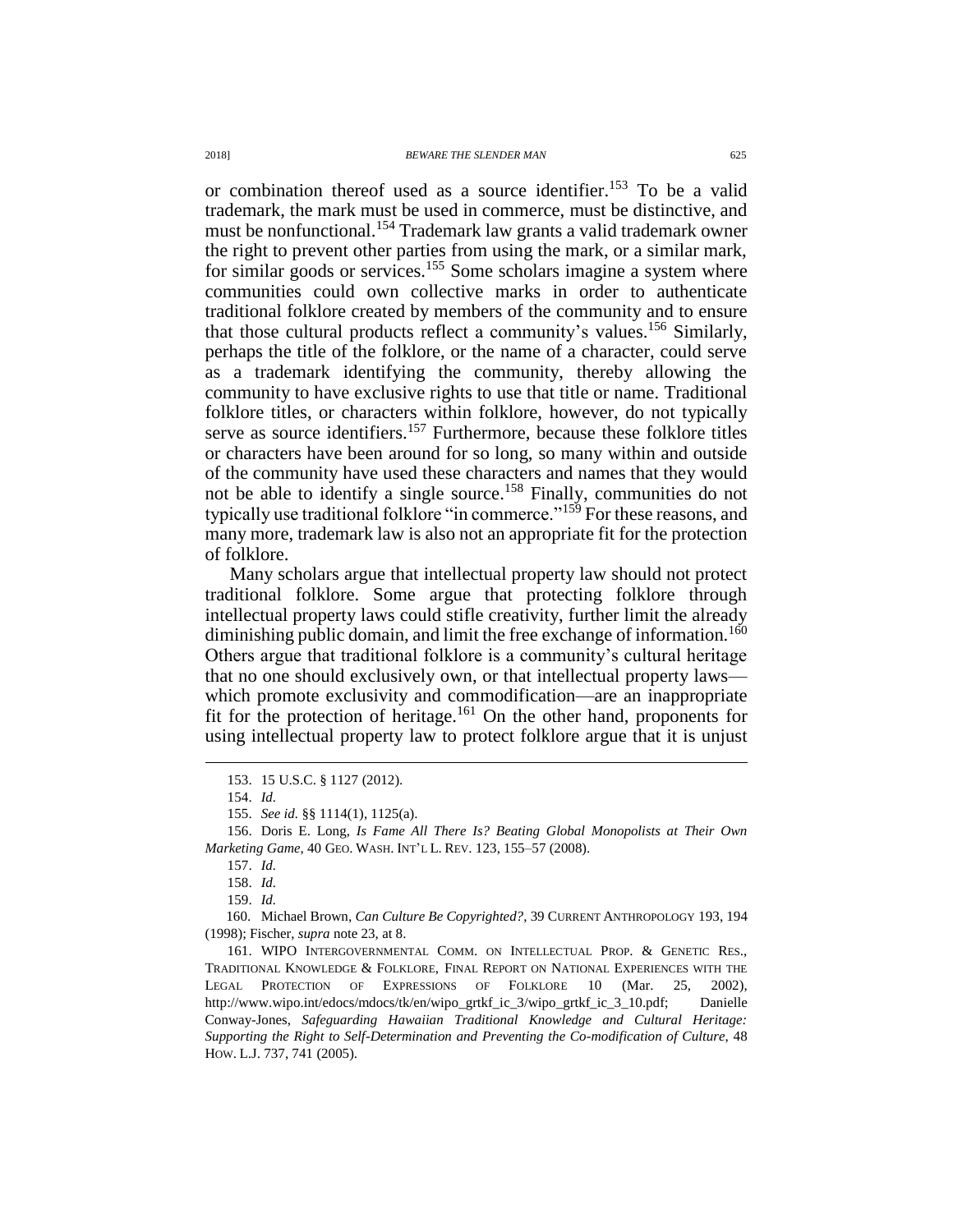for traditional communities to derive no economic benefit from their folklore, especially where outsiders mine and exploit those communities' folklore to earn huge profits.<sup>162</sup> Proponents also argue that outsiders who exploit and commercialize folklore have a greater tendency to misrepresent communal values, which harms the community's integrity.<sup>163</sup> Regardless of the merit of both sides' arguments, because traditional folklore cannot be traced to its originating author, relies on preexisting work, may not be fixed in a tangible medium, does not signify a single source, and is collectively created by a community, intellectual property law generally does not protect traditional folklore.

Unlike traditional folklore, however, Internet folklore is created digitally online. Internet folklore originated within the past decade; its creation is original and does not necessarily rely on preexisting works with untraceable authorships. This makes Internet folklore more likely to meet the originality requirement of copyright law. Additionally, Internet folklore's origins and creation can be traced through its digital footprints—thereby singling out the lore's originator. This makes it feasible to attribute Internet folklore to an individual author. Furthermore, like computer programs and software, Internet folklore meets copyright law's fixation requirement.<sup>164</sup> Finally, unlike traditional folklore, where a title or character may not be used in commerce, Internet folklore titles and character names are technically used "in commerce" for entertainment services, including online computer games, television programs, and series of motion pictures for distribution via the Internet and streaming services.

Nevertheless, like traditional folklore, and as exemplified by the creation of Slender Man, Internet folklore is created collectively and collaboratively by a community. Even though the origin of the online lore may be traced to one source, the development and production of the folklore is attributable to a community of creators. With this background, the Part that follows explores intellectual property rights in the Slender Man character, his name, and his image, and attempts to answer the questions: Who owns Slender Man? And who owns Internet folklore?

<sup>162.</sup> Paul Kuruk, *Protecting Folklore Under Modern Intellectual Property Regimes: A Reappraisal of the Tensions Between Individual and Communal Rights in Africa and the United States*, 48 AM. U. L. REV. 769, 772 (1999).

<sup>163.</sup> *See id.* at 773; Riley, *supra* note [146,](#page-23-0) at 197, 203 ("Beyond appropriation lies the distortion and misrepresentation of tribal creations as they are freely picked up by non-Natives and openly exploited for capital gain . . . without recognition or compensation going to the Native communities.").

<sup>164.</sup> *See* Midway Mfg. Co. v. Artic Int'l., 547 F. Supp. 999, 1008 (N.D. Ill. 1982); *see also* M. Kramer Mfg. Co. v. Andrews, 783 F.2d 421, 440–41 (4th Cir. 1986).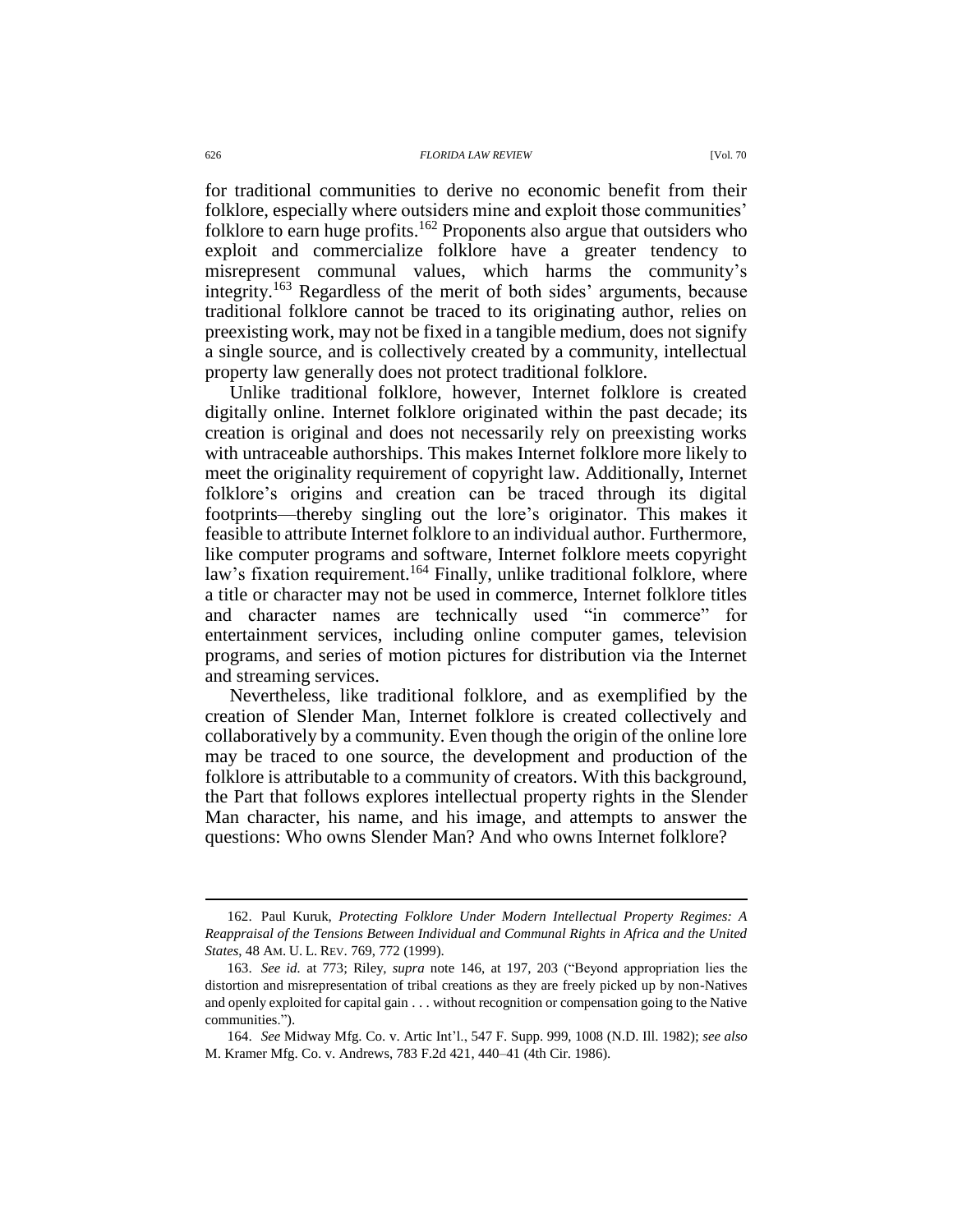#### IV. WHO OWNS SLENDER MAN?

Intellectual property is inherently exclusionary. The owner of an intellectual property right, such as a copyright or trademark, has the exclusive right to use the protected work or trademark. For instance, a copyright owner is entitled to exclude others from reproducing her work, preparing derivatives of her work, publicly distributing copies of her work, and displaying her work publicly.<sup>165</sup> Similarly, a trademark owner is entitled to enjoin others from using his trademark or a similar trademark in commerce for similar goods and services.<sup>166</sup>

Parties that claim copyright ownership of Slender Man's character or trademark ownership of Slender Man's name and image are essentially asserting that they have the exclusive right to use Slender Man in all works. Indeed, if a party can claim to have a copyright over Slender Man's character, no one else can then use the Slender Man character in any future expressive works, create any derivatives of Slender Man, or share copies of her own Slender Man works on the Internet. Similarly, if a party can claim to own a trademark to Slender Man's name or image for broad entertainment services, no one else can call her character "Slender Man" in future expressive works, nor can she use Slender Man's image in her creations. This would effectively quash all creativity involving Slender Man. This type of ownership and exclusivity is antithetical to the collaborative culture that spurred Slender Man's creation and development in the first place. Yet, individuals and parties are attempting to claim exclusive rights over the Slender Man character, name, and image through copyright and trademark law. This is a familiar theme: Sophisticated third parties mine the Internet for cultural products, profit from those cultural products, and then use intellectual property laws to "assert and retain control over the resources generated by creative productivity."<sup>167</sup>

<span id="page-26-0"></span>As the following analyses will demonstrate, despite the claims made over Slender Man's character, name, and image, Slender Man—like traditional folklore and many collaborative digital peer-productions—is in the commons for anyone to freely use, reuse, and modify in future expressive works.

<sup>165.</sup> 17 U.S.C. § 106 (2012).

<sup>166.</sup> *Id.*

<sup>167.</sup> Jenna Wortham, *The Internet Is Where We Share—and Steal—the Best Ideas*, N.Y. TIMES MAG. (June 6, 2017), https://nyti.ms/2rOjEob (quoting Ann Bartow, *Fair Use and the Fairer Sex: Gender, Feminism, and Copyright Law*, 14 AM. U. J. GENDER SOC. POL'Y & L. 551, 551 (2006)).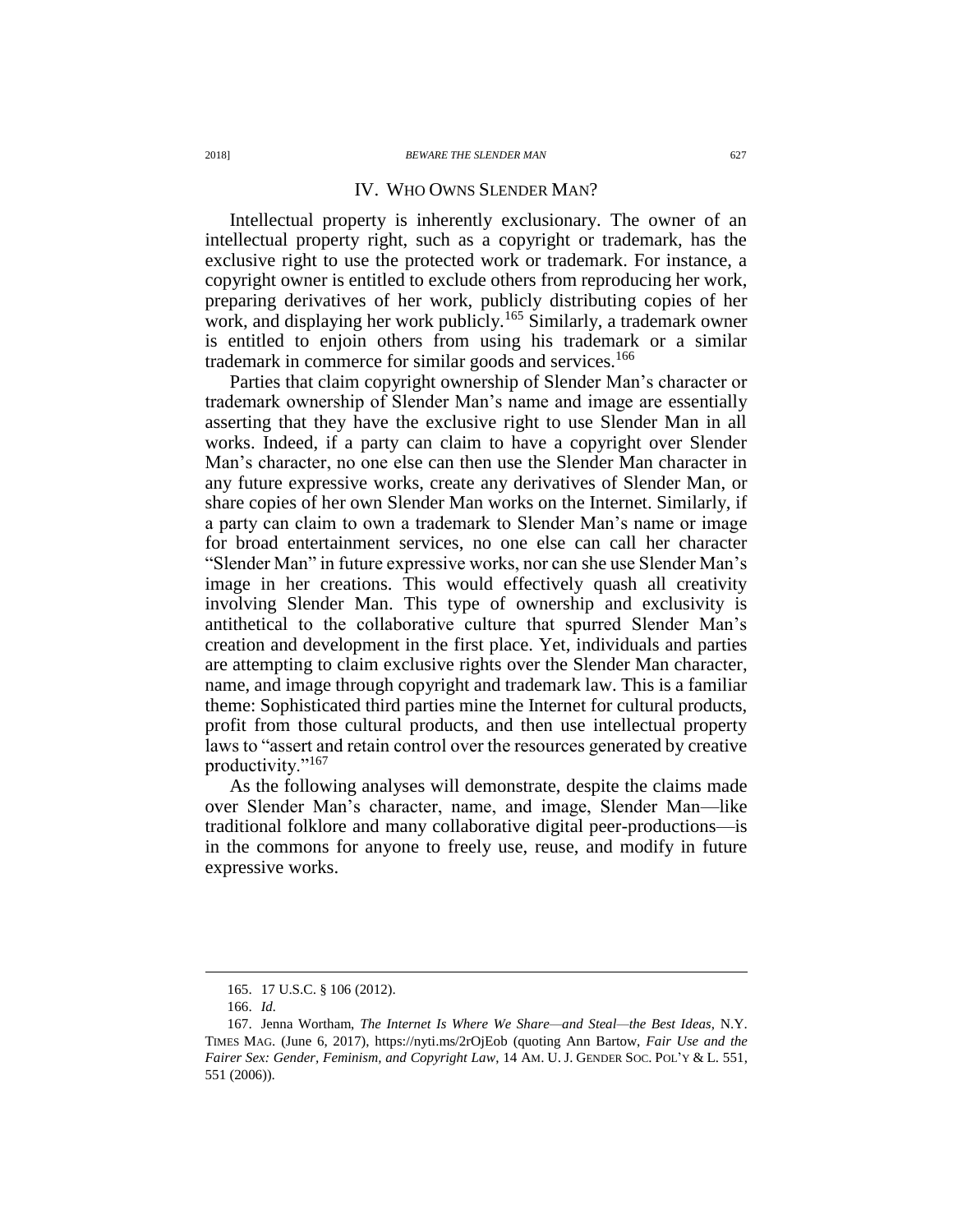## A. *Who Owns Slender Man's Character Under Copyright Law?*

Copyright law may protect a character by allowing the owner of the character's copyright to prevent others from using that character in any other works, including new original works or derivative works featuring different plots or narratives. For copyright law to protect a character, the character cannot be a "stock character," a prototypical character that has been recycled in stories and films for generations. Rather, the character must either: (1) be sufficiently delineated and developed, with enough specificity to constitute protectable expression, or (2) consist of "the story being told"—i.e., not a mere vehicle through which the story was conveyed.

Slender Man's character is a registered copyright in the U.S. Copyright Office.<sup>168</sup> Nevertheless, this registration is invalid. Because the Slender Man character—a tall, thin, faceless man in a suit—is a stock character in the horror genre, he not protectable by copyright law. Even if Slender Man were not a stock character, he would not qualify as a copyrightable character under either the "sufficiently delineated test" or the "story being told test." Most importantly, even if Slender Man could qualify as a protectable character, his creation was attributable to a community of dispersed creators and his character is in the commons, free for all to use.

#### <span id="page-27-0"></span>1. Slender Man Is a Stock Character

Copyright law does not protect stock characters because they lack distinctiveness and are not novel. Specifically, copyright law does not protect ideas, and if there are only a few ways to express the idea of a character, copyright law will not protect that character.<sup>169</sup> For instance, courts have found the following characters to be stock characters and not subject to copyright protection: the Reagan-Republican type; the liberal democrat; the devious campaign strategist;  $170^\circ$  the FBI agent working undercover; the black character disguising himself as white; the man disguising himself as a woman; $171$  the insincere, lying, and unethical talent agent; $172$  the drunken old bum; a talking cat; a gesticulating

<sup>168.</sup> U.S. Copyright Office Reg. No. TXu001664954 (Jan. 11, 2010); *see also* Klee, *supra* not[e 117.](#page-19-0)

<sup>169.</sup> Zahr K. Said, *Fixing Copyright in Characters: Literary Perspectives on a Legal Problem*, 35 CARDOZO L. REV. 769, 781–82 (2013) (discussing how the idea/expression dichotomy, the merger doctrine, and scènes à faire affect the copyrightability of characters).

<sup>170.</sup> Blakeman v. Walt Disney Co., 613 F. Supp. 2d 288, 309 (E.D.N.Y. 2009).

<sup>171.</sup> A Slice of Pie Prods., LLC v. Wayans Bros. Ent., 487 F. Supp. 2d 41, 48 (D. Conn. 2007).

<sup>172.</sup> Willis v. HBO, No. 00 CIV. 2500 (JSM), 2001 WL 1352916, at \*2 (S.D.N.Y. Nov. 5, 2001).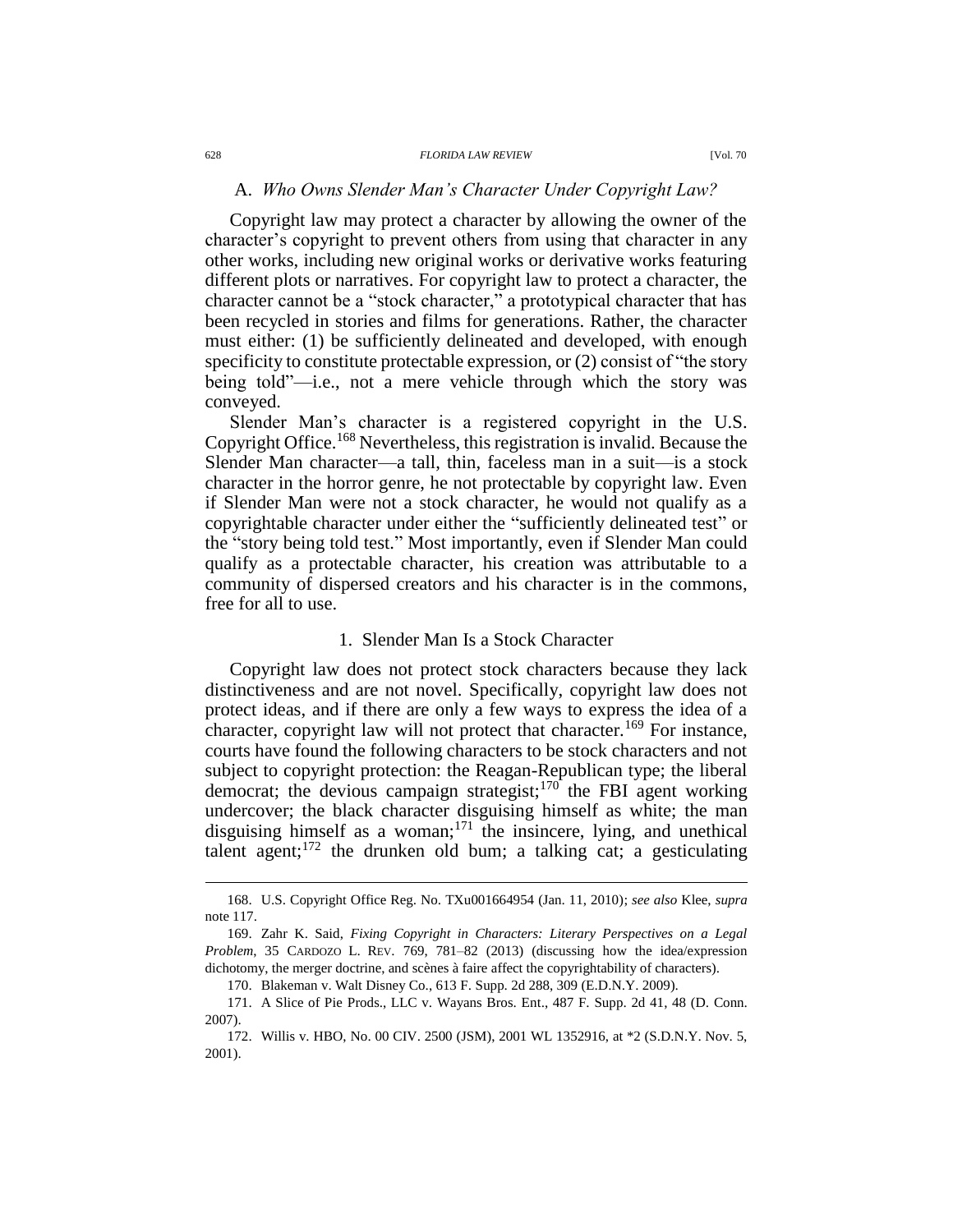Frenchman; a drunken suburban housewife; and a masked magician.<sup>173</sup> These familiar stock characters are not protectable by copyright law.

Tall, thin, faceless men in suits have been haunting us for years. The Japanese mythological creature the Noppera-bō is a faceless humanoid.<sup>174</sup> The Nazgûl in J.R.R. Tolkien's *Lord of the Ring*s series are tall, faceless men who were once mortal men.<sup>175</sup> The Pale Man in Guillermo Del Toro's *Pan's Labyrinth* is a tall, skinny, faceless monster.<sup>176</sup> The Tall Man in *Phantasm* is a tall villain wearing a black suit who rarely speaks.<sup>177</sup> The Dementors in J.K. Rowling's *Harry Potter* series are tall, skinny, faceless ghosts who suck souls.<sup>178</sup> The Silence in *Doctor Who* are faceless men in black suits who cause memory loss.<sup>179</sup> The Gentlemen in *Buffy the Vampire Slayer* are bald, pale humanoids who wear black suits and never speak.<sup>180</sup> The Hollowgast in the movie *Miss Peregrine's Home for Peculiar Children* are large, faceless monsters with tentacles extending from their mouths who hunt children.<sup>181</sup> The Demogorgon (a.k.a. The Monster) in *Stranger Things* is a tall, faceless monster who hunts children.<sup>182</sup> These are just a small number of the many horror myths, stories, or films that feature tall, faceless men, some even wearing black suits, who affect malice upon the people they encounter, in many instances children. Like the evil forestdwelling witch with a wart on her nose, the boogeyman hiding in your closet, and the fire-breathing dragon, the tall, thin, faceless villain is a stock character in the horror genre. Thus the tall, thin, faceless villain, who wears a suit and haunts children, joins the list of unprotectable concepts and stock characters.

- 173. *See* Shame on You Prods., Inc. v. Banks, 120 F. Supp. 3d 1123, 1165 (S.D. Cal. 2015) (listing a number of stock characters that are in the public domain, including the "thirty-year old pretty blonde").
- 174. *Noppera-bō*, WIKIPEDIA, https://en.wikipedia.org/wiki/Noppera-b%C5%8D (last visited Feb. 17, 2017).
- 175. *Nazgûl*, WIKIPEDIA, https://en.wikipedia.org/wiki/Nazg%C3%BBl (last visited Feb. 17, 2017).
- 176. *Pale Man*, FANDOM, http://villains.wikia.com/wiki/Pale\_Man (last visited Feb. 17, 2017).
- 177. *Tall Man (Phantasm)*, WIKIPEDIA, https://en.wikipedia.org/wiki/Tall\_Man\_(Phantasm) (last visited Feb. 17, 2017).
- 178. *Dementor*, FANDOM, http://harrypotter.wikia.com/wiki/Dementor (last visited Feb. 17, 2017).
- 179. *Silence (Doctor Who)*, WIKIPEDIA, https://en.wikipedia.org/wiki/Silence\_ (Doctor\_Who) (last visited Feb. 17, 2017).
- 180. *The Gentleman*, FANDOM, http://buffy.wikia.com/wiki/The\_Gentlemen (last visited Feb. 17, 2017).
	- 181. MISS PEREGRINE'S HOME FOR PECULIAR CHILDREN (20th Century Fox 2016).
- 182. *The Monster*, FANDOM, http://strangerthings.wikia.com/wiki/The\_Monster (last visited Feb. 17, 2017).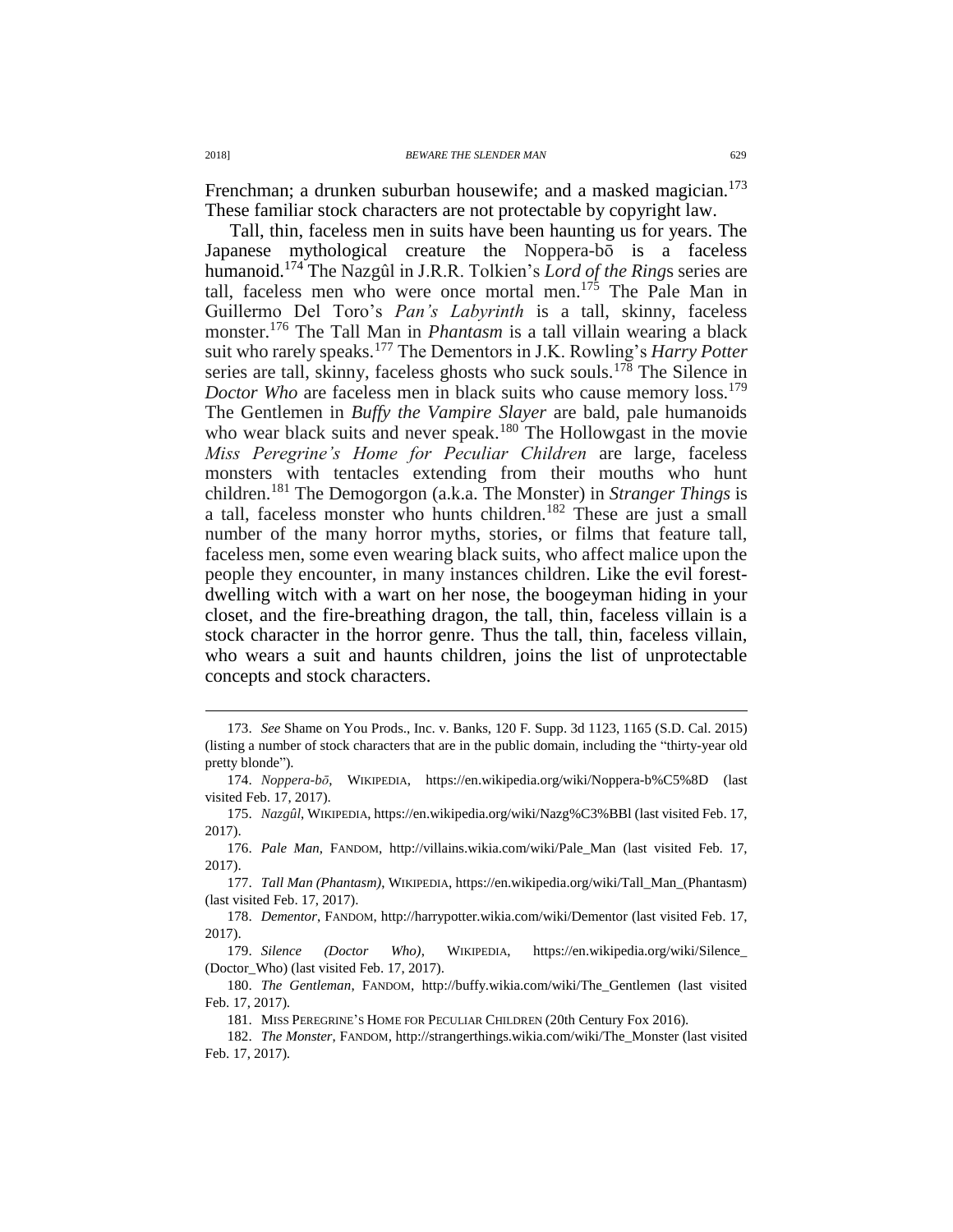#### 2. Slender Man Is Not a Protectable Character Under Copyright Law

Even if Slender Man is not a stock character, copyright law only protects a character if he is  $(1)$  distinctively delineated, or  $(2)$  the story being told. Courts have found that characters who are literary as well as visual are more likely to meet the standard for copyright protection because they display "physical as well as conceptual qualities" in addition to "some unique elements of expressions."<sup>183</sup> Regardless, Slender Man as a literary and visual character—is not a protectable character under copyright law, whether the distinctively delineated test or the story being told test is applied.

The distinctively delineated test was first applied in *Nichols v. Universal Pictures Corp.*<sup>184</sup> In that case, the court held that characters may be entitled to some level of protection under copyright law only if an author imbues the character with sufficient originality.<sup>185</sup> In *Detective*  Comics, Inc. v. Bruns Publications, Inc.,<sup>186</sup> the court applied the distinctively delineated test and found the Superman character protectable because Superman embodied sufficient originality, chiefly through his performance of specific feats—stopping bullets, flying, and jumping over buildings—in combination with his consistent depiction in a red-cape costume with an "S" on the chest.<sup>187</sup> To determine whether a character is distinctively delineated, courts often look at whether the character exhibits a consistent core of character traits and whether those traits distinguish the character from other characters within the same genre.<sup>188</sup> These traits may include the character's physical depiction, linguistic quirks, relationships with others, and emotional characteristics.<sup>189</sup> For instance, a witch whose character traits include a long warty nose, black pointy hat, and broom flight likely do not distinguish that particular witch from other characters in the Wicca genre. On the other hand, a witch who wears tie-dyed bellbottoms, speaks with a southern accent, causes people to dance or laugh spontaneously, is best friends with a purple parrot, and always begins each sentence with "y'all" could, if consistently featured in multiple expressive works, potentially be distinguishable from other witches. Once a character is protected

<sup>183.</sup> *See* Walt Disney Prods. v. Air Pirates, 581 F.2d 751, 755 (8th Cir. 1978); Metro-Goldwyn-Mayer, Inc. v. Am. Honda Motor Co., 900 F. Supp. 1287, 1295 (C.D. Cal. 1995).

<sup>184.</sup> 45 F.2d 119, 122 (2d Cir. 1930).

<sup>185.</sup> *Id.*

<sup>186.</sup> 111 F.2d 432 (2d Cir. 1940).

<sup>187.</sup> *Id.* at 433.

<sup>188.</sup> *See, e.g.*, Shame on You Prods., Inc. v. Banks, 120 F. Supp. 3d 1123, 1164 (C.D. Cal. 2015); *Metro-Goldwyn-Mayer, Inc.*, 900 F. Supp. at 1295 (C.D. Cal. 1995).

<sup>189.</sup> Said, *supra* note [169,](#page-27-0) at 779.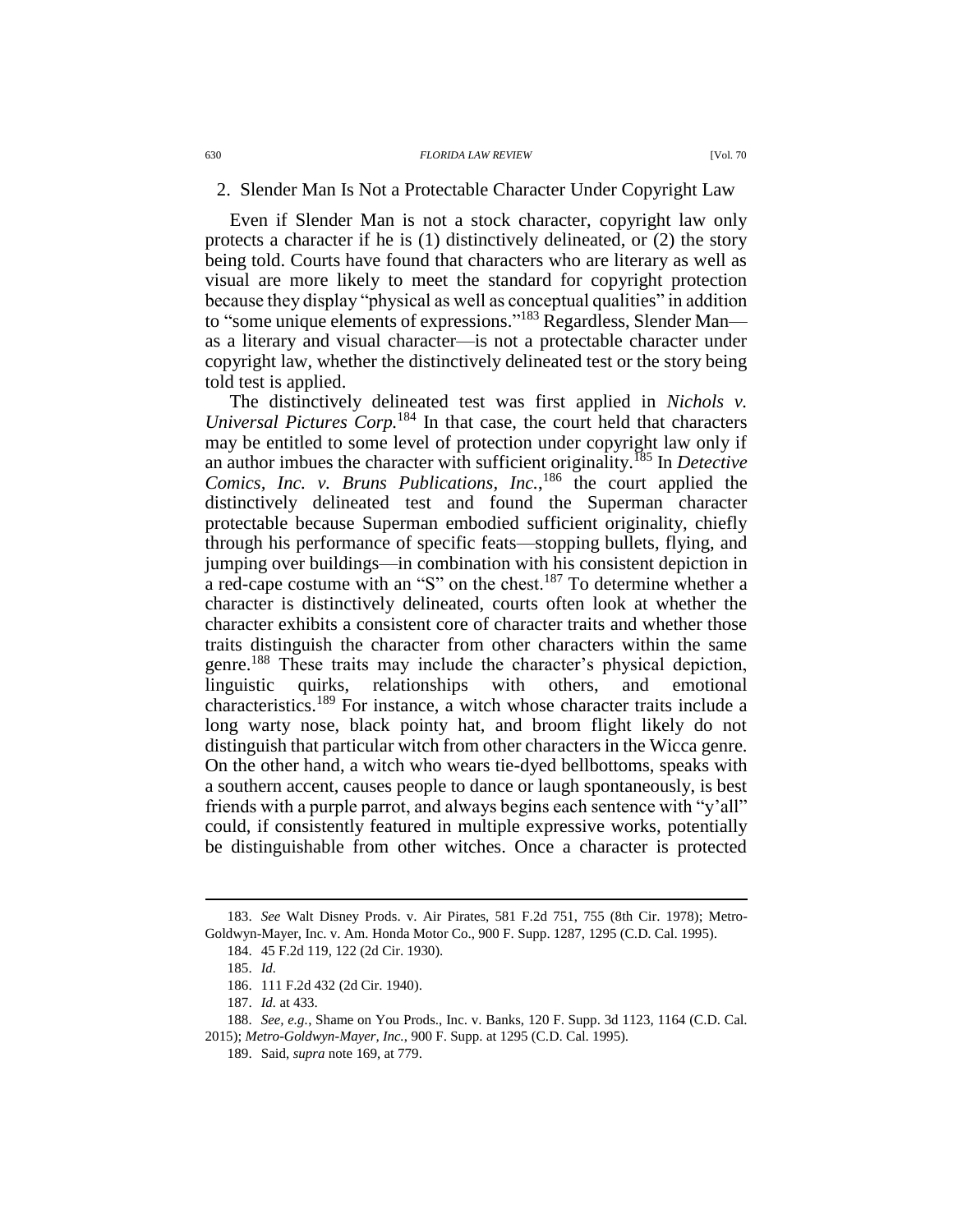under copyright law, the copyright owner has the exclusive right to create further works with that character in any medium.

Slender Man does not qualify as a protectable character under the distinctively delineated test. As a preliminary matter, Slender Man's character traits are not consistent. For instance, in some iterations of Slender Man, he is depicted with tentacles extending from his sides.<sup>190</sup> In other iterations, there are no tentacles.<sup>191</sup> In some portrayals of Slender Man, he is a protector of morally lost children. In other portrayals, he actively causes harm to children. Indeed, *Something Awful* forum users recognized and even embraced this un-delineated nature of Slender Man's character. For instance, on June 16, 2009, user Phy stated that, "I actually like that a consistent form for the Slender Man hasn't been settled on yet."<sup>192</sup> User TrenchMaul encouraged the users to "just keep churning out pictures and stories and let the Slender Man evolve on his own,"<sup>193</sup> and user Mr. Gibbycrumbles acknowledged that

[w]hat comes naturally from this thread, is actually one of the greatest things about Slender Man; that is the fact that there is no true, definitive interpretation of what he looks like. Slender Man is vague, unclear, and this probably is the most important thing about him that needs to be preserved.<sup>194</sup>

The only consistent description of Slender Man's character is that he is a "tall man, bald, and wearing a suit and tie."<sup>195</sup> Those physical traits, like the warty-nosed witch, do not distinguish him from other villainous characters in the same horror genre. Furthermore, as discussed more fully below, any consistent description of Slender Man was developed by a community of creators, and not by any individual author.

If Slender Man is not a protectable character under the distinctively delineated test, he is certainly not protectable under the story being told test. The story being told test was first articulated in *Warner Brothers* 

<sup>190.</sup> *Abilities of the Slender Man*, FANDOM, http://theslenderman.wikia.com/ wiki/Abilities\_of\_the\_Slender\_Man (last visited Nov. 5, 2017).

<sup>191.</sup> *See, e.g*., CHESS & NEWSOM, *supra* note [13,](#page-3-0) at 65.

<sup>192.</sup> Phy, *Create Paranormal Images*, SOMETHING AWFUL (June 16, 2009, 1:12 PM), http://forums.somethingawful.com/showthread.php?threadid=3150591&userid=0&perpage=40 &pagenumber=9.

<sup>193.</sup> TrenchMaul, *Create Paranormal Images*, SOMETHING AWFUL (June 17, 2009, 4:23 AM), https://forums.somethingawful.com/showthread.php?threadid=3150591&userid=0&per page=40&pagenumber=12.

<sup>194.</sup> Mr. Gibbycrumbles, *Create Paranormal Images*, SOMETHING AWFUL (June 17, 2009, 7:33 PM), https://forums.somethingawful.com/showthread.php?threadid=3150591&userid=0& perpage=40&pagenumber=12.

<sup>195.</sup> CHESS & NEWSOM, *supra* note [13,](#page-3-0) at 66.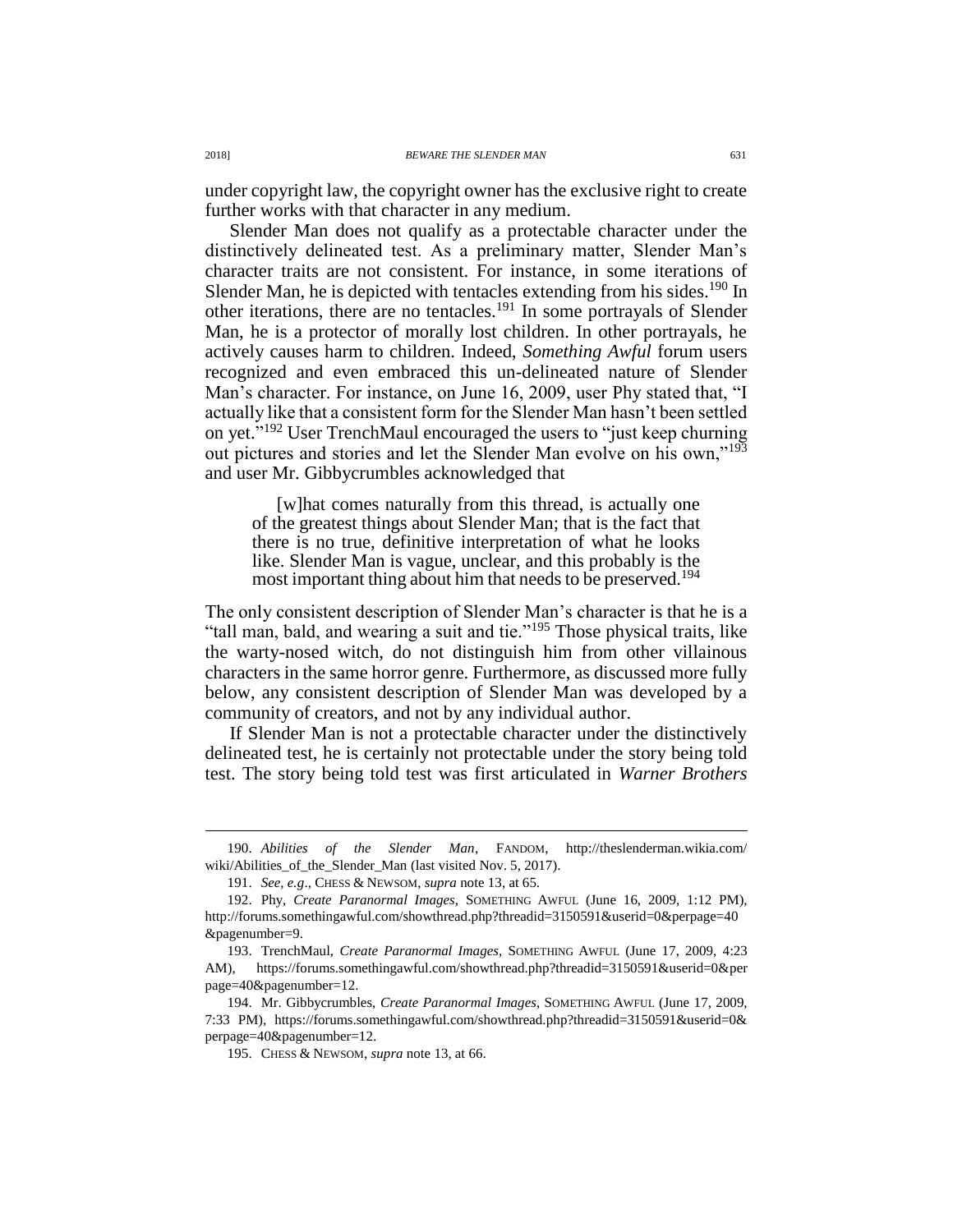*Pictures v. Columbia Broadcasting System*, <sup>196</sup> but has been limited by subsequent court decisions.<sup>197</sup> In *Warner Brothers Pictures*, the court explained that a character is only protectable under copyright law when it "constitute[s] the story being told," and not merely a "chessman in the game of telling the story."<sup>198</sup> The U.S. Court of Appeals for the Ninth Circuit articulated the test to ensure that copyright law's goal of promoting the production of the arts was not thwarted by allowing one author to claim a monopoly over a character.<sup>199</sup> As a result, this test is much narrower than the sufficiently delineated test. Some scholars have described the story being told test as excluding "virtually any character from copyright protection, because it 'seems to envisage a story devoid of plot wherein character study constitutes all, or substantially all, of the work."<sup>200</sup> Other courts have refused to apply the test, or have broadened the test to combine it with the sufficiently delineated test to allow more protectable characters under copyright law.<sup>201</sup>

In most depictions of Slender Man, Slender Man is not the "story being told." Storylines in Slender Man lore are quite consistent: They typically involve a mysterious tragedy or horrific event, either reported through fake news, fictional interview sessions, re-read fairy tales, or found footage. Each of those works tells the story of a tragedy or tragedies that may be attributable to Slender Man, who was either sighted in the vicinity of the tragedy or captured on film. Like Sam Spade's character in *The Maltese Falcon*, which the Ninth Circuit found did not constitute the story being told, the Slender Man character is also a mere chessman in the narrative of mysterious tragedies that form the Slender Man lore.<sup>202</sup>

#### 3. Slender Man Is a Community Creation and Cannot Be Owned

Most importantly, Slender Man cannot be owned under copyright law because his character was collectively created by a community. Even if Slender Man is now distinctively delineated due to consistent portrayal in expressive works, those consistent character traits were created and developed by a community of creators, not by any one individual.

<sup>196.</sup> 216 F.2d 945, 950 (9th Cir. 1954).

<sup>197.</sup> *See, e.g*., Gaiman v. McFarlane, 360 F.3d 644, 660 (7th Cir. 2004); Olson v. Nat'l Broad. Co., 855 F.2d 1446, 1452 & n.7 (9th Cir. 1988); Walt Disney Prods. v. Air Pirates, 581 F.2d 751, 755 (8th Cir. 1978).

<sup>198.</sup> 216 F.2d at 950 (finding the character Sam Spade not protectable under copyright law). 199. *Id.*

<sup>200.</sup> Leslie A. Kurtz, *The Independent Legal Lives of Fictional Characters*, 1986 WIS. L. REV. 429, 455 (1986) (quoting MELVILLE B. NIMMER ET AL., NIMMER ON COPYRIGHT § 2.12 (Matthew Bender & Co. 2004)).

<sup>201.</sup> *See Gaiman*, 360 F.3d at 660; *Olson*, 855 F.2d at 1452; *Walt Disney Prods*., 581 F.2d at 755.

<sup>202.</sup> *See, e.g*., *Warner Bros. Pictures*, 216 F.2d at 950.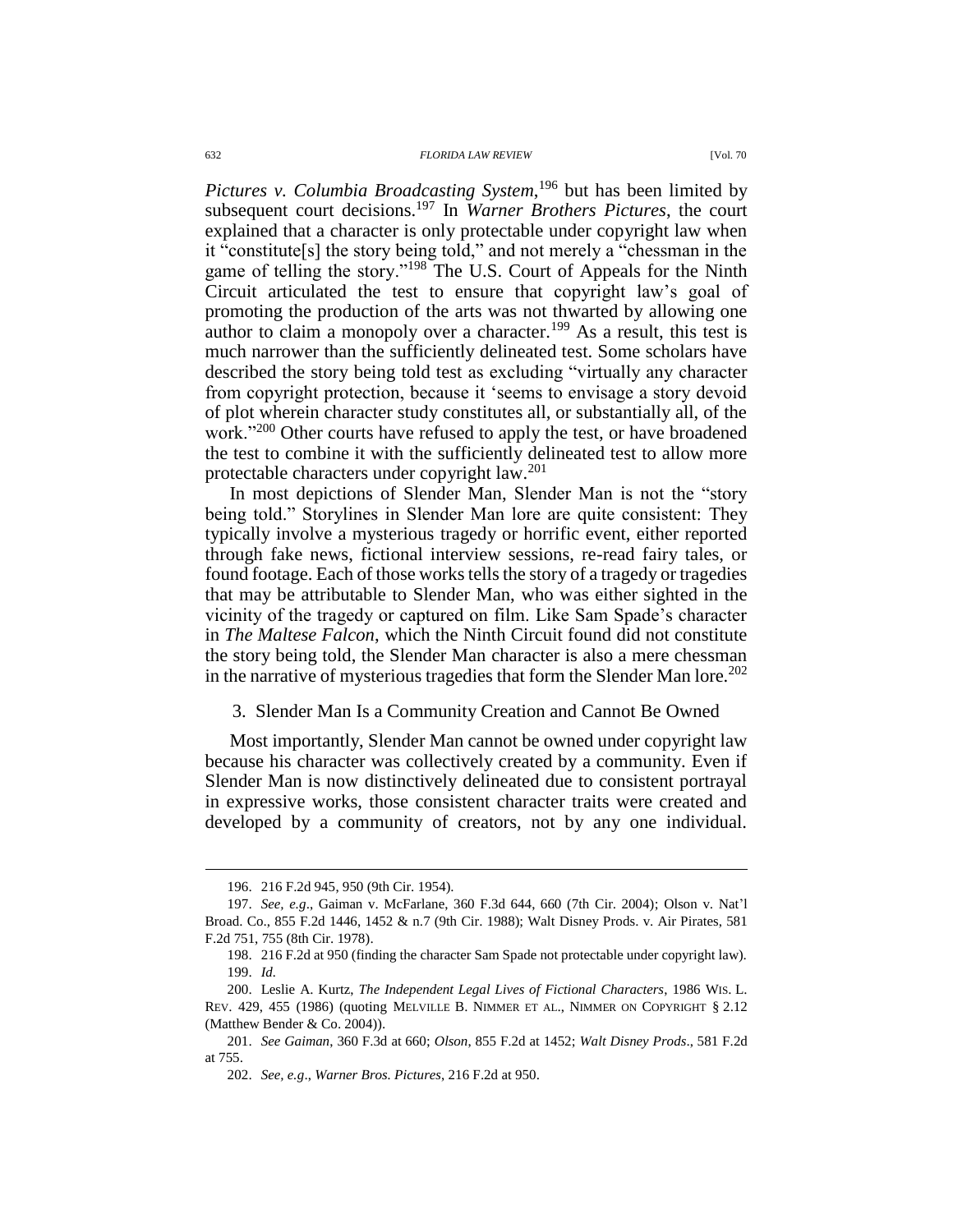Therefore, no one can claim ownership of Slender Man's character under copyright law; Slender Man is in the commons, free for anyone to use.

Some online users seem to believe that Victor Surge owns the copyright to the Slender Man character. It is undisputed that Victor Surge first introduced Slender Man to the world on the *Something Awful* forum in the form of two memes. As described above, those two memes included Photoshopped images of a tall, thin, shadowy figure lurking in the background of two preexisting photos; one of those images seemed to show the figure with tentacles extending from his body. Accompanying each meme was a caption that implied that the shadowy figure caused the disappearance of children. Victor Surge's follow-up contribution on the *Something Awful* forum was a fictionalized transcript of a conversation between a mental patient and his doctor, which implied that an eyeless figure with appendages extending from his body caused tragedy. However, Victor Surge's individual contributions to the Slender Man character did not create a copyrightable character. Surge's unusually thin, tall, and faceless man, who possibly causes tragedy and preys on children, is not imbued with sufficient originality to be a copyrightable character. Even as a visual character, Surge's image of a tall, thin, shadowy figure with appendages is not sufficiently original to create a character protectable under copyright law.

Instead, Slender Man owes his existence to a community of creators. It was not Surge's creations that made Slender Man's character distinctively delineated or the "story being told" in the Slender Man lore. If Slender Man is a copyrightable character now, it is due to the contribution of a community of creators that imbued Slender Man with his distinctive and consistent appearance, abilities, personality, and character traits. Today, Slender Man is portrayed as a thin, unnaturally tall, faceless man who wears a black suit and tie over a white shirt, with tentacles that occasionally extend from his body. He appears and lives in the forest; he hunts and targets children; he controls minds; he causes uncontrollable coughing, nosebleeds, and memory loss; and he can distort electronics. Most of these character traits were community contributions—additions to Surge's original introduction. For instance, less than forty-eight hours after Victor Surge posted his first Slender Man meme on the *Something Awful* forum, user LeechCode5's story contributed to Slender Man's explicitly sinister character, portraying him as an arsonist who could cause long-term mental health issues.<sup>203</sup> Slender Man's outfit, his black suit and tie with a white shirt, which contributes to Slender Man's character like Superman's tight blue suit with a red letter-S and cape, was a later addition not in Surge's original introduction

<sup>203.</sup> Peck, *supra* note [8,](#page-2-0) at 340–41.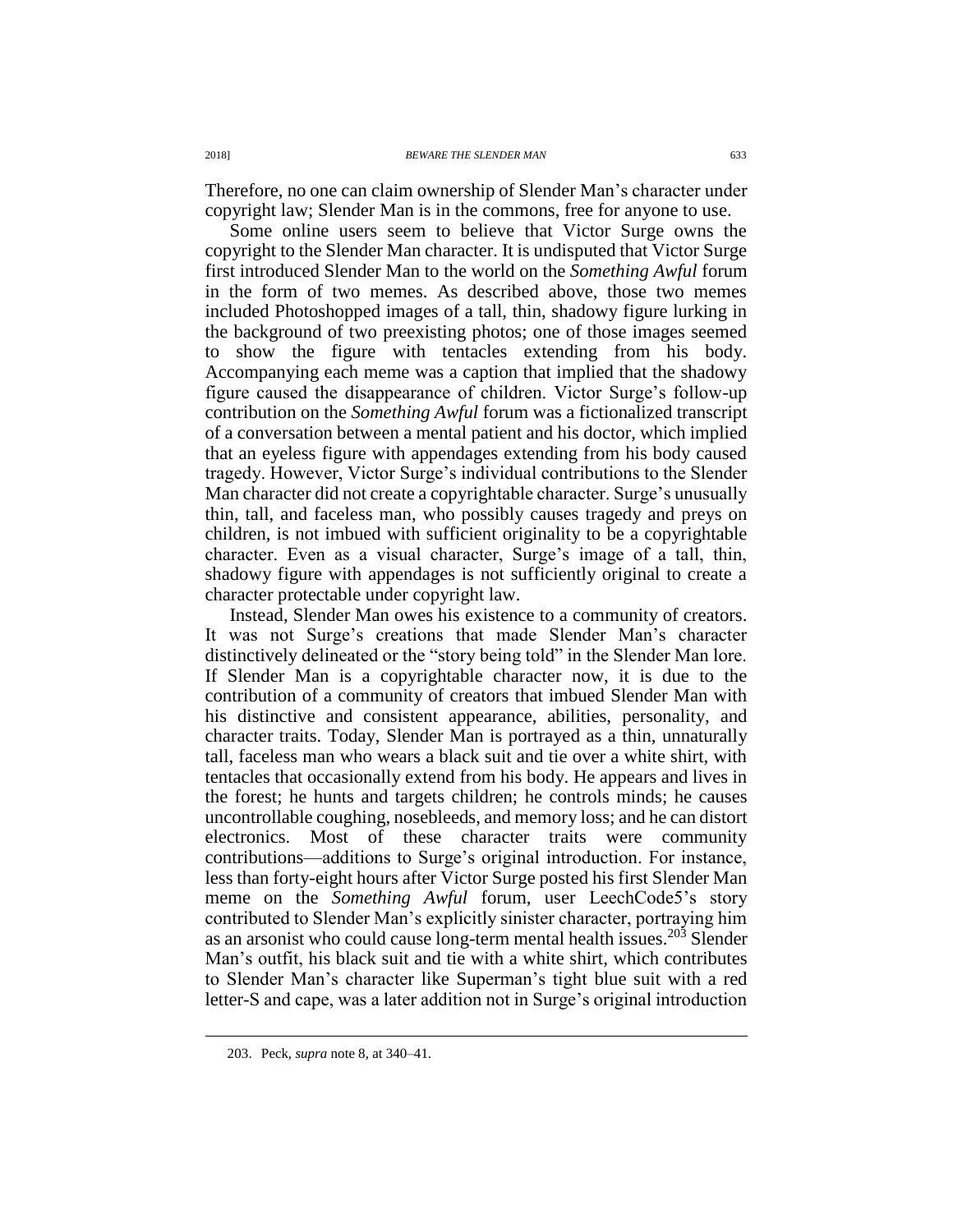of Slender Man.<sup>204</sup> Creators on *Marble Hornets* added certain personality traits to the Slender Man character, including his ability to distort technology, to cause coughing fits, and his use of proxies.<sup>205</sup> Users on *TribeTwelve* and *EverymanHYBRID* introduced the nosebleeds and headaches Slender Man would cause.<sup>206</sup> Throughout the process, users in the community commented on and shaped Slender Man's growth weeding out those personality traits or physical attributes that did not fit within the community's ideas of Slender Man and adding to those traits that became part Slender Man's consistent personality and appearance. In fact, by claiming to own the copyright to Slender Man's character, Surge is freeriding off of the community of creators who imbued Slender Man with the characteristics and personality he has today.

Even though copyright law allows collective ownership of an expressive work under the joint authorship doctrine, the Slender Man character could not qualify as a joint work under copyright law.<sup>207</sup> Slender Man's character—like his lore—is the creation of many users and creators in a community. A "joint work" under copyright law is "a work prepared by two or more authors with the intention that their contributions be merged into inseparable or interdependent parts of a unitary whole."<sup>208</sup> Once parties are deemed to be joint authors, each joint author has the right to use, license, or assign the jointly created work.<sup>209</sup> In order to be joint authors under copyright law, all authors must have intended, at the time of the creation, that each author's contribution "be absorbed or combined into an integrated unit."<sup>210</sup> Specifically, the U.S. Court of Appeals for the Second Circuit articulated the test for joint authorship as requiring each author to (1) contribute independently copyrightable parts to the work; and (2) mutually intend to be joint authors.<sup>211</sup> As a preliminary matter, to identify the appropriate set of authors who could qualify as joint authors, the exact moment Slender Man became a copyrightable character must be identified. Technically, all users who contributed to creating Slender Man's character prior to that identified point in time could claim to be an author. Because, however, Slender Man's character continued to evolve rapidly, and because his creation and development spread virally through so many creators, mediums, and platforms, it is impossible to pinpoint a specific point in time when Slender Man's character became eligible for copyright.

 $\overline{a}$ 

209. *Id.* § 201(a).

<sup>204.</sup> Victor Surge, *supra* note [45.](#page-9-0)

<sup>205.</sup> CHESS & NEWSOM, *supra* note [13,](#page-3-0) at 66.

<sup>206.</sup> *Id.*

<sup>207.</sup> 17 U.S.C. § 201(a) (2012).

<sup>208.</sup> *Id.* § 101.

<sup>210.</sup> *See* H.R. REP. NO. 94-1476, at 120–21 (1976).

<sup>211.</sup> *See* Childress v. Taylor, 945 F.2d 500, 507–08 (2d Cir. 1991).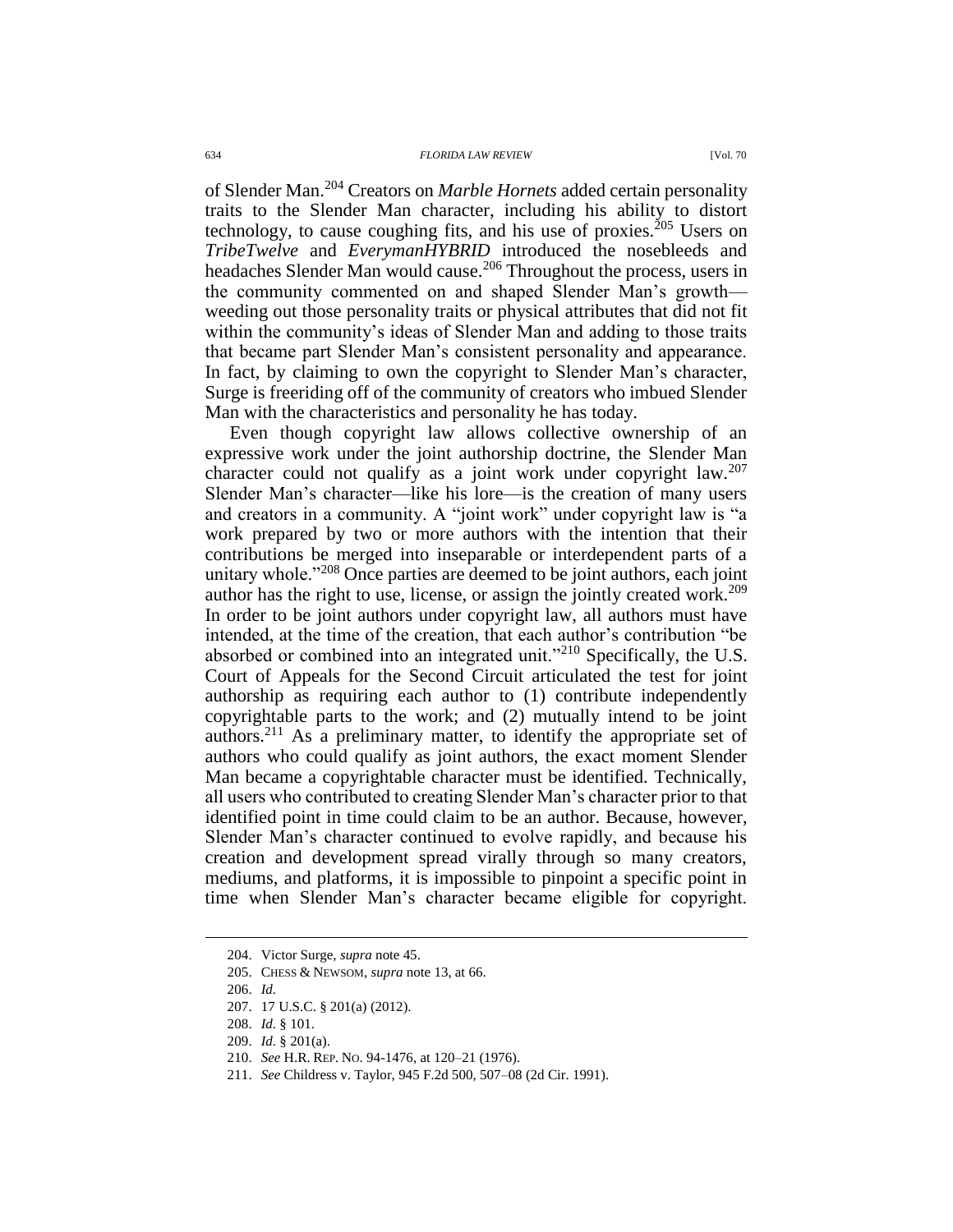Therefore, it would be impractical to identify a specific set of authors who could claim to be joint authors. Even if the exact time and place that Slender Man became a protectable character could be identified, the iterations or increments that each user contributed prior to that point are so slight that they are not likely to be independently copyrightable. For instance, neither adding a suit to Slender Man's image nor adding the effect of uncontrollable coughing to Slender Man's abilities is likely to be independently copyrightable. Each author must contribute independently copyrightable parts to the work to claim joint authorship, and these contributions to Slender Man's character were so slight that they would not meet this standard. Therefore, Slender Man's character, even if eligible for copyright now, belongs in the commons, freely available for anyone to use.

## B. *Who Owns Slender Man's Name and Image Under Trademark Law*

Trademark law may protect a character's name and distinctive physical image. Like word marks and logos, a character's name or physical appearance may serve as a protectable trademark if it is used in commerce and is distinctive. To be distinctive, the character name or physical image must either be inherently distinctive or must have acquired distinctiveness.

Trademark law exists to prevent consumer confusion and encourage investment in quality products and services. Trademark law may seem like an appropriate framework to protect "spokescharacters," characters designed to serve as promotional and marketing tools for goods and services, such as McDonald's Ronald McDonald, or GEICO's Gecko.<sup>212</sup> However, trademark law is not an appropriate tool to protect a character in expressive works when that character's purpose is not to serve as a source identifier for a commercial product or service, but rather to contribute to a narrative.<sup>213</sup> Using trademark law to exclude others from using or incorporating a character into their expressive work stretches the boundaries and purpose of trademark law to cover an area that should be within the exclusive purview of copyright law. Indeed, if a character does not qualify for copyright protection, or once the copyright to a character expires, that character should be free for all to use; no one should be able to monopolize a public domain character under trademark law. Nevertheless, under current case law, if a character or its name is inherently distinctive or has acquired distinctiveness, it could be protected from third-party use under trademark law.

<sup>212.</sup> *See* Rosenblatt, *supra* note [127,](#page-20-0) at 595.

<sup>213.</sup> *Id.*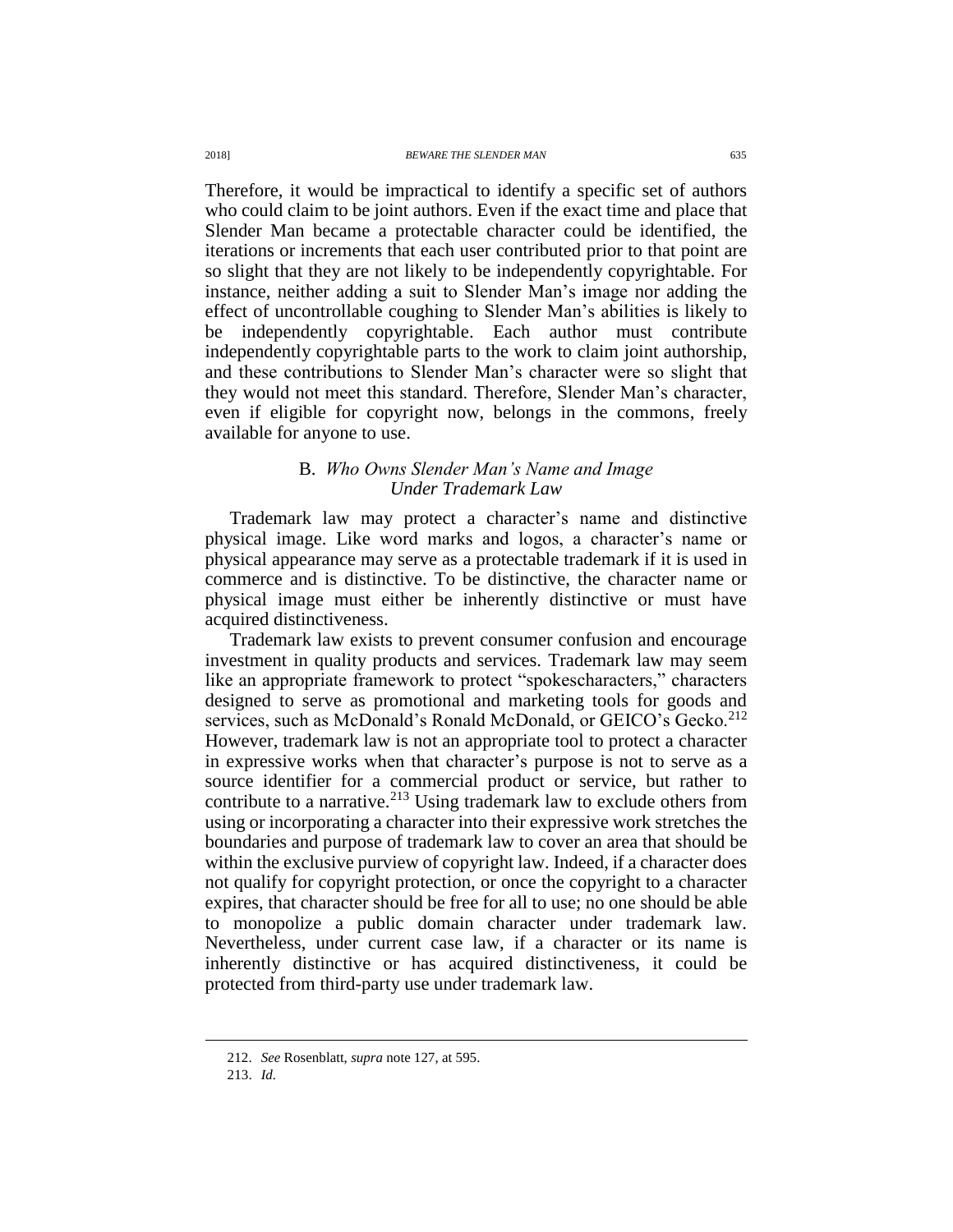In the case of Slender Man, as discussed more fully below, because neither his name nor his image is distinctive, and because neither indicates a single source, the Slender Man name and image should not serve as valid trademarks.

## 1. Slender Man's Name Cannot Be a Trademark for Entertainment Services

A character name may be a protectable trademark if it is used in commerce and is distinctive. As a word mark, the character name must either be inherently distinctive or have acquired distinctiveness. Inherently distinctive marks are those that are either fanciful, arbitrary, or suggestive terms. Acquired distinctiveness means that consumers recognize and identify the mark with the trademark owner or its goods or services. For instance, the court in *Warner Brothers Entertainment v. Global Asylum, Inc.*<sup>214</sup> found the character name *Hobbit* to be fanciful and therefore inherently distinctive, because "[t]he word 'Hobbit' is a wholly made-up word with no discernible meaning. Tolkien invented the term to describe fictional creatures that inhabit the fantasy world he created in his novels."<sup>215</sup> Even if the character name is not inherently distinctive, it may also acquire distinctiveness. In *Danjaq LLC v. Sony Corp.*, <sup>216</sup> the court held that the character name *James Bond* had acquired distinctiveness because "[f]or thirty-six years, Danjaq has promoted eighteen of the twenty James Bond films on a world-wide scale," and the mark *James Bond* serves to identify a single source of origin—Danjag.<sup>217</sup> Once a trademark right in a character name is established, use of that character's name with commercial merchandise or even in subsequent expressive works could be infringement.<sup>218</sup>

The character name *Slender Man* is not inherently distinctive. Unlike *Hobbit*, an entirely made-up word that describes the fictional race of miniature creatures who inhabit Middle-Earth in Tolkien's books, *Slender Man* consists of two common words. Dictionaries define *Slender* as "spare in frame or flesh," and *Man* as "an individual human; especially: an adult male human."<sup>219</sup> Naming a tall and thin male character *Slender Man* is descriptive and is therefore not an inherently distinctive mark. Even though descriptive character names—such as

<sup>214.</sup> No. CV 12–9547 PSG (CWx), 2012 WL 6951315 (C.D. Cal. Dec. 10, 2012).

<sup>215.</sup> *Id.* at \*5.

<sup>216.</sup> No. CV97-8414-ER (Mcx), 1998 WL 957053 (C.D. Cal. July 29, 1998), *aff'd*, 165 F.3d 915 (9th Cir. 1998).

<sup>217.</sup> *Id.* at \*4.

<sup>218.</sup> 2 MCCARTHY ON TRADEMARKS AND UNFAIR COMPETITION § 10:42 (4th ed. 2017).

<sup>219.</sup> *Slender*, MERRIAM-WEBSTER, https://www.merriam-webster.com/dictionary/slender (last visited Mar. 1, 2017); *Man*, MERRIAM-WEBSTER, https://www.merriamwebster.com/dictionary/man (last visited Mar. 1, 2017).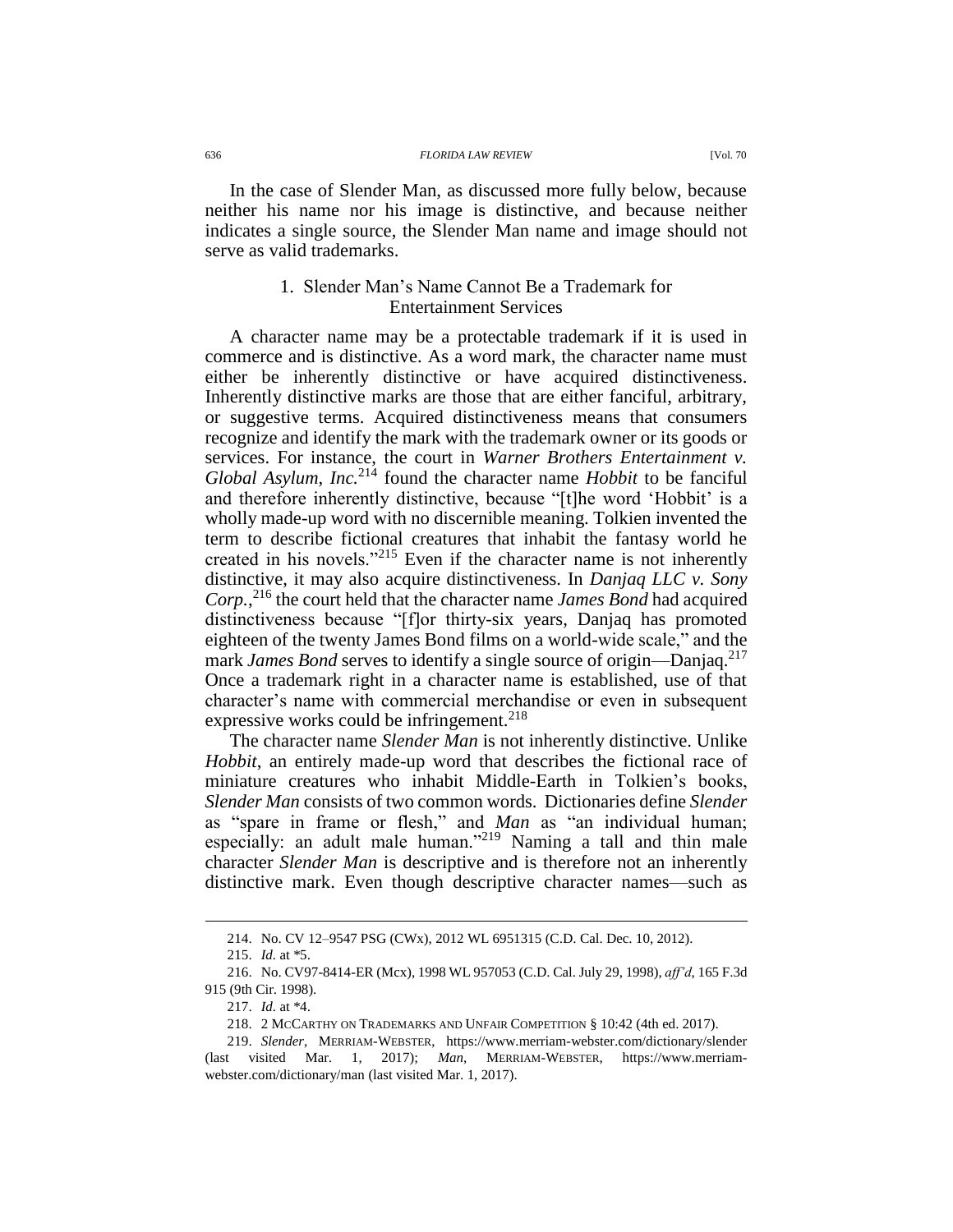*Superman*—could eventually acquire distinctiveness and come to signify one source of origin after long-term use, fame, and success, *Slender Man* has not achieved that type of recognition. In fact, in response to one of the trademark applications in the Trademark Office to register *Slender Man* for goods and services, including general entertainment services, the Trademark Office issued an office action refusing to register the mark because the words *Slender Man*, "when used . . . with the applicant's goods and services . . . indicates to consumers that the goods/services feature a thin male, or a slender man," and, therefore, are merely descriptive.<sup>220</sup>

Finally, to be protectable as a trademark, a character's name must designate a single source.<sup>221</sup> Regardless of whether the mark is inherently distinctive or descriptive, if too many parties have used the same name or character, it cannot serve to identify the single literary, publishing, or production source. For instance, the court in *Universal City Studios v. Nintendo*<sup>222</sup> found that because so many different parties have used *King Kong*, it no longer signifies a single source of origin to consumers and, therefore, cannot be a valid trademark.<sup>223</sup> Even if consumers now associate the name *Slender Man* with *the* Slender Man created on the *Something Awful* forum, so many parties within and outside of the community have used the name for films, songs, stories, and videos that the name has become diluted and fails to signify a single source. Therefore*, Slender Man* is a descriptive mark, it has not yet acquired distinctiveness, and cannot serve to identify a single source. *Slender Man* cannot be a valid trademark for entertainment services.

## 2. Slender Man's Image Cannot Be a Trademark for Entertainment Services

In addition to the name of a character, courts have found that a character's image may also be a protectable trademark if it is inherently distinctive or has acquired distinctiveness. For instance, in *Brown v. It's Entertainment, Inc.*,<sup>224</sup> the court found the character Arthur the Aardvark, a "stylized aardvark dressed like a schoolboy," to be a protectable trademark because the character was arbitrary or fanciful and therefore inherently distinctive.<sup>225</sup> Not all images of characters, however, are inherently distinctive. The court in *Fleischer Studios, Inc. v. A.V.E.L.A.*<sup>226</sup>

<sup>220.</sup> Office Action, Ser. No. 87042345, U.S. Patent & Trademark Office (Sept. 8, 2016).

<sup>221.</sup> Rosenblatt, *supra* not[e 127,](#page-20-0) at 597.

<sup>222.</sup> 578 F. Supp. 911, 913–14 (S.D.N.Y 1983).

<sup>223.</sup> *Id.*

<sup>224.</sup> 34 F. Supp. 2d 854 (E.D.N.Y. 1999).

<sup>225.</sup> *Id.* at 859.

<sup>226.</sup> 654 F.3d 958 (9th Cir. 2011).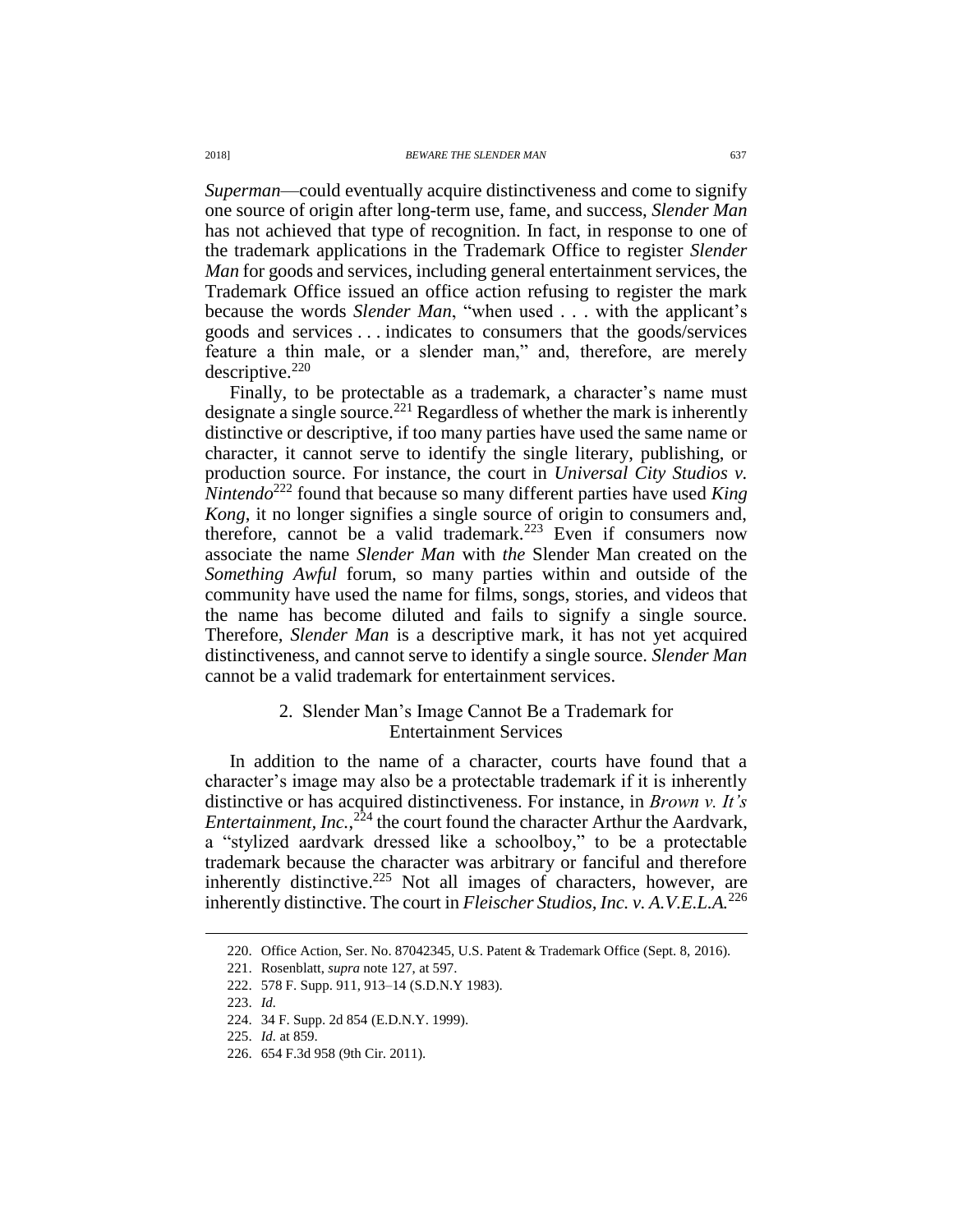required the trademark owner to prove that the cartoon character Betty Boop had acquired distinctiveness.<sup>227</sup> Similarly, here, a tall, thin, faceless man with tentacles and a suit is not inherently distinctive because, among other things, tall, thin, faceless shadows in suits, with and without appendages, have become common characters in horror entertainment genres. Furthermore, trademark law only considers a character's distinctive image, and not the character's physical abilities or personality traits.<sup>228</sup> For instance, even though the Superman character—a man wearing a tight blue and red outfit, a red cape, and a red letter-S on his chest—may be protected by trademark law, trademark law does not consider Superman's abilities, such as x-ray vision, immeasurable strength, and invincibility.<sup>229</sup> Even if Slender Man's abilities and personalities may help distinguish him from other tall, thin, faceless shadowy monsters in suits, trademark law does not consider those traits when determining whether a character's "image" is distinctive.

Finally, the same limitations that disqualify the Slender Man name from being a trademark also disqualify the Slender Man image. Specifically, the character has not acquired distinctiveness, and so many third parties have used the Slender Man character that he cannot signify a single source.

# 3. Trademark Defenses to "Infringing" Uses of Slender Man's Name and Image Allow All to Use Slender Man

Regardless of the trademark analyses above, future authors of expressive works have valid defenses against any claims that their use of Slender Man is trademark infringement.<sup>230</sup> Under a First Amendmentbased exemption, an author or creator of an expressive work featuring or involving Slender Man should be able to use "Slender Man" in or as the

<sup>227.</sup> *See id.* at 967 (explaining cartoon character Betty Boop required secondary meaning).

<sup>228.</sup> *See, e.g*., D.C. Comics, Inc. v. Filmation Assocs., 486 F. Supp. 1273, 1277 (S.D.N.Y. 1980).

<sup>229.</sup> *Cf.* Warner Bros. v. Am. Broad. Co., 720 F.2d 231, 235–36 (2d Cir. 1983) (explaining trademark law cannot prevent another party from creating a character with similar super-human abilities).

<sup>230.</sup> Of course, under the classic fair use doctrine, a party can always use the words "slender man" to describe a slender male character. Fair use allows a party to use a term's original meaning to describe its goods or services, even if that term is another party's valid trademark. 15 U.S.C.  $§$  1115(b)(4) (2012). Even though there may be alternative ways to describe a slender man—such as thin man, skinny man, emaciated man—the availability of alternatives terms does not negate a valid fair use defense under trademark law. Trademark ownership of the name Slender Man cannot prohibit future authors from creating characters who are thin and male by excluding them from using the original meaning of "slender man" to describe their characters. Therefore, future creators of works who want to include a thin man in their works should be free to use "slender man."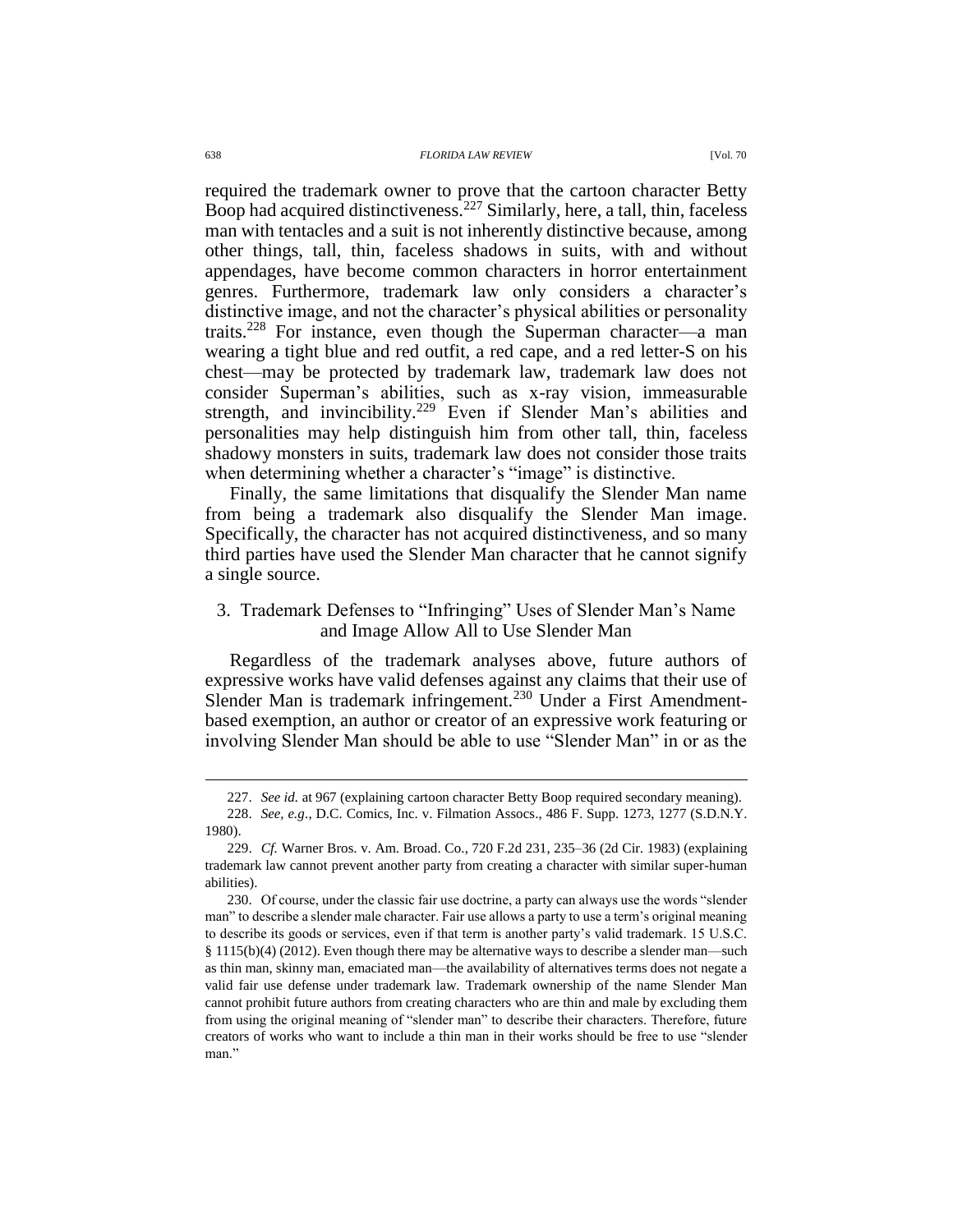title of her work if it relates to her underlying expressive work, and if it does not explicitly mislead as to her source. <sup>231</sup> She could also include the Slender Man name or image within her expressive work without limitation in lyrics, photographs, artwork, films, and video games.<sup>232</sup> The Lanham Act does not apply to titles of expressive works as long as the title has some artistic relevance to the underlying expressive works and does not explicitly mislead consumers as to the source or content of the work.<sup>233</sup> "[T]he public interest in free and artistic expression greatly outweighs its interest in potential consumer confusion."<sup>234</sup> Courts have defined "expressive works" to include any artistic, musical, or literary expressions, including photographs, artwork, movies, films, pornography, and video games. For instance, in *Roxbury Entertainment v. Penthouse*, <sup>235</sup> the owner of the trademark ROUTE 66 for entertainment services, including films and DVDs, sued Penthouse Studios, the maker of the pornographic film *Penthouse: Route 66*. <sup>236</sup> Even though Penthouse used Roxbury's trademark ROUTE 66 in the title of Penthouse's film, because ROUTE 66 was relevant to the underlying adult film, and Penthouse's use of ROUTE 66 in the title of its adult film did not explicitly mislead consumers into believing that Roxbury produced *Penthouse: Route 66*, Penthouse's use was exempt under the First Amendment.<sup>237</sup>

This First Amendment-based exemption applies even to uses of another party's mark within the expressive work itself, not just in titles, and applies to the use of a trade dress or design mark in addition to a word mark. For instance, in *Mattel, Inc. v. Walking Mountain Productions*, 238 a photographer used Barbie dolls posed in various "absurd and often sexualized positions" in his photographs.<sup>239</sup> The court surmised that to find the photographer's use of Mattel's Barbie's image an infringement of Mattel's trade dress rights "would present First Amendment concerns."<sup>240</sup> Expanding on that concern further, in *E.S.S. Entertainment*  2000, Inc. v. Rock Star Videos, Inc.,<sup>241</sup> the owner of the Play Pen Gentlemen's Club trademark brought suit against Rock Star Videos,

<sup>231.</sup> Rogers v. Grimaldi, 875 F.2d 994, 998 (2d Cir. 1989).

<sup>232.</sup> E.S.S. Entm't 2000, Inc. v. Rock Star Videos, Inc., 547 F.3d 1095, 1100 (9th Cir. 2008).

<sup>233.</sup> *Rogers*, 875 F.2d at 1000; Roxbury Entm't v. Penthouse Media Grp., Inc., 669 F. Supp. 2d 1170, 1175 (C.D. Cal. 2009).

<sup>234.</sup> Mattel, Inc. v. Walking Mountain Prods., 353 F.3d 792, 807 (9th Cir. 2003).

<sup>235.</sup> 669 F. Supp. 2d 1170.

<sup>236.</sup> *Id.* at 1172.

<sup>237.</sup> *Id.* at 1175–76.

<sup>238.</sup> 353 F.3d 792.

<sup>239.</sup> *Id.* at 796.

<sup>240.</sup> *Id.* at 808.

<sup>241.</sup> 547 F.3d 1095 (9th Cir. 2008).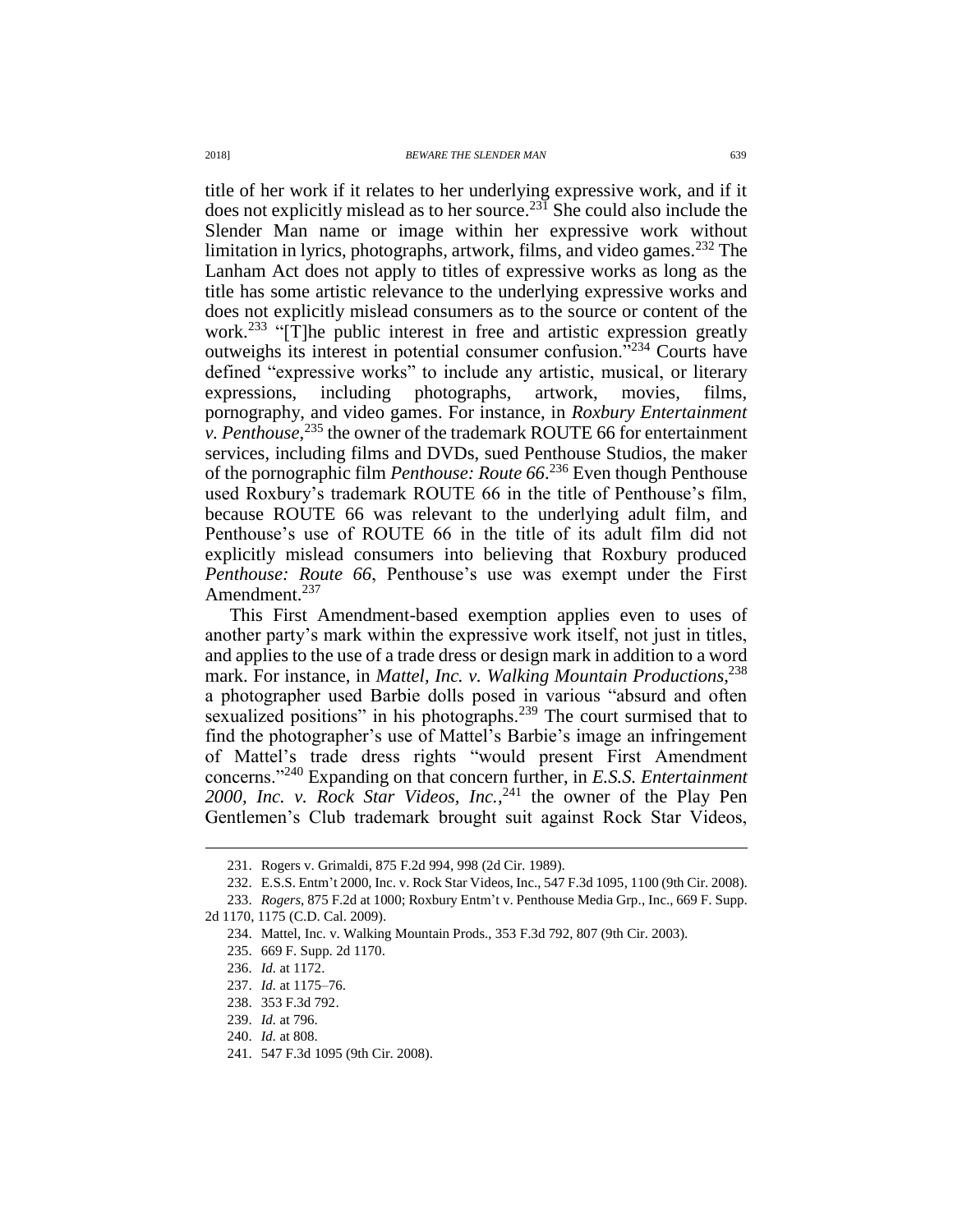creator of the popular and violent Grand Theft Auto video game series.<sup>242</sup> Play Pen claimed that the Grand Theft Auto video game infringed on its trademark and trade dress rights when the video game included a virtual, cartoon-style strip club, "Pig Pen," in the game.<sup> $243$ </sup> The court found that because Grand Theft Auto's use of "Pig Pen" and Play Pen's trade dress had some artistic relevance to the video game and did not explicitly misrepresent the source or content of the video game, the use of Play Pen's trademark and trade dress was protected under the First Amendment.<sup>244</sup> Therefore, even if the Slender Man name and image are valid trademarks registered with the U.S. Patent and Trademark Office, subsequent creators can use Slender Man's image in future works.<sup>245</sup>

An author may also be able to rely on a "nominative fair use" defense to use the name *Slender Man* or the Slender Man image to indicate *the* Slender Man. The nominative fair use defense allows a party to use another party's trademark to identify the trademark owner or its goods or services. A common example of nominative fair use is comparative advertising, where a party may use a competitor's trademark to refer to that competitor. The court in *New Kids on the Block v. News America Publishing, Inc.*<sup>246</sup> set forth a three-part test for determining whether a third party's use of a trademark satisfies a nominative fair use defense.  $247$ *Mattel, Inc.* extended the test articulated in *New Kids on the Block* to include the use of a trade dress in expressive works.<sup>248</sup> Specifically, the court in *Mattel, Inc.* recognized that the photographer's use of Barbie's image in his photographs was grounded in his desire to refer to Barbie as a point of reference for his photographs, and found his use of Mattel's trade dress in Barbie to be nominative.<sup>249</sup>

As in *News Kids on the Block* and *Mattel, Inc.*, a creator's use of the Slender Man name or image in an expressive work could also qualify as nominative fair use. The first prong of the nominative fair use test determines whether the party or its product (here, the Slender Man character) is one not readily identifiable without the use of the

 $\overline{a}$ 

247. *Id.* at 308.

249. *Id.* at 810.

<sup>242.</sup> *Id.* at 1098.

<sup>243.</sup> *Id.* at 1097–98.

<sup>244.</sup> *Id.* at 1100–01.

<sup>245.</sup> *But see* Rosenblatt, *supra* note [127,](#page-20-0) at 606–07 (noting that even though First Amendment-based exemption would technically "provide a sort of qualified immunity for adapters of characters . . . regardless of whether those characters or their names could be protected by trademark law[,]" not all Circuits have adopted this defense, and the defense still requires a balancing test weighing "likelihood of confusion against the First Amendment interest in free expression") (emphasis omitted).

<sup>246.</sup> 971 F.2d 302 (9th Cir. 1992).

<sup>248.</sup> Mattel, Inc. v. Walking Mountain Prods., 353 F.3d 792, 811 (9th Cir. 2003).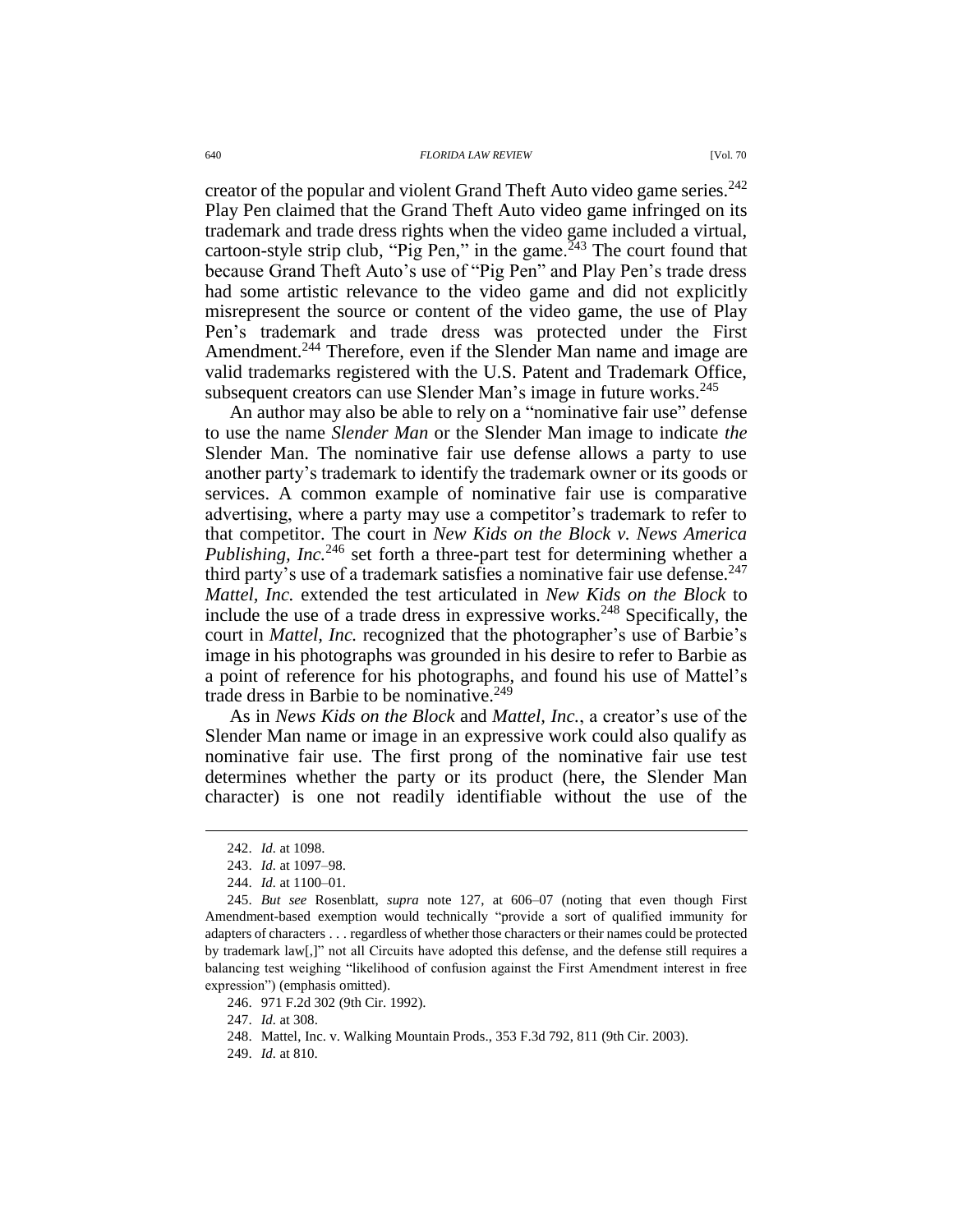trademark.<sup>250</sup> In the case of Slender Man, using the name *Slender Man* is necessary to identify *the* Slender Man. Similarly, use of the Slender Man image is reasonably necessary to conjure up Slender Man in a visual medium.<sup>251</sup> Even if an author or filmmaker could use other words to describe Slender Man, such as "the unusually tall, thin, faceless Caucasian man who wears a black suit, lives in the forest, and hunts children," that does not negate a nominative fair use defense. In *Playboy Enterprises, Inc. v. Welles*, <sup>252</sup> the court acknowledged that instead of using Playboy's trademarks to describe herself as "Playboy Playmate of 1981," Terri Welles could have described herself as the "nude model selected by Mr. Hefner's magazine as its number one prototypical woman for the year 1981."<sup>253</sup> Using such "absurd turns of phrase," however, would be "impractical as well as ineffectual."<sup>254</sup> The second prong of the nominative fair use test determines whether "only so much of the mark or marks [is] used as is reasonably necessary to identify the product or services."<sup>255</sup> Courts caution that "[w]hat is 'reasonably necessary to identify the ... product' differs from case to case."<sup>256</sup> In the case of an expressive work about Slender Man, it would be necessary to use Slender Man's name or image each time the story, photograph, or films plot identifies Slender Man. Therefore, even though the use of his name or image may be extensive, those uses are reasonably necessary to identify the product—in this case, Slender Man. Finally, the third prong of a nominative fair use test requires that "the user do nothing that would, in conjunction with . . . the mark . . . , suggest sponsorship or endorsement by the trademark . . . holder."<sup>257</sup> Expressive works that use the Slender Man's name or image would not suggest sponsorship or endorsement by the trademark holder. Because works involving Slender Man have been so prolific and created by so many users within and outside of the original creative community, it is unlikely that consumers would connect a new Slender Man story, film, or expressive work to any single author, entity, or source. Therefore, if a creator wishes to use the character name *Slender* 

<sup>250.</sup> *Id.*

<sup>251.</sup> *Id.* at 810 ("[The photographer's] use of the Barbie figure and head are reasonably necessary in order to conjure up the Barbie product in a photographic medium.").

<sup>252.</sup> 279 F.3d 796 (9th Cir. 2002).

<sup>253.</sup> *Id.* at 802–04 (quoting Playboy Enters., Inc. v. Terri Welles, Inc., 78 F. Supp. 2d 1066, 1079 (S.D. Cal. 1999)).

<sup>254.</sup> *Id.*

<sup>255.</sup> *Id.*

<sup>256.</sup> *Mattel, Inc.*, 353 F.3d at 811 (citing Cairns v. Franklin Mint Co., 292 F.3d 1139, 1154 (9th Cir. 2002)).

<sup>257.</sup> *Id.*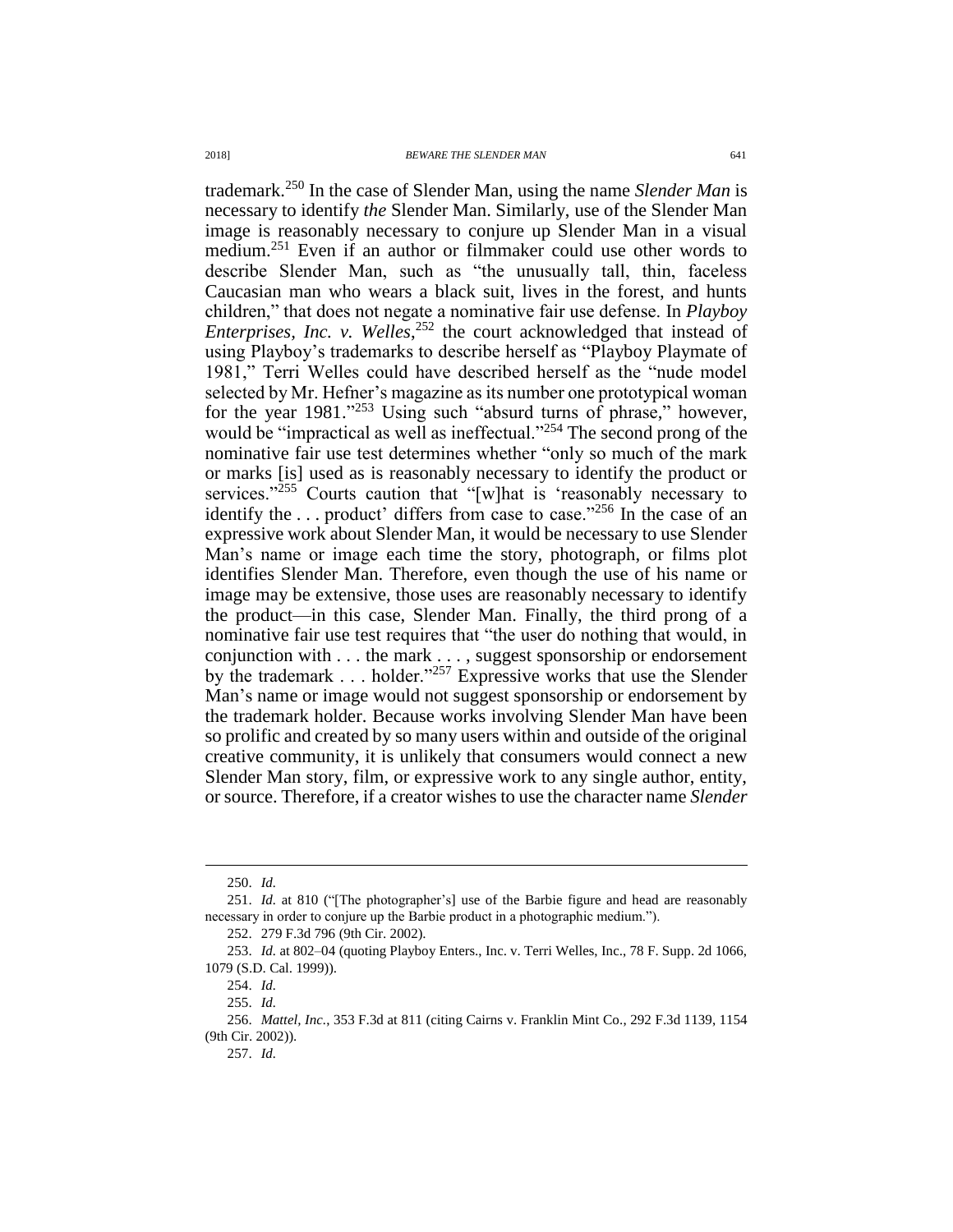*Man* or Slender Man's image in her expressive work, that use could be a nominative fair use and exempt from infringement.<sup>258</sup>

The availability of these trademark defenses to the use of a trademark character in expressive works shows the limitations and incongruity of owning a trademark in the name of an expressive character. Regardless, even though creators may have the legal right to use the Slender Man name and image in subsequent expressive works under trademark law, trademark registrations and assertions of trademark rights still have a chilling effect on creativity. It has been explained that "fair use . . . simply means the right to hire a lawyer.<sup>5259</sup> Even the U.S. Supreme Court has acknowledged that competition is deterred, not merely by a successful suit, but also by the mere plausible threat of a suit.<sup>260</sup> This type of deterrence is part of the Slender Man story. As recounted in the online discussions of intellectual property rights to Slender Man above, many commenters do not understand, or they disagree on, whether the name *Slender Man* is off-limits. This uncertainty chills creativity and harms the public by depriving it of more creative works.

#### V. THE HARM OF PROPERTIZATION

Sony Pictures Entertainment (Sony) is planning to make the Slender Man folklore into a blockbuster movie. That movie, *Slender Man*, is scheduled for nationwide release on August 24, 2018. This theme, involving an outside entity exploiting and propertizing a community's cultural products, is a familiar one both in the traditional folklore discourse as well as in the digital creative economy.<sup>261</sup> As discussed above, Slender Man's character, name, and image are in the commons, and copyright and trademark law are not available frameworks to protect collaboratively and collectively created folklore. On the other hand, copyright and trademark law can be legal tools used by sophisticated

<sup>258.</sup> *But cf.* Toho Co. v. William Morrow & Co., 33 F. Supp. 2d 1206, 1211 (1998); Rosenblatt, *supra* not[e 127,](#page-20-0) at 605 (noting that, technically, uses of a character's name to indicate the character would constitute nominative fair use: "in practice, the nominative fair use doctrine may do little to mollify adapters' risk or uncertainty . . . . [because of] ambiguity in the law").

<sup>259.</sup> LAWRENCE LESSIG, FREE CULTURE: HOW BIG MEDIA USES TECHNOLOGY AND THE LAW TO LOCK DOWN CULTURE AND CONTROL CREATIVITY 187 (2004).

<sup>260.</sup> Wal-Mart Stores, Inc. v. Samara Bros., 529 U.S. 205, 214 (2000).

<sup>261.</sup> For examples in traditional folklore, see, e.g., Kristen A. Carpenter, Sonia K. Katyal & Angela R. Riley, *In Defense of Property*, 118 YALE L.J. 1022, 1098 (2009); J. Janewa OseiTutu, *A Sui Generis Regime for Traditional Knowledge: The Cultural Divide in Intellectual Property Law*, 15 MARQ. INTELL. PROP. L. REV. 147, 150–51 (2011); Riley & Carpenter, *supra* not[e 142,](#page-22-1) at 865. For an example in digital creative economy, see, e.g., Wortham, *supra* note [167](#page-26-0) (describing the trend in which sophisticated entities take cultural products created by others online and profit from those creations).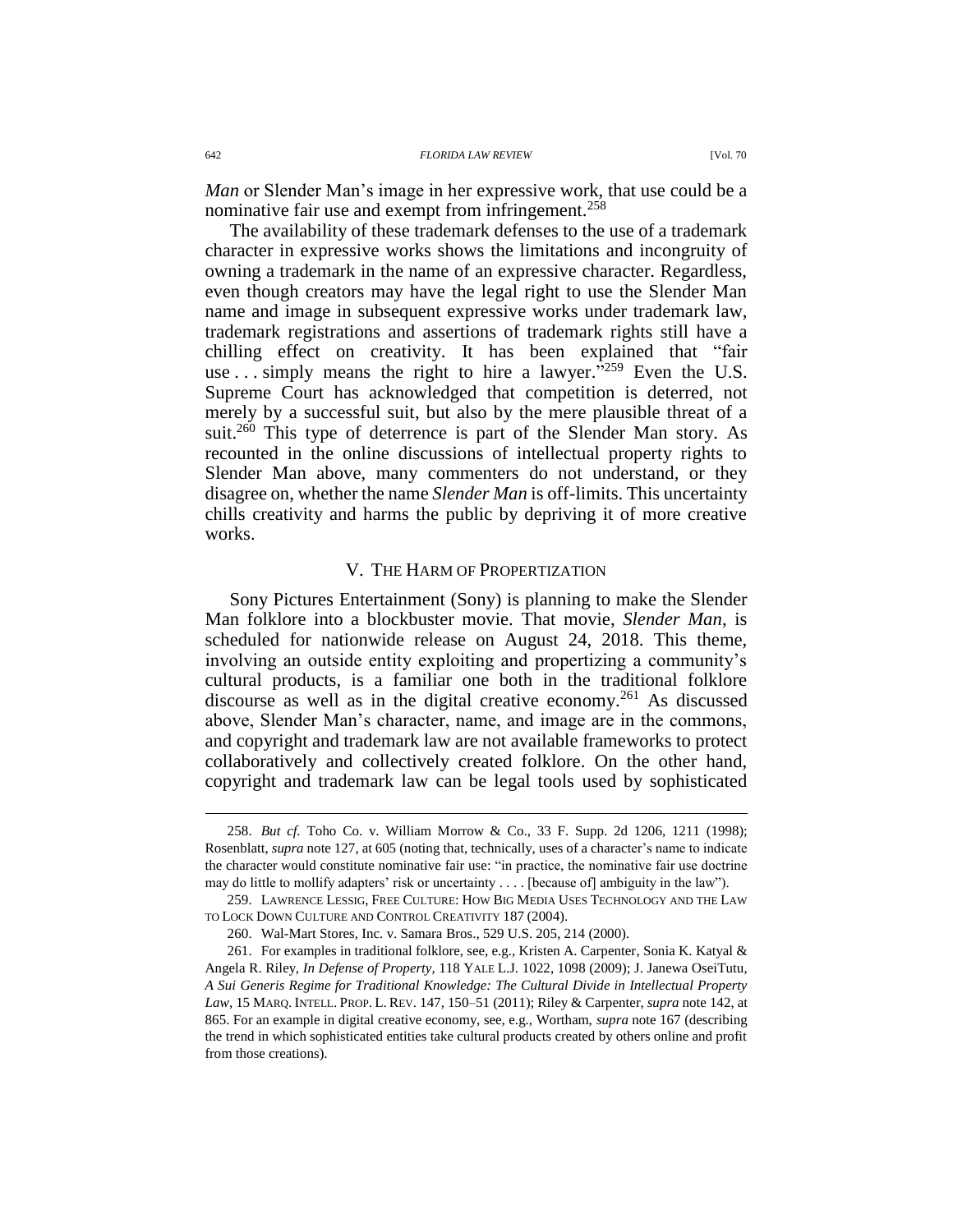entities (like Hollywood-based entertainment and movie studios) to secure certain private rights in such folklore. More importantly, copyright and trademark law serve as effective tools for those sophisticated entities to claim exclusivity to collaboratively created folklore and quash further creativity on the subject.

Even though copyright law does not protect the Slender Man character, any expressive works created with the Slender Man character may be protected as derivative under copyright law. Derivative works are works that recast, transform, or adapt one or more preexisting works.<sup>262</sup> Even if the preexisting work is not protectable by copyright law, the new nontrivial expressions in the derivatives are protected.<sup>263</sup> In the case of Slender Man, no one owns the Slender Man character, but any new nontrivial personality traits or storylines that Sony adds to Slender Man, and certainly Sony's movie as a whole, could qualify for copyright protection as a derivative. Therefore, the original creative community, in this case the geek-hub or enclave that created Slender Man, cannot prevent Sony from using Slender Man in its movie because he is community creation not protected under copyright law. On the other hand, Sony, which freely appropriates Slender Man in its commercial movie, has exclusive rights to its new, independently created derivative, and can prevent the original creative community from using, reusing, or modifying that new derivative. In other words, a creator would not be permitted to write or produce a sequel to Sony's Slender Man movie without Sony's authorization, even though Sony's movie is essentially an unauthorized sequel to the original community's cultural product.

This is a familiar dilemma. Traditional communities are not rewarded for their creations with exclusivity or other pecuniary rewards under intellectual property law because their works are in the commons. However, sophisticated entities that freely appropriate these communities' folklore not only make millions of dollars off of the folklore, they are also awarded with exclusivity to the new expressions in the derivatives they have created, and can exclude even the original creative community from the new work.<sup>264</sup> This type of appropriation also occurs in the modern digital economy, where users may create and post new ideas or expressive works to get noticed or land jobs, but end up having their works appropriated by sophisticated parties looking for

<sup>262.</sup> *See* 17 U.S.C. § 101 (2012).

<sup>263.</sup> *See id.* § 103(b).

<sup>264.</sup> *See, e.g*., Natalie Roterman, *Oaxaca's Congress Gives Its Indigenous Community Cultural Heritage Status*, LATIN TIMES (Mar. 15, 2016, 12:49 PM), http://www.latintimes.com/oaxacas-congress-gives-its-indigenous-community-cultural-heritagestatus-374570 (discussing French designers and brands that attempted to copyright and assert copyright infringement over textile design of traditional Oaxaca huipil shirts).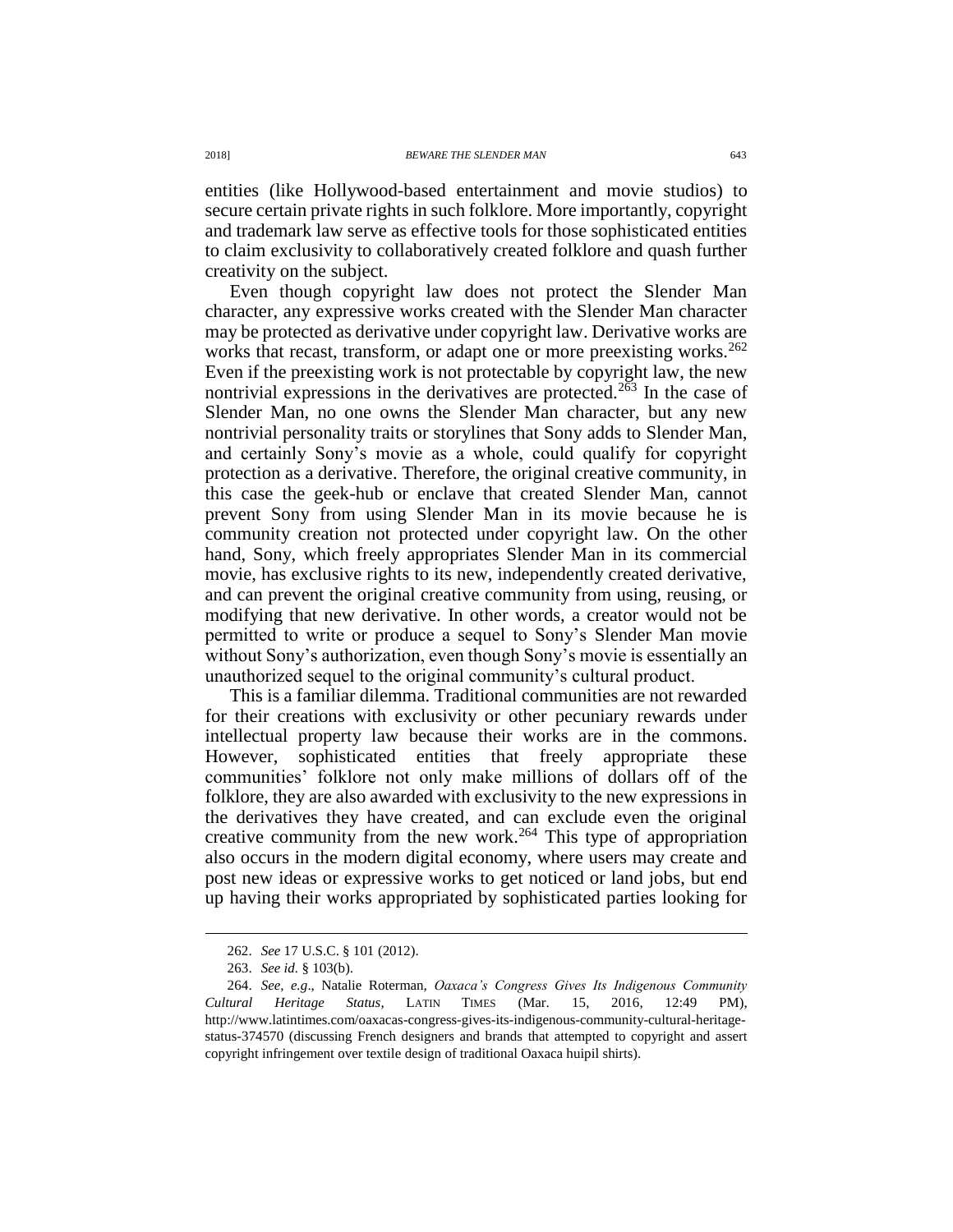news ideas for a film or song, "creating a lopsided dynamic that tends to benefit people in power."<sup>265</sup>

Some scholars may argue that this type of exploitation and propertization produces social benefits, since the cultural products are not left to languish in the commons.<sup>266</sup> Indeed, commercialization of folklore makes it more accessible to a larger audience, increasing the dissemination of folklore and enhancing public knowledge. Similarly, big budget productions such as Sony's could also advance progressive and socially positive views that may not have been embodied in the original community's folklore. An example would be Disney's latest retelling of the Snow Queen story from a feminist perspective in *Frozen* where the "act of true love" was not a kiss from the masculine hero but a selfsacrificing act between sisters. In the case of Internet folklore, however, the harm from exploitation and propertization could outweigh its benefits. Propertization and exclusivity threaten the creative commons. Sony's monopoly claim over the Slender Man character,  $267$  the expression in its movie, and Slender Man's name and image<sup>268</sup> suggest that Sony will undoubtedly continue to enforce, assert, and overly assert its claimed intellectual property rights against creators of other expressive Slender Man works. As already seen in the DMCA take-down of AJ Meadow's *The Slender Man* movie on Kickstarter.com, this over assertion of rights not only deprives the public of already created works, it also deters future creativity; it establishes a cloud over other potential creators who desire to use Slender Man's character, name, or image in their creative works. These creators often do not know their rights or, even if they do, are rightly concerned about Sony's over-assertion of its claimed rights. This chills creativity, discourages creative efforts, and harms the public.

In the traditional folklore discourse, some commentators and agencies have suggested granting a traditional community intellectual property rights (or similar sui generis rights) so that the community may control and prevent others from propertizing its folklore.<sup>269</sup> However, at least in

<sup>265.</sup> Wortham, *supra* note [167.](#page-26-0)

<sup>266.</sup> *See* Pamela Samuelson, *Mapping the Digital Public Domain: Threats and Opportunities*, 66 L. & CONTEMP. PROBS. 147, 147 (2003).

<sup>267.</sup> Because of Sony's partnership with Mythology Entertainment, and Mythology Entertainment's purported "assignment" of the Slender Man character copyright from Victor Surge, Sony claims the exclusive right to use the Slender Man character.

<sup>268.</sup> *See supra* Section II.D (discussing that Sony's partner—Mythology Entertainment has applied to the USPTO for multiple trademarks and design marks for Slender Man and his image).

<sup>269.</sup> *See, e.g.*, *Mandate of the WIPO Intergovernmental Committee on Intellectual Property and Genetic Resources, Traditional Knowledge and Folklore*, WIPO, http://www.wipo.int/export/sites/www/tk/en/igc/pdf/igc\_mandate\_2018-2019.pdf (last visited Mar. 3, 2017).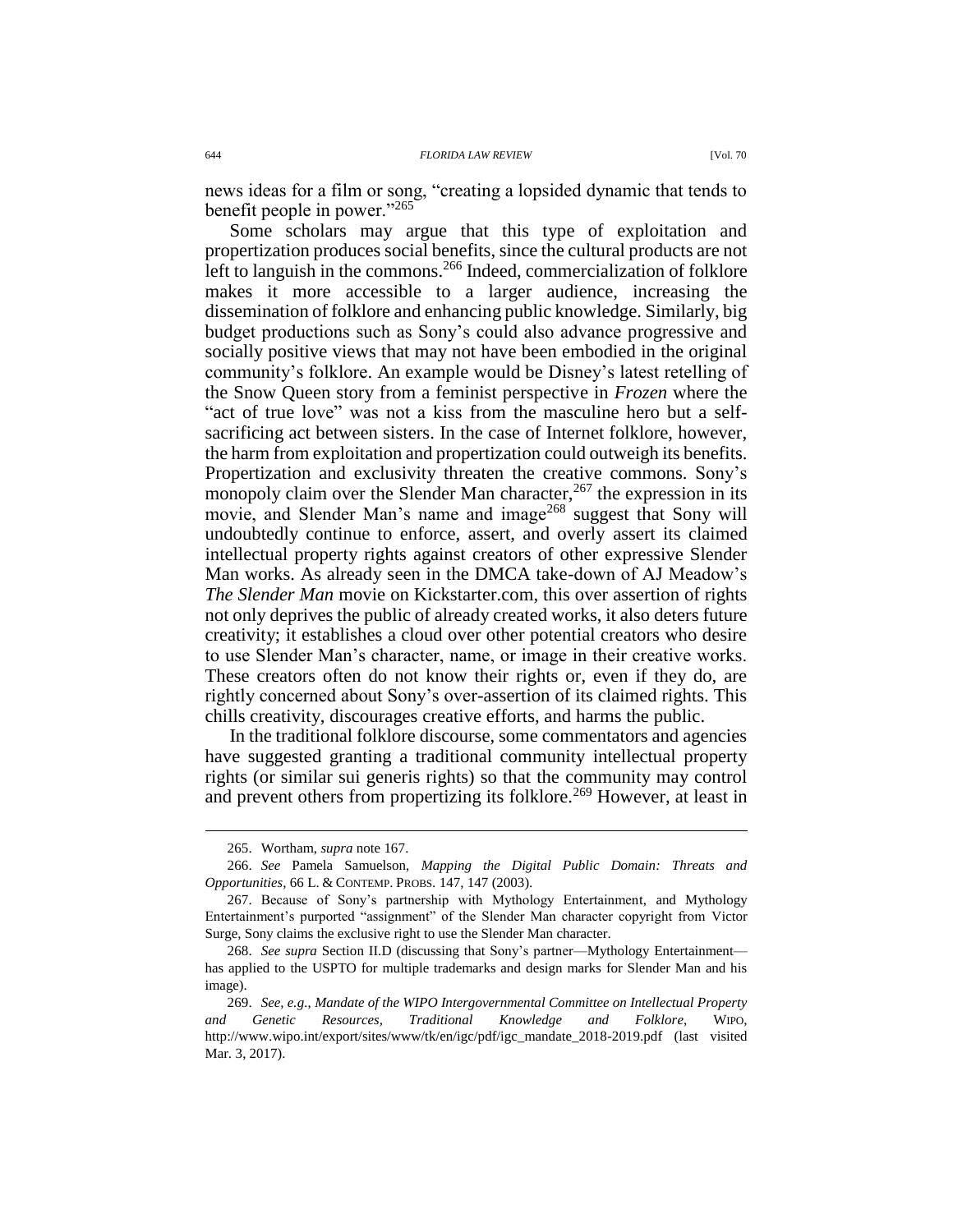the Internet folklore context, introducing ownership and exclusivity into the creative community may actually discourage creativity because it is contrary to the community's sharing ethos, which fosters the creative production in the first place. "[T]he open sourcing of storytelling thrives on reuse, modification, sharing of source code, an openness (and transparency) of infrastructure, and the negotiation and collaboration of many individuals."<sup>270</sup> Indeed, at the center of Internet folklore is "a driving utopian and ideological impulse for openness."<sup>271</sup> Once ownership and exclusivity is introduced into a community whose traditions and norms encourage sharing, critiquing, and building upon existing creations, the original incentive for collaboration may become lost. Rather than encouraging creativity, ownership rights and exclusivity regimes could, in fact, suppress creativity in these types of communities. 272

Attempting to grant a community intellectual property rights also raises other issues, including, as a preliminary matter, properly defining the boundaries of the community and improperly imagining the community as a unified entity. As discussed in Part I, members of a community may simply share the same ethnicity, geographic location, religion, occupation, language, society, or culture and not know each other personally. This is particularly evident in Internet folklore where creators and contributors are geographically dispersed. Another issue is finding individuals within communities to represent these diverse groups of creators. <sup>273</sup> Who has the right to speak for the community? Perhaps individuals may be identified in advance, or a committee of individuals within the community might form a representative entity that has the right to protect against exploitation of the community-created content or allow the community to earn attribution from or pecuniary interest in its creation.<sup>274</sup> This option, however, would require advanced planning by community members, which does not necessarily reflect the spontaneous and viral nature of Internet folklore's creation. Some commentators propose relying on the joint authorship doctrine to give all contributors copyrights to the collectively created work.<sup>275</sup> Under the joint authorship

<span id="page-44-0"></span><sup>270.</sup> CHESS & NEWSOM, *supra* note [13,](#page-3-0) at 64.

<sup>271.</sup> Shira Chess, *Open-Sourcing Horror: The Slender Man, Marble Hornets, and Genre Negotiations*, 15 INFO. COMM. & SOC'Y 374, 385 (2012); *see also* Dale Bradley, *Open Source, Anarchy, and the Utopian Impulse*, M/C JOURNAL (July 2004), http://journal.mediaculture.org.au/0406/03\_Bradley.php (discussing Internet folklore and the openness of opensource software and the ideological utopian impulse).

<sup>272.</sup> *See* Mark Lemley, *Faith-Based Intellectual Property*, 62 UCLA L. REV. 1328, 1334 (2016).

<sup>273.</sup> *See* Merges, *supra* not[e 149,](#page-23-1) at 1189.

<sup>274.</sup> *Id.* at 1189–90.

<sup>275.</sup> Andres Sawicki & Anthony Casey, *Copyright in Teams*, 80 U.CHI. L.REV. 1683, 1716–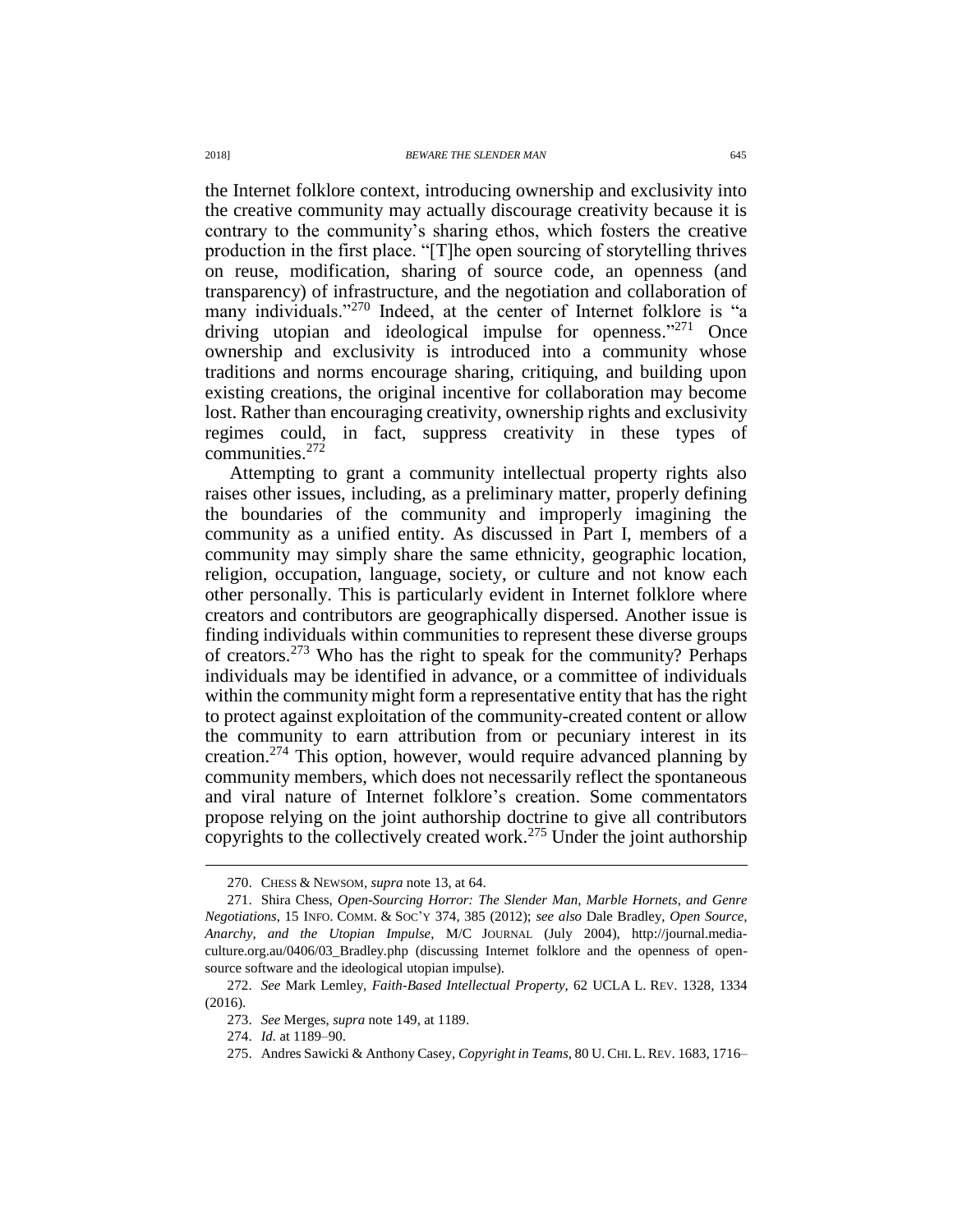doctrine, "[a] work prepared by two or more authors with the intention that their contributions be merged into inseparable or interdependent parts of a unitary whole" is a joint work, allowing each author of the joint work to own an equal share in the copyright.<sup>276</sup> However, as discussed above, under current application of the joint authorship doctrine, it would be difficult if not impossible to identify "authors" of Internet folklore. Specifically, not every contributor may have contributed independently copyrightable content, which is a requirement to finding joint authorship.<sup>277</sup> Furthermore, none of the contributors exercised "control over the work," which the Ninth Circuit found necessary to find joint authorship.<sup>278</sup> In the creation of Internet folklore, none of the contributors had or even could have control over the work as a whole.<sup>279</sup>

On the other extreme, designating Internet folklore "free cultural work" may prevent the propertization of Internet folklore by allowing anyone to use, remix, transform, and build upon the cultural products as long as she freely distributes her contributions under the same standards.<sup>280</sup> In Slender Man's case, this would prevent future creators who rely on the community's work—like Sony—from seeking exclusivity of their adapted Slender Man creations. This solution would not prevent Sony's appropriation and exploitation of the communitycreated Slender Man, but it would prevent Sony from later claiming exclusivity to its derivatives; it would allow creators to build on Sony's derivatives for future expressive works. But under this solution, who has the right to designate Slender Man as a "free cultural work" and who has the right to enforce this designation? Under the analyses in this Article, no one owns Internet folklore as intellectual property. Therefore, no one would have the right to designate Internet folklore as a free cultural work, nor would anyone have the right to enforce and require down-the-line creators to share and redistribute their creative works. In this case, because Slender Man, his character, name, and image are in the commons and cannot be owned by anyone, the community has no rights to enforce a free cultural work designation.

<sup>17 (2013).</sup>

<sup>276.</sup> 17 U.S.C. § 101 (2012).

<sup>277.</sup> To be eligible as a joint author, each author must contribute independently copyrightable content, and each must have intended to be a joint author. Childress v. Taylor, 945 F.2d 500, 505 (2d Cir. 1991).

<sup>278.</sup> In order to find joint authorship, "the putative author [must] exercise control over the work." Aalmuhammed v. Lee, 202 F.3d 1227, 1235 (9th Cir. 2000).

<sup>279.</sup> *See* Sawicki & Casey, *supra* note [275,](#page-44-0) at 1720.

<sup>280.</sup> *See, e.g*., *Understanding Free Cultural Works*, CREATIVE COMMONS, https://creativecommons.org/share-your-work/public-domain/freeworks/ (last visited Mar. 2, 2017).